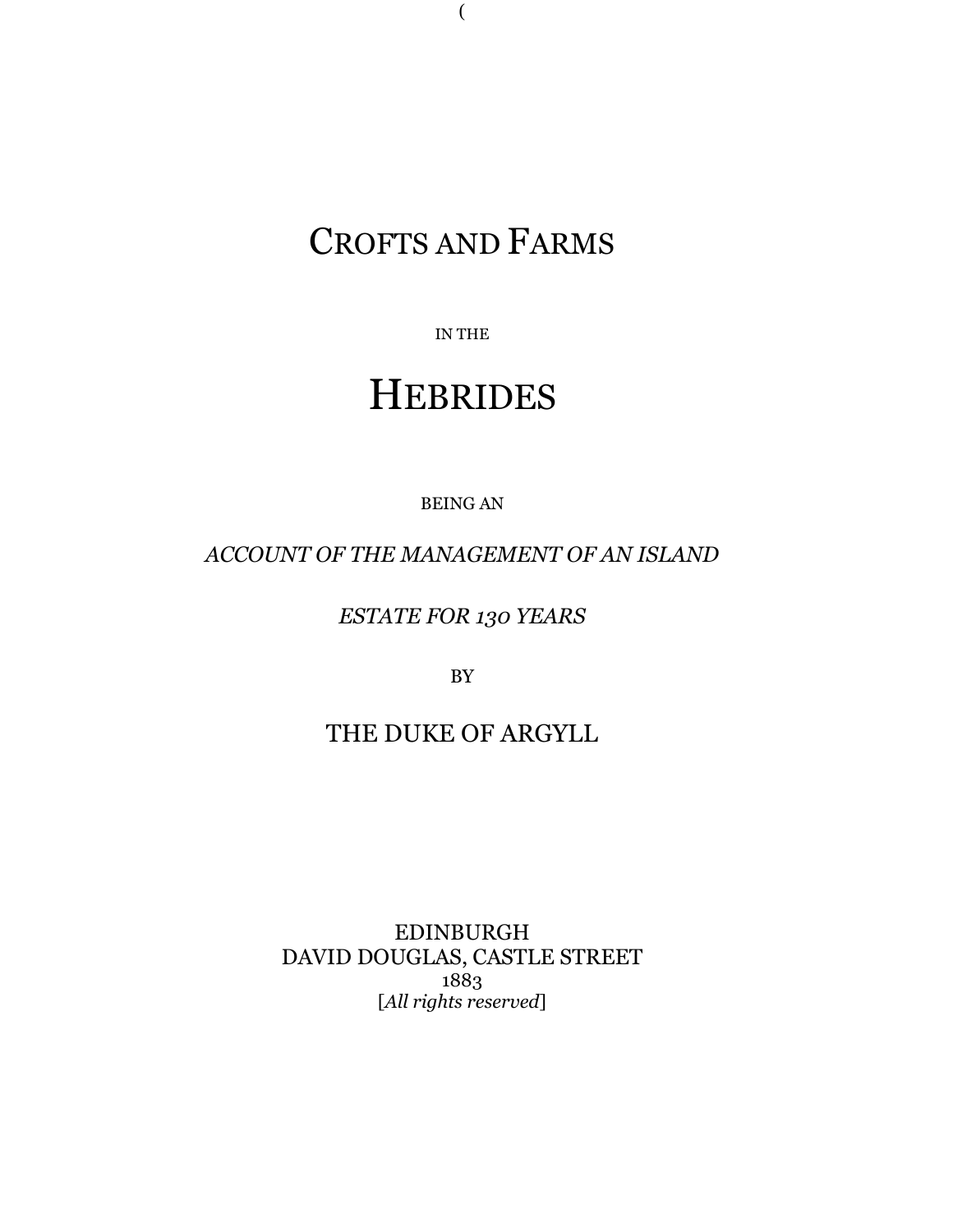Ballantyne Press BALLANTYNE, HANSON AND CO. EDINBURGH AND LONDON

(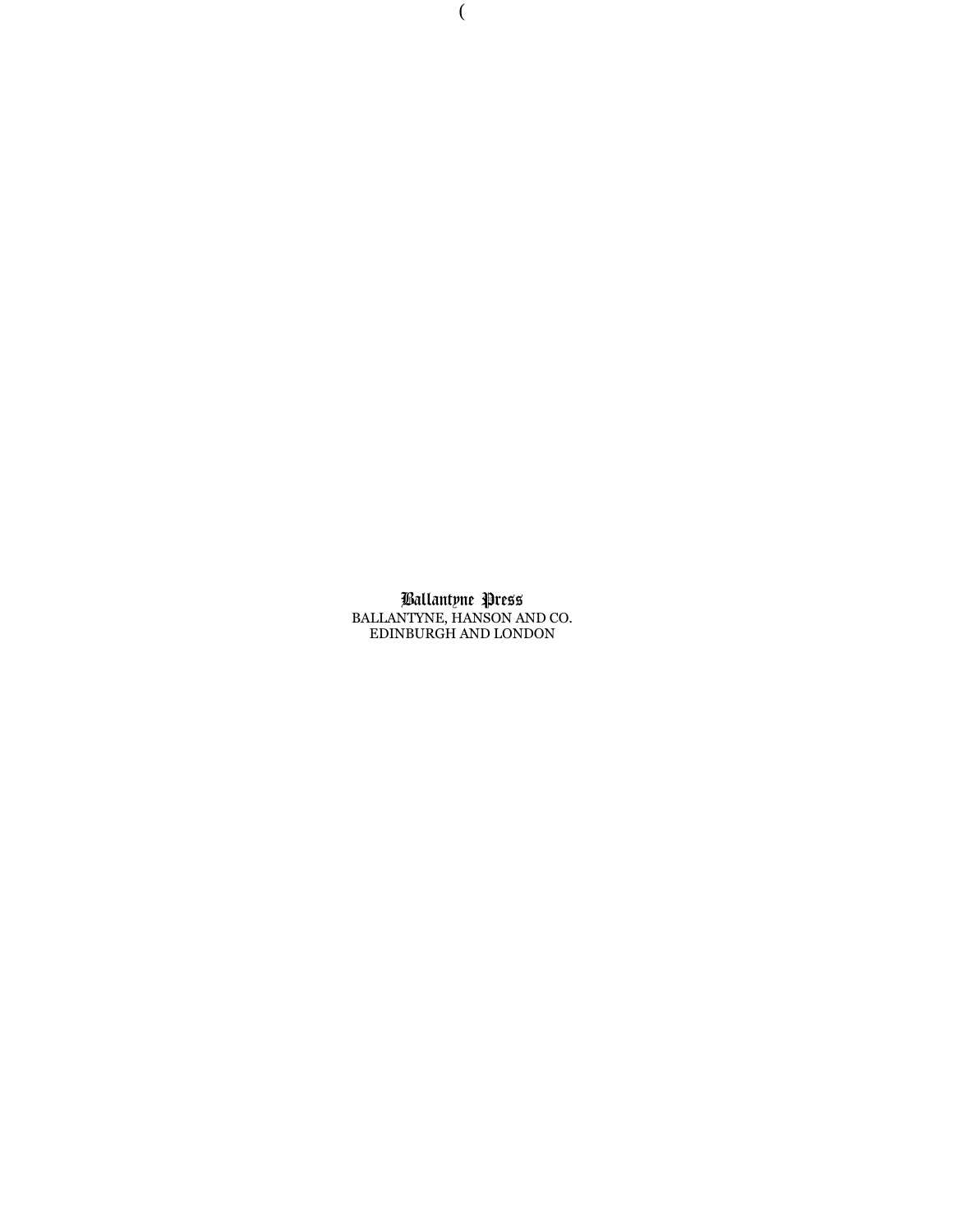## TO THE RIGHT HONOURABLE LORD NAPIER AND ETTRICK.

### CHAIRMAN OF THE ROYAL COMMISSION

(HIGHLANDS AND ISLANDS).

MY LORD,—I deem it my duty to communicate to your Lordship, as chairman of the Royal Commission, some authentic information in respect to my Estates of [Tyree](http://g.co/maps/znkmk) and the Ross of Mull, which have been lately visited by your Lordship and your colleagues.

From documents connected with the management of the estate, we have a tolerably complete account of the population, value, and condition of Tyree, from about the middle of the last century to the present date. It may be of interest to the Commission to know the leading facts.

Leases of all the principal farms on the Island for the usual term of nineteen years, or occasionally of twenty-two years, were granted at various dates between 1753 and 1762. These Leases of course expired at various corresponding dates between 1772 and 1784. It is towards the end of these Leases, and not at the commencement of them, that we first have really detailed information. They were granted by Archibald, third Duke of Argyll, who succeeded in 1743, but whose busy political life probably prevented him from paying close attention to agricultural affairs. But towards the close of these Leases the Argyll estates were in the hands of my grandfather, Field-Marshal John, fifth Duke of Argyll, who succeeded in 1770, was the first President of the Highland and Agricultural Society, and who spent the latter part of his life almost entirely in agricultural pursuits, and especially in the improvement of the breeds of cattle, which had always been, and still are, one of the principal articles of Highland produce. So early, however, as the years 1767-68-69, in three separate papers, we have very full information, evidently collected with great care, on the statistics of the Island. The total

Statement relates to Tyree and Mull estates.

Tyree

Leases of principal farms granted between 1753-1762.

Condition of Tyree about 1770.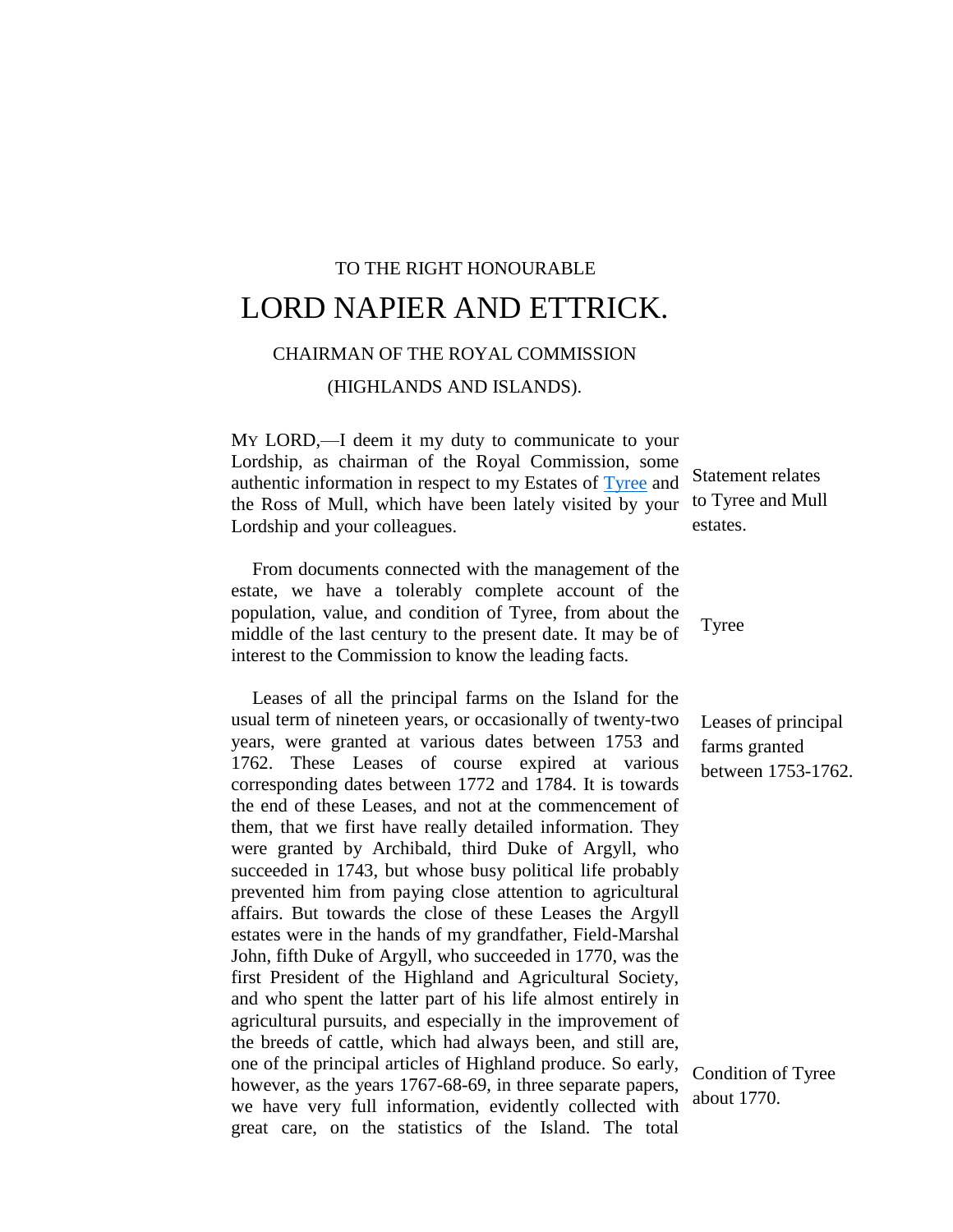population was then only 1676, of whom only 69 were employed in handicrafts other than agricultural. It is remarkable that there is only one column for "tenants and hinds," showing that many families were on the dividingline between regular agricultural tenants and labourers, or cottars with small plots of land. The total number of both classes is only 236, and a separate class of cottagers is numbered at only 104 on the whole island. The agricultural tenants properly so called seem to have been 170. It is still more worthy of remark that in this return, although there is a careful estimate of all kinds of agricultural produce, there is no mention of the potato;—cattle, sheep, and horses, rye, barley, and oats are the only products noted.

The Leases to which I have referred as granted between 1753 and 1762, the rental of 1767, and the reports of 1768- 69, make two facts quite certain. The first is that many of the farms, which at a later period became most lamentably subdivided into very small crofts, were then let to single tenants, several of whom were Highland gentlemen nonresident on the Island. The second fact proved by these documents is that even the farms which were then let to "sundry tenants" were so let to a comparatively small number, who had of course proportionately larger shares, and these shares, if reckoned at the present value, would represent small farms quite above the definition of crofts, as that definition has been adopted by the Commission. That is to say, these farms, or shares in one farm, would now represent a rent above the £30 line. Thus, for example, the two farms of Gott and Hianish, now representing a rental of £163, are specially mentioned in the report of 1769 as having only four persons in possession. These two farms, if now similarly divided, would therefore represent a much more substantial class of farms than the crofts now existing, although these have been much raised and improved within the last thirty years, by the operations which I shall subsequently explain to the Commission. The same observation applies to almost all the farms which were then let under lease, or from year to year, to small tenants.

This shows the delusion which is commonly entertained, that the system of very small crofts is an old one. The truth is that in Tyree at least, and in many other places, it is not nearly one century old. The same conclusion is even more apparent when we see in this rental of 1767 that almost all the farms which at a long subsequent date became overrun and cut up into miserably small possessions, were then not

Many farms afterwards subdivided were then let to single tenants.

System of crofts did not then exist.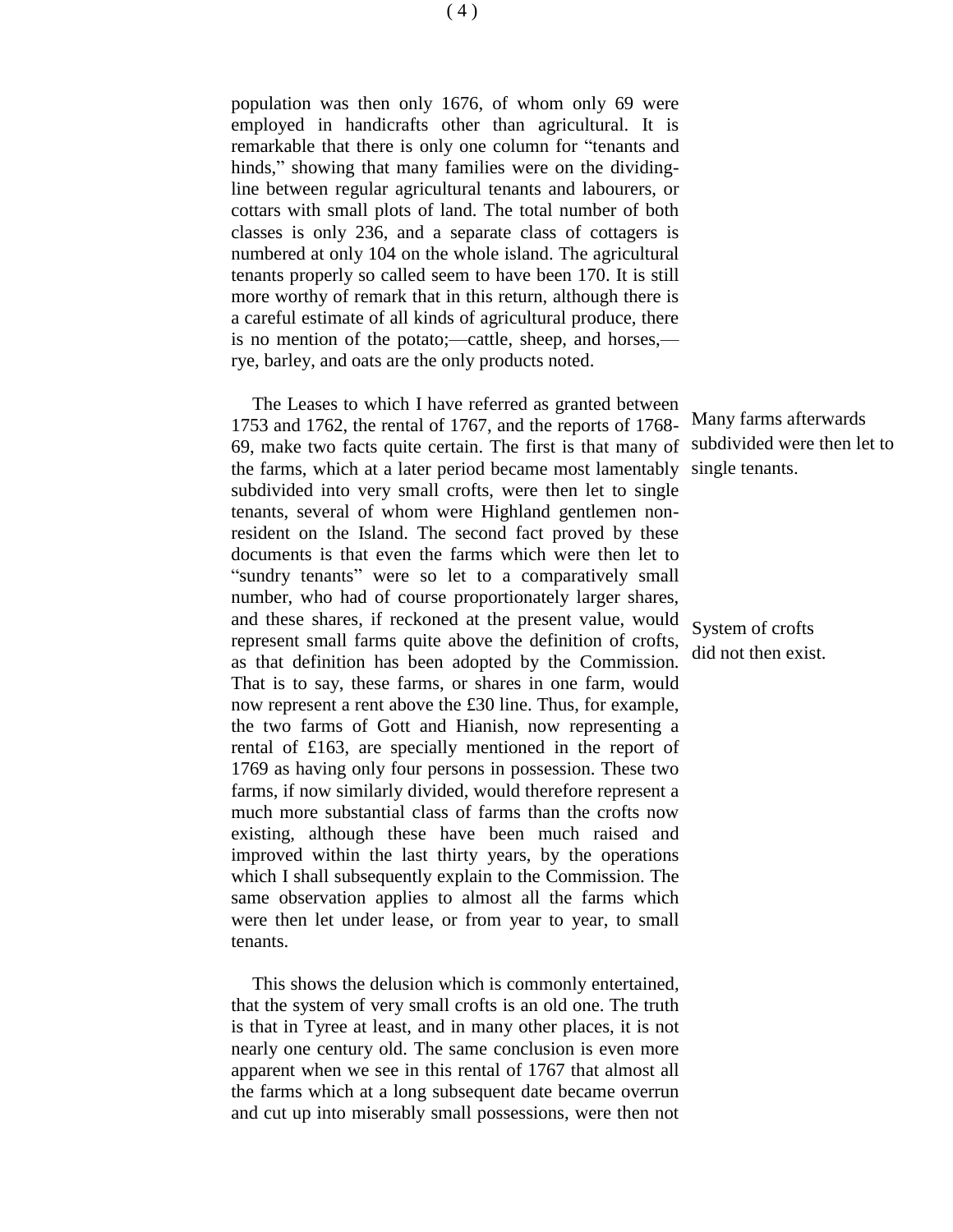occupied by small tenants at all, but by individual lessees, or "tacks-men," as they were called in the Highlands. Among the farms then held in this way I may specify Ballephuil, Balemartine, and Barrapol—all of them farms which, thirty years ago, had become excessively over peopled and subdivided, and which, even to this day contain some of the smallest crofts upon the island.

The opinion of the reporters of 1769 on the minimum size of farm which it would be wise to assign to one tenant or family is farther indicated by the recommendations they make that certain farms should be more properly divided. Thus they recommend that the three farms of Kenovar, Barrapol, and Ballemenoch, which had then seventeen tenants, should not in future be held by more than ten. It is curious that these farms are now again held by the same number of crofters which held them in 1769. But this condition of things is the result of the gradual process of reconsolidation which has been pursued during the last thirty years, the same farms having become at one time so subdivided that there were no less than twenty-nine tenants, instead of only ten as recommended by the reporters of 1769.

The report of 1769 is farther interesting as containing conclusive evidence on the waste and misuse of the land which the small tenants were then making. Much of the soil of Tyree is almost pure shell sand, which yields a rich and beautiful pasture, full of clovers of several species; but it is unfit for cropping, and when broken up is very apt to become blowing sand—not only sterile in itself, but liable to overrun and render barren large areas of the surrounding land. By this process two considerable farms have actually been destroyed and lost—the whole area being now as sterile as a snow-drift. The report of 1769 shows that the very poor and very ignorant tenants and subtenants who were then in possession were cropping this light sandy land to an injurious and dangerous degree, and recommended the erection of strong dividing dykes, with conditions prohibiting the practice.

Another signal example of the contrast between crofts or small farms as recommended by the skilled and intelligent reporters of 1769 and the miserable; possessions which subsequently arose from the improvident habits of subdivision, is furnished by the example of the two farms of Balephuil and Balemartine. These two farms are mentioned as having been "formerly" held by one tenant,

Small tenants were then destroying their possessions by cropping ground suited only for pasture.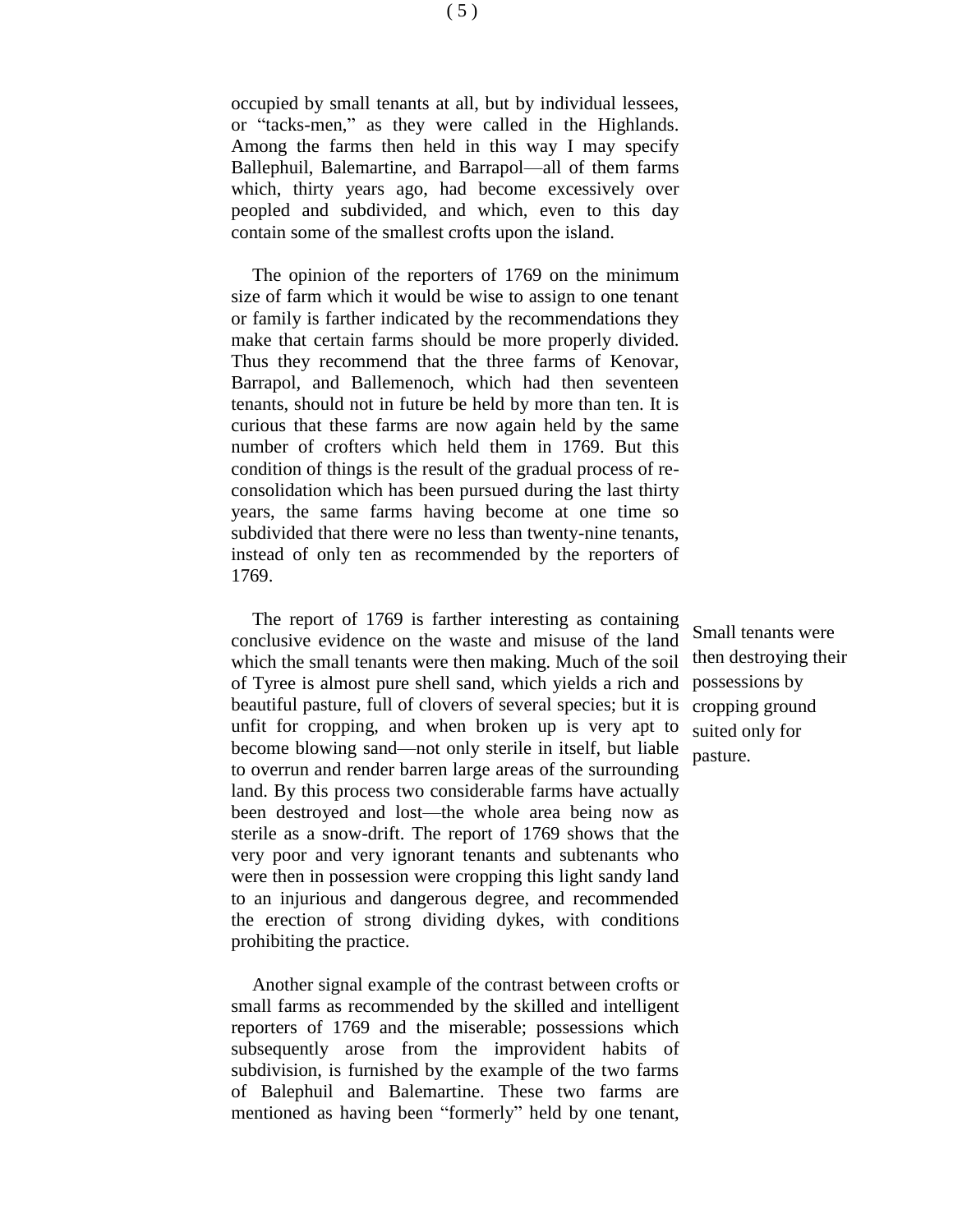who was at that time the factor or chamberlain: and the reporters recommend that if they are to be divided the total number of divisions should not exceed ten. Yet on these two farms the reckless process of subdivision went on subsequently to such an extent that there were no less than sixty-nine crofters—all of the poorest class. At this moment there are still thirty, which is exactly three times, the number which the reporters of 1760 could recommend as enough to live comfortably and profitably on the land.

The next document of importance is dated seven years later—in 1776; and it is very instructive. It is a draft of "Articles, Conditions, and Regulations to be observed by the Tacksmen who have obtained leases of Farms on the Island of Tyree." It appears from this paper that in Tyree, as elsewhere in the Highlands, the small tenants were still holding and cultivating in what was called "runrig," and is still called in Ireland "rundale," that is to say, under a system of management which is absolutely incompatible with the very first germs of agricultural improvement. The possession of each tenant was divided into innumerable separate little plots of land—none of which remained in his possession for more than a year or a couple of years, the various plots and patches being re-divided each year by lot. It was of course the interest and duty of proprietors to put an end to this system, and by no other agency than proprietary power and right could it have been abolished. Like all ancient and barbarous customs it was clung to most tenaciously, although after a little experience of separate possessions the tenants generally soon acknowledged the superiority of the new system. Accordingly, it was laid down as the first and foremost of the new conditions that "runrig" possession of "corn farms" (arable land) were to be entirely abolished, and every tenant was to occupy (by himself or servants, without subletting) a distinct separate possession, more or less extensive, according to his ability, *not below the extent of a four mail land.*

This last condition is especially interesting, as showing again, in a definite form, the opinion then entertained by the proprietor and his advisers as to the minimum size of farm which would constitute a comfortable living for a tenant. A "mail land" was a division which included four of Meaning of "mail the smaller divisions called a "soum," and each "soum" land."represented the grass of one cow, or of two two-year-old cattle, or of five sheep, so that each tenant was to have at least a farm capable of holding 16 cows, or 32 young cattle, or 80 sheep. This is, indeed, a very comfortable little farm,

Conditions of leases in 1776.

Runrig system of cultivation then abolished.

Crofts not to be under a "four mail land" in extent.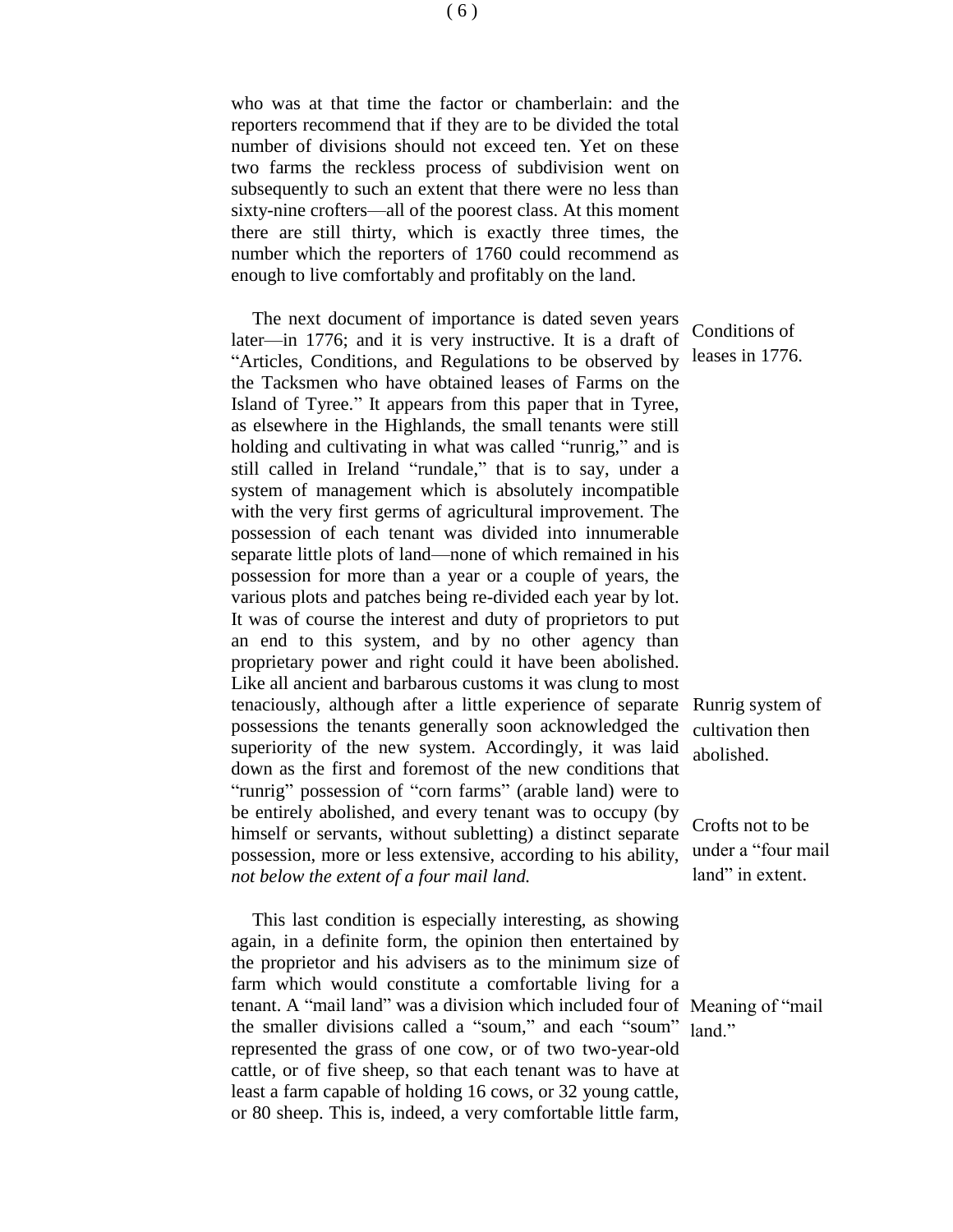and would generally be rented now at more than £30. In other words, they would not be crofts at all, but would belong to the class of small farms.

Another important fact we learn from this paper is that the selection of persons to fill the new farms or crofts was not made arbitrarily by any favouritism, but was settled by public roup. No right of possession either by custom or otherwise was claimed or thought of by any tenant or subtenant on the island. They had generally held by Lease for definite periods, or as sub-tenants at will under the individual Tacksman. The new arrangement was made when the Leases came to an end, and when the proprietor by virtue of the expiry of these Leases came again into full possession of the land. The small tenants were taken bound to build the houses and the march fences between each other at their own expense; and as community of possession could not be abolished upon the common pasture land, as it was now abolished on the arable land, the tenants were taken bound to submit to and observe any regulations laid down by the factor for the "souming," or amount of stock to which each tenant should be limited. The prohibition of ploughing up the sandy land, or links, completed the principal regulations which were laid down, and which sufficiently indicate both the wretched husbandry of the preceding times, and the real source from which all improvement came in the times which were to follow.

Two years later, in 1778, a farther report, going in detail into each farm, emphasises the same principles of improvement,—remarks on the poor and scanty kinds of grain which were raised in the Island, points out that the ignorance of the people was due principally to their total isolation and want of communication with the mainland, and recommends the establishment of regular sailing packet-boats. Notes upon this report, in the Duke's handwriting, make it evident that he had gone minutely into it; and that, from this date to the end of the century, that is, during the following two-and-twenty years, a great deal had been done in dividing several farms into good-sized separate possessions, and in clearing them of a scattered surplus population, which was transplanted where their labour would be available for agriculture and for fishing. The Duke had then also tried to encourage the fisheries, by keeping men in his own employment; but this was a failure, as the men, being independent of success, were idle and drunken. The reporter, wishing to go out in a boat to try the

Selection of tenants made by public roup, and no customary right of possession claimed or thought of by tenants.

Conditions of Lease as to houses, common pasture, &c.

Report on Island in 1778.

Habits of the fishermen then and now.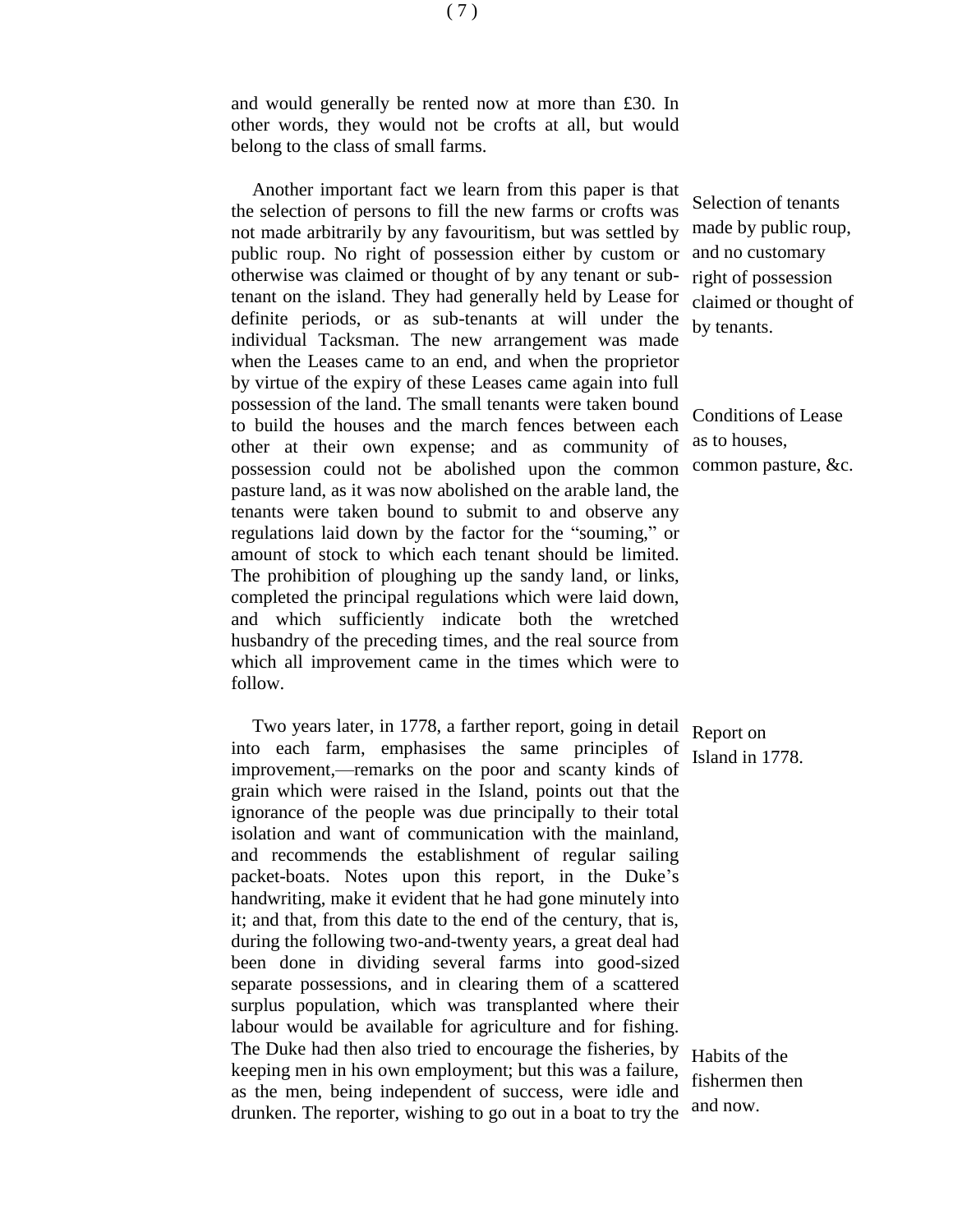fishing, had found the Duke's fishermen so drunk that they could not take him. I mention this circumstance, which occurred now more than a century ago, because it enables me to record the fact of a signal change for the better in the habits of the people. The fishermen of Tyree are now as sober as they are industrious. Indeed, I question whether there is any part of the Highlands where drunkenness is less common—a result to which I hope and believe that I have contributed something in never having granted a site for any public-house to be established on the Island.

In the Leases given by the Duke, from 1776 onwards, I find that the erection of houses, and of march fences in the form of dikes, was made, an obligation on the tenants themselves, and that this kind of improvement was therefore done under specific agreement that it was to be held as done for valuable consideration received in the Lease, and in the moderate rent offered and accepted. These Leases are farther remarkable for the proof they afford, if, indeed, any proof were needed, that it was solely by the influence and authority of the proprietor that various old barbarous habits of cultivation, or rather of waste, were abolished and abandoned, such as burning of the surface, and others, the very names of which are now obsolete and forgotten.

This appears to be the proper place to notice the rise of the trade in kelp, manufactured by the burning of drift and cut seaweed—a product which began to be valuable about the middle of the last century. It is not, however, till we come to the report of 1778 that any specific mention is made of the kelp trade. But in that report the quantity of kelp which could be produced on the shores of several farms, on an average, is mentioned in the report on these farms. The amount, however, mentioned is very inconsiderable, and it is evident that the returns from kelp had not at that time become any large part of the value of the Island. But towards the close of the century, and on to 1810-12, the produce of the Island in kelp very often exceeded the whole agricultural rental; and the system which seems to have been adopted as regards the price paid to the tenants of the farms on the shores of which the kelp was produced, is perhaps the most important fact which helps to explain the subsequent economic condition of the people. So large a share in the price of the kelp seems to have been allowed to the tenants, and to have been accepted from them to account of their rents, that very often they had no rent at all to pay for their purely

Improving Leases granted in 1776 and later.

Kelp trade.

Amount produced in 1778 inconsiderable.

But towards close of century and on to 1812, produce often exceeded agricultural rental.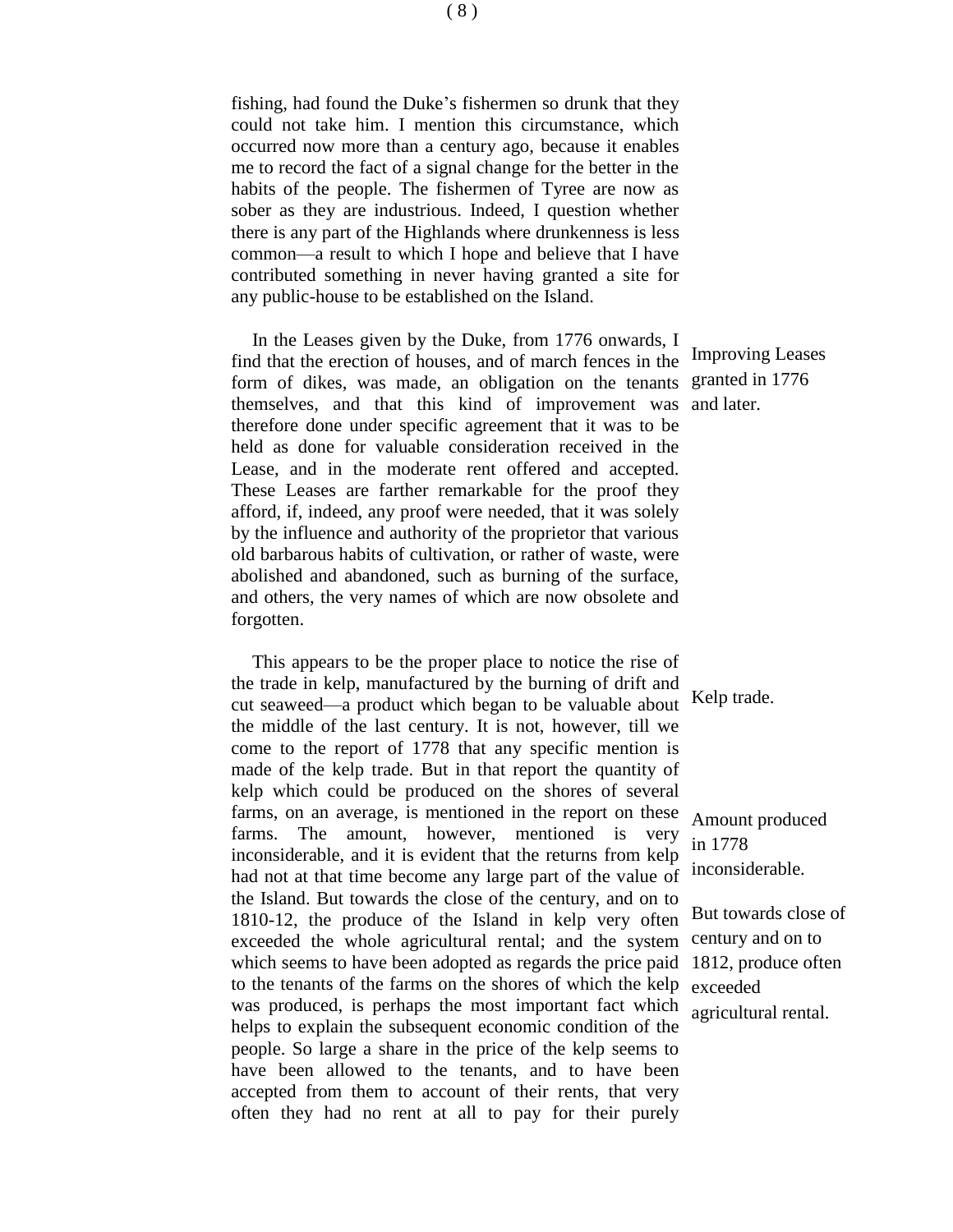agricultural possessions. In the years from 1800 to 1808, for example, the island seems to have produced somewhere from 200 to 300 tons of kelp, which in the later part of this period became worth from £10 to £12 per ton. After deducting all expenses, this quantity yielded a sum nearly equal, or sometimes exceeding, the whole agricultural rental; and in the estate accounts the factor is found discharging himself of that rental altogether by setting off against it the return of kelp. I have letters and papers written by my grandfather, in which he points out that under these conditions the tenants had their land practically rent free, and concludes from this circumstance, and from his knowledge of the stock and crop raised in the Island, that the rental must have been, even then, far below the real value of the land. The indisputable facts upon which he founded this conclusion were mainly these—that whereas the whole rental of the Island was then about £1000, there were not less than 13,000 acres of fertile land out of which that rental could be met, without taking into account at all the very large sum made by the tenants out of their share of the kelp. The Island was even then known to produce 1000 boils of barley. This, together with the kelp, would produce far more than the whole rent. "I allow," said the Duke, in explaining his calculation, "all the oats, all the potatoes, all the lint, all the sheep, all the milk, butter, cheese, poultry, eggs, fish, &c., which in other countries are sold to contribute rent—I allow all these to go for the support of the tenants, because I wish them to live plentifully and happily."

It is quite needless to point out the natural and inevitable consequence of such a condition of things. If it were possible by the artificial cheapening of commodities to establish among any people a higher standard of living than reckless subdivision that to which they were accustomed, this benevolence of crofts.might have been successful. But it is not possible. The establishment of higher standards of living must come by exertion, and by thrift,—not by gratuitous benefits which dispense with both. Accordingly this unnatural lowering of rent, by allowing a wholly extraneous produce to stand in lieu of it,—and all this consequent temporary abundance had the reverse effect. It did not produce wealth or comfort, but, on the contrary, only poverty and indigence. It removed every check upon the law under which population tends to press upon the limits of subsistence. It supplied an insuperable temptation and encouragement to an improvident multiplication of the people, to wasteful habits, and to a systematic breach of the conditions against

Tenants often paid their whole rent from produce of kelp.

Rental below true value of land.

Result in increase of population and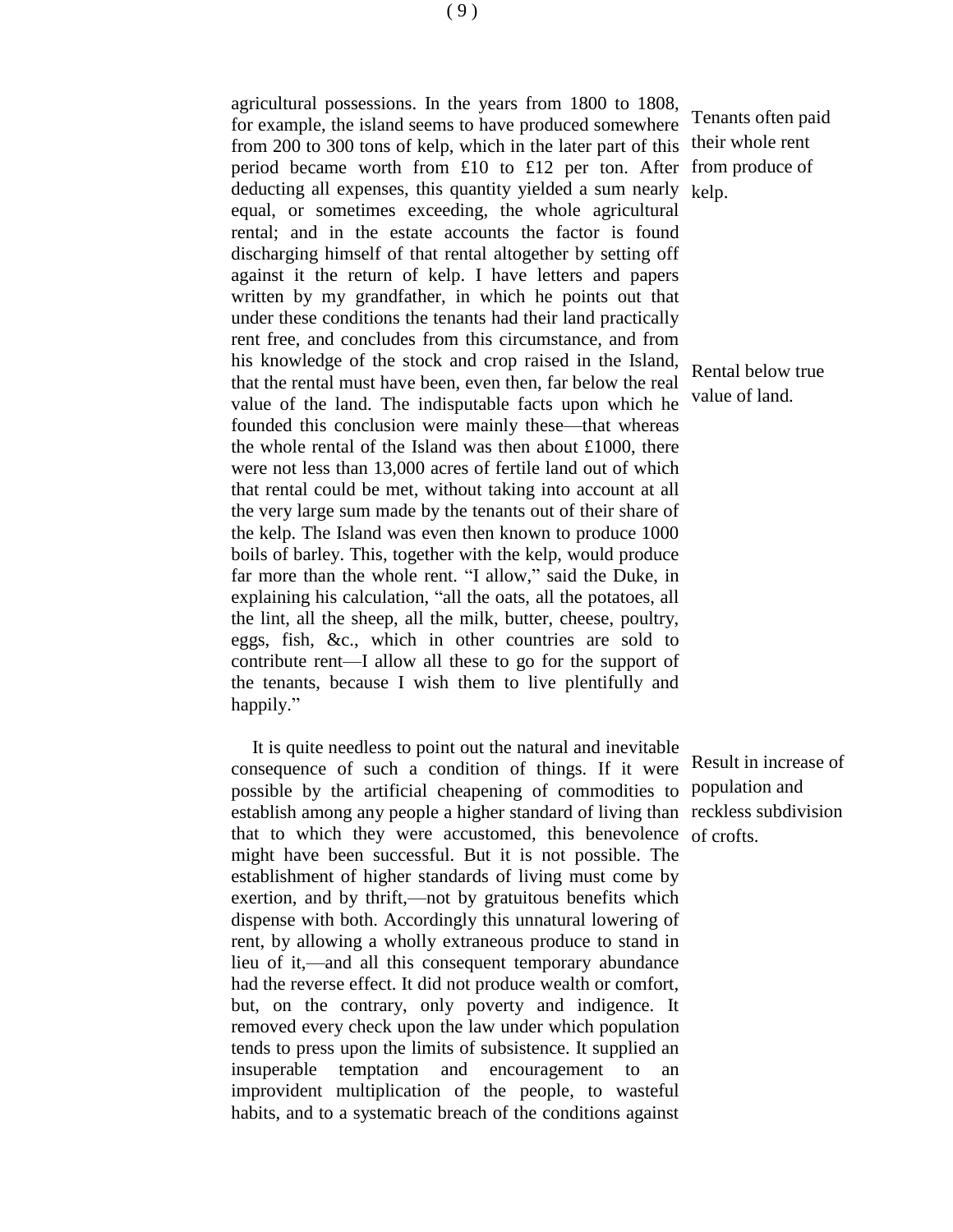the reckless subdivision of farms or crofts. When it is remembered further that the period I have now reviewed was contemporary with the introduction and spread of the potato, and of inoculation, which put an end to the old ravages of smallpox, we can readily understand the results which followed.

Accordingly, we find that the population of the Island, which so late as 1769 had only amounted to 1676 persons, had in 1802 multiplied to a total of 2776. And the same rate of multiplication was then going on, and was even rising. The parish registers have been lost up to 1784. But from that year (inclusive) to the end of the century, we have a list of the yearly births and of the yearly marriages. The births in the year 1800 were 116, and the marriages were 41. The last is a far higher rate of marriages to population than now prevails in the most thriving cities of the country.

It is in a paper of a little later date—1802—that we have by far the most able and detailed account of the agriculture of Tyree, and the most vivid picture of the condition to which by over-population and subdivision the inhabitants were then reduced. This Report was drawn up by Mr. Maxwell of Aros—a gentleman whose name was widely known in the first quarter of the present century as my grandfather's chamberlain on his estates in Mull and Morvern. It was in his house at Aros that the many distinguished men in literature and in science who came to visit Staffa and Iona were hospitably received, and were forwarded on the journey by which alone at that time those Islands could be approached. His name is linked with a distinguished man and a distinguished family of our own time—for Mr. Maxwell became the grandfather of the late Dr. Norman Macleod, through a daughter whose most beautiful and venerable old age of nearly one hundred years came to its close but a very short time ago. Mr. Maxwell's Report to my grandfather in 1802 is a model of what may be called the scientific treatment of such a subject. He Number of shows that there were then 319 tenants of crofts so small that even under better management they were inadequate to support a family, whilst under the wretched husbandry which actually prevailed, they were, of course, still more incapable of doing so. Many of these crofts barely fed two cows, and an extravagant number of horses reduced the grazing of these cows almost to the starvation point. One consequence was that the cows did not produce a calf above once in two or three years, so that they afforded little profit to the tenants "either in the way of milk or rearing."

Report on Island in 1802 by Mr. Maxwell of Aros.

crofters.

Crofts inadequate to support family.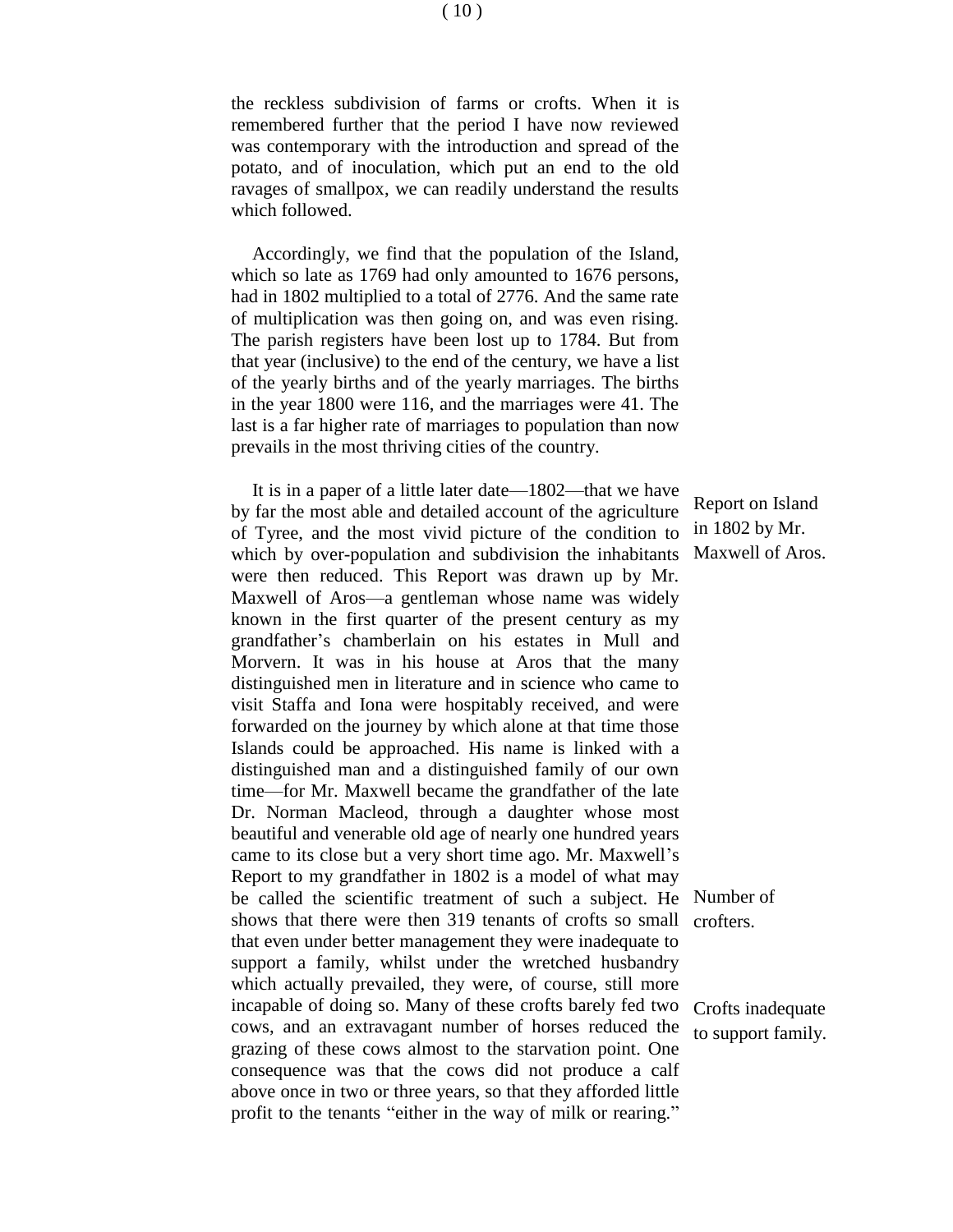( 11 )

But this was not all. Preying upon the tenants of these small possessions there was besides a whole host of cottars who had no land of their own, —but who, nevertheless, kept cattle and horses for the collection and transport of seaweed, and these cattle and horses being wholly unrestrained by adequate fences, impoverished still more the common pasture, and must have trespassed continually even on the crofts themselves. Very naturally, Mr. Maxwell denounced this condition of things as a "shameful abuse and oppression upon the tenants, hampered as they themselves were for want of room." Everything else was of a piece. The barley raised upon the Island is described as "of the meanest quality:" and it appears from many passages of the correspondence of this time, that it had been largely used for illicit distillation. From a careful calculation of the maximum produce of the crofts, consisting of "one mail land," it is shown that, allowing only about one-sixth part for rent, the remaining five-sixths could not support the tenants "except in penury." Mr. Maxwell pointed out the great difficulties in the way of remedying a state of things so desperate,—difficulties increased tenfold by the mental condition of the people. "It is proper," he says, "to remark to your Grace that the general poverty of the tenants, in consequence of the Practice of breaking down their possessions into inconsiderable shares—their stubborn attachment to old customs— the idleness of their habits and their total ignorance of any better system of management, oppose very arduous obstacles to the improvement of the Island." Not that Mr. Maxwell had any doubt of its great natural fertility, for he suggests among other things that some regularly bred and practical farmer should be introduced into the Island to show the people that the soil on which they were only saved from starving by the extraneous resources of the kelp trade was "capable of producing returns of which they had no conception." He pointed out, however, that even this measure would be necessarily slow in its operation, since "the general poverty of their circumstances conspired with the general idleness of their habits and the backwardness of their knowledge," to render hopeless the possibility of such examples being followed. Mr. Maxwell had no doubt of the necessity of at least one remedy. He declared his opinion that not less than one thousand people should be assisted to emigrate to America or Canada. The people themselves had come to wish it. My grandfather, though averse, had also come to entertain the proposal. But just at that time one of these panics had arisen about the evils of emigration and depopulation which seem to be of periodical recurrence. A

Large number of cottars.

Difficulty of remedying desperate state of affairs.

Suggestion of introducing practical farmer to Island.

Necessity of no less than 1000 people emigrating.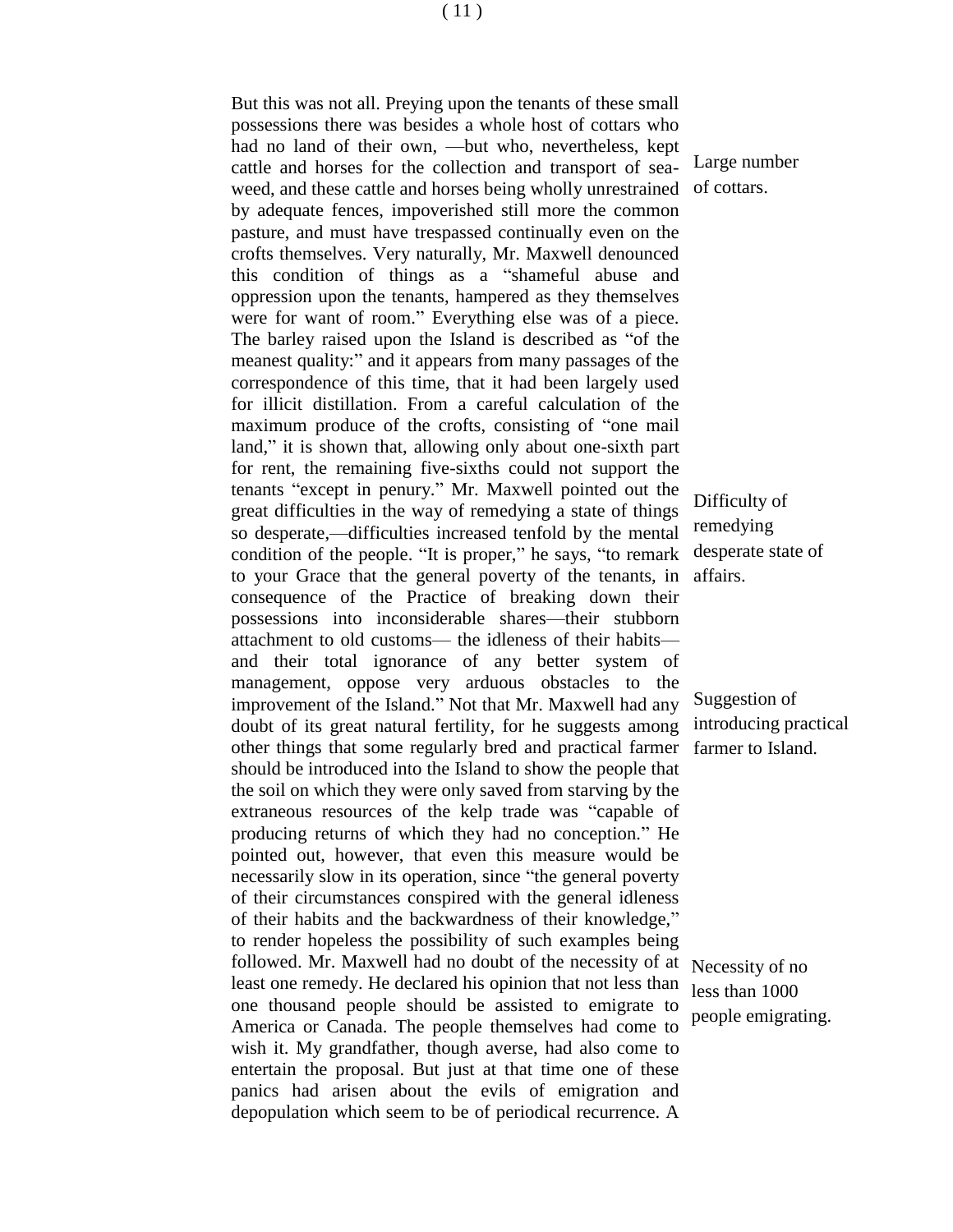committee of the Highland and Agricultural Society, of which my grandfather was president, had sat upon the subject. They had treated emigration as a national calamity. They had recommended every conceivable expedient each one more absurd than another—for preventing the people from seeking a land of greater abundance. They had advised the making of roads by Government—the making of canals by Government—the establishment of Government bounties upon fishing—bounties upon building villages—bounties upon crofting—bounties upon building boats—bounties upon anything and everything that could be thought of as bribes and baits to induce the swarming multitudes not to swarm, and not to establish new hives. Under the pressure of this panic, Parliament had Parliament been induced to interpose obstacles on emigration by artificial regulations and restraints. My grand-father also was under pressure from different directions. In order to constitute proper crofts it was absolutely necessary to dispossess many families who had squatted on minute subdivisions. He desired also to give land to many fishermen. And last, perhaps not least, the military instincts of the old Field-Marshal made him desirous of accommodating some discharged soldiers of the "Fencible Regiments" which had been raised under him. For all these three classes of men, therefore, he desired to constitute crofts on the plan which he had long contemplated—crofts, if possible, of not less than "four mail lands."

It seems to have been to meet this condition of things that my grandfather John, the fifth Duke, agreed to divide some farms, hitherto let to single tenants; and in 1803 Balemartine was let to thirty-eight crofters, whilst no less than fifty-six applicants are mentioned in one of his notes as anxious to be provided for out of other farms in a similar manner. These crofts, however, seem to have been of a tolerable size, from eight to ten acres.

It does not appear that my grandfather had present to his mind the danger of the course he was pursuing. He had indeed some misgivings. But nobody at that time could foresee the scientific discoveries, and the changes in tariffs, foreseen.&c., which within a few years were to put an end to the large profits derived by the tenantry, as well as by proprietors, from the manufacture of kelp; nor did he, perhaps, sufficiently consider that even if that manufacture had continued on the same scale, the increase of population, if not somehow checked, would soon overtake its supplies: and that unless his successors enforced strictly

interposed obstacles to emigration.

Farms divided into crofts in 1803 in consequence of increase in population.

Danger of the course not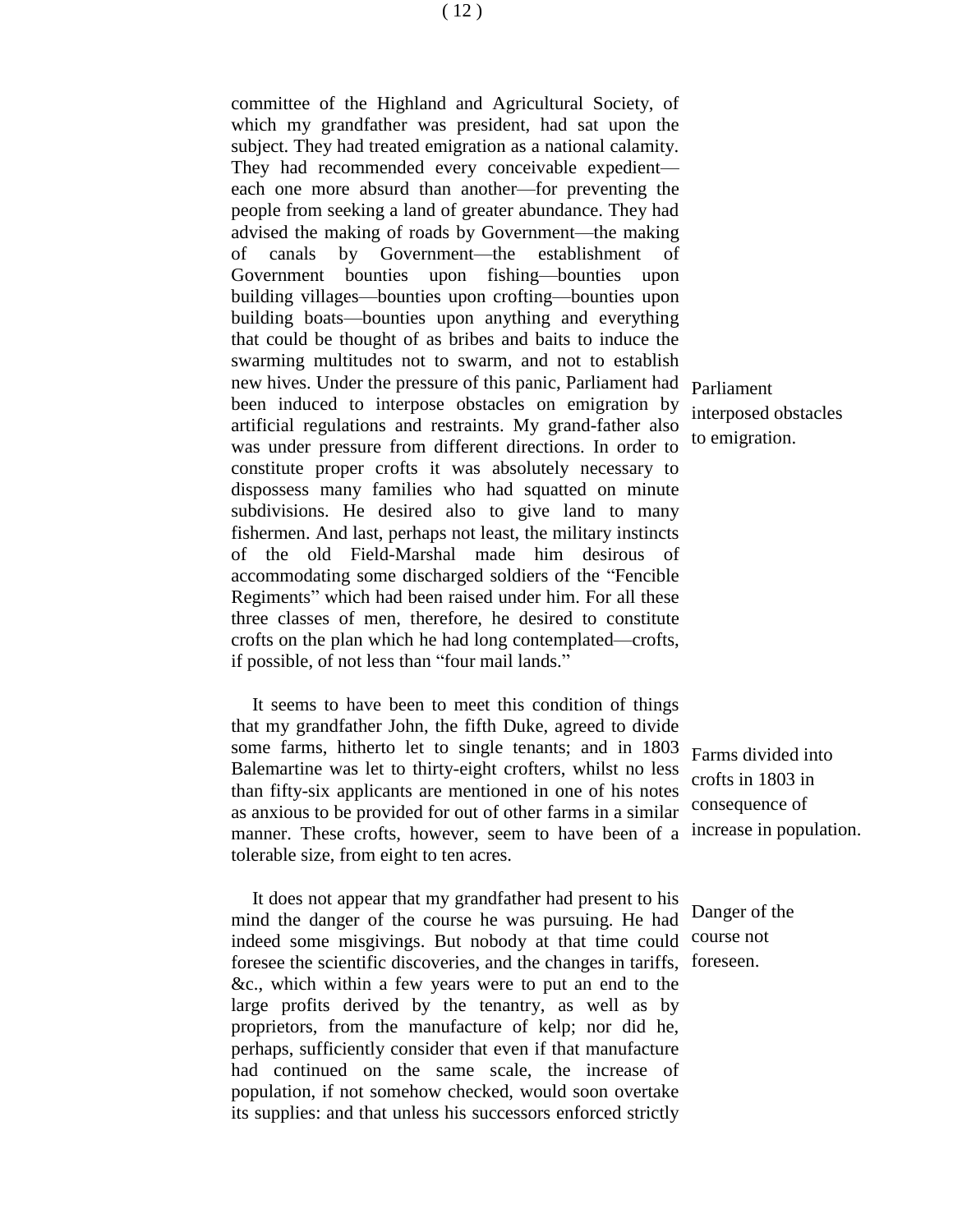the prohibitions against subdivision, the inevitable result would be a vast semi-pauper population.

These dates are, however, interesting and important, as showing how unfounded are the impressions now common among the people as to the antiquity of their occupation of the small crofts which many of them still possess. In Tyree the great majority of these crofts were not more than about forty years old when the crash of the potato famine came in 1846. And so far from the possessions held by the tenants having long belonged to themselves or their "ancestors," these possessions were either given to them by the special favour of the proprietor at a very recent period, or were still later acquired by irregular subdivisions against the rules and regulations of the estate.

All these causes of impoverishment were doubtless aggravated by the death of my grandfather in 1806, and the succession of George, the sixth Duke of Argyll, during whose life of thirty-three years the restraining and regulating power of a landlord was comparatively in abeyance. Nothing but this power, steadily exercised, could have checked the ruinous tendency towards subdivision, or supplied the knowledge and the foresight which are invariably wanting to a population living under such conditions.

The result was what might have been expected. Mr. Maxwell of Aros lived to see that result in melancholy operation. Nineteen years after his report to my grandfather, he was again called upon to report to his successor on the condition of Tyree. In 1822 he was obliged to report that, as a "natural consequence" of the system adopted, "the families have now multiplied to such an unmanageable degree that the whole produce of the Island is hardly sufficient for their maintenance, and the crowded population on its surface exhibit in many instances cases of individual wretchedness and misery that perhaps are not to be found in any part of Scotland." The farms which had long been possessed by small tenants were now found to contain 2869 souls, whilst the five farms which had been broken up into small lots now contained no less than 1080. The potato disease was as yet unknown, but the ordinary vicissitudes of the seasons are always at hand to punish glaring departures from sound economic laws. 1821 was a year of extraordinary drought, and on the light sandy soils of Tyree the crops were almost a total failure. The cattle were almost starved, and were so lean as to be

Erroneous impression as to antiquity of small crofts.

After 1806, and during life of sixth Duke, subdivision allowed to go on unchecked.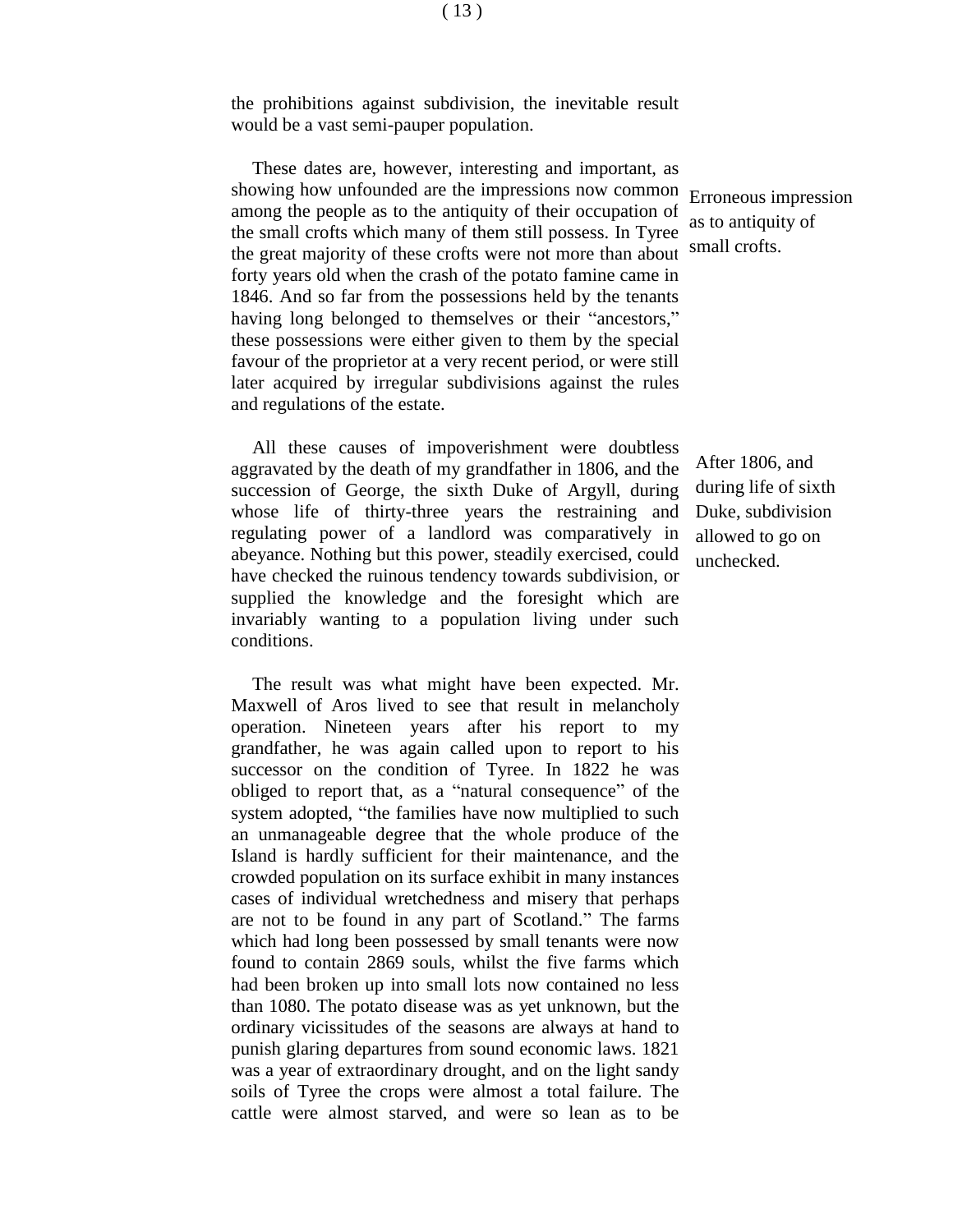unsaleable. Kelp was again the only resource. There was an extraordinary supply of it in 1821. By this means and by wholesale remissions of rent, the crisis was tided over; but no permanent remedy was applied, and so matters went on again in the old rut. In the course of forty-three years from my grandfather's subdivision of the farms,—with little or Population had no increase of agricultural production, and an immense deficit in a manufacturing resource,—the population had nearly doubled, so that when the crash of the potato failure came in 1846 it exceeded 5000 souls, whilst the small crofts had been so much farther subdivided as to number 380, of whom all but a mere fraction were below £10 rent, and the great majority (218) were even below £5. Of these last, again, a very large number were as low as 30s. and £3. There were, besides, a large population of cottars who were without any land, employed, in so far as they worked at all, in fishing and very casual labour.

When the potato famine came in 1846, the destitution of the people was as severe as under such circumstances it could not fail to be. Not only was there great distress, but there was danger of actual starvation. My father, John, seventh Duke of Argyll, was then in possession of the estate; but as he was in feeble health, I was obliged to take a principal share in devising measures of relief, and as he died in the spring of the following year, 1847, I consider myself practically responsible for the management of the estate from the date of the potato failure in 1846. A large sum was spent in providing meal for the people, and another large sum in assisting as many as were willing to emigrate to Canada. I have not beside me at this moment any note of the exact number who went to Canada, but in the course of four years it exceeded a thousand souls. The whole of this was a purely voluntary emigration, for a great portion of which I paid the whole cost myself, whilst assisting in the expenses of the remainder. In 1851 the people were still eager to go, and I print in an Appendix to this paper the remarkable petition which they sent to me and to the Government seeking further aid towards emigration. I saw, however, that emigration was not the only remedy which the condition of the Island required. Active steps were taken to give employment to the people in draining, in the making of roads, and in various other agricultural improvements. As the rents of the crofters could not be generally collected, these outlays had to be relief and employment provided for out of other resources; in fact, I was myself compelled to borrow a large sum; and it is needless to point out that this outlay could not have been provided for at all

nearly doubled in course of 43 years at time of potato failure in 1846.

Great destitution of people in 1846.

Present Duke responsible for management since 1846.

Measures taken to aid emigration and to give to people.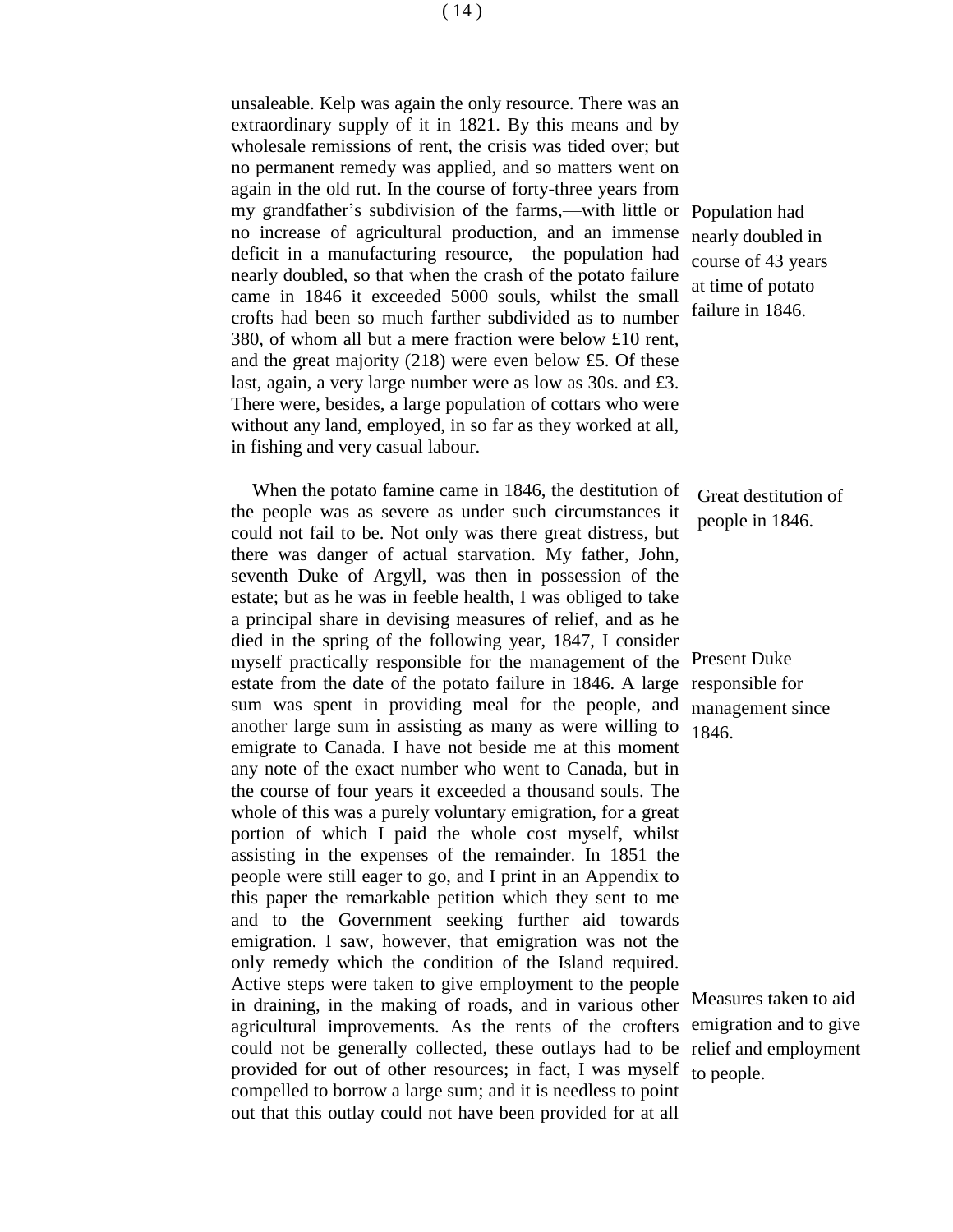had the Island belonged to a proprietor depending wholly on its own rental, and still less had it been divided into smaller estates.

Nor did this condition of affairs pass off immediately, or even soon. During the four years from 1846 to 1850 the sum spent on improvements in Tyree and the Ross of Mull was £7,919, or, including incidental expenses, upwards of £8,000, of which the greater part —about £6,373—was in drainage alone. This was in addition to the sums spent in emigration and in the distribution of meal, which could not be repaid either in money or money's worth. In the report of Sir John M'Neill to the Board of Supervision on the Condition of the Highlands and Islands in 1851, he states, from documents then before him, that during the previous four years there had been expended on wages and gratuities to the inhabitants a sum exceeding the whole revenue derived from the property by £4,680, which amount, as well as the cost of management, must have been derived from other sources. This is quite true, and is, indeed, a good deal understated. During those years no part of the income derivable from the Island was spent out of it, and the outlays it needed constituted a heavy drain on other resources.

In the year 1851 the reduction of the population to 3706, and the return of some favourable seasons, brought about the beginning of a better condition of things. But my outlays on improvements, for the sake of employing the people, and for the sake of increasing the produce of the Island, continued to be heavy. In the seven years from the famine to 1851 these outlays exceeded £10,160, of which the greater part was in drainage.

I had by this time begun to find that the outlays on emigration had produced one bad effect—namely this, that the people conceived it to be a boon not to themselves, but only to the proprietor, and were disposed to rely upon him entirely in regard to it. I therefore ceased altogether to offer it to them, leaving it entirely to their own suggestion, although I was always willing to help when occasion required. Sir John M'NeilI, in his Report of 1851, mentions that in that year there were 900 persons then anxious to go to join their friends in Canada, from whom good accounts had been received. This number would very nearly have reduced the population to the figure at which it stands at present, that figure being, according to the census of 1881, 2700. It may be roughly assumed, therefore, that the 900

Expenditure of proprietor in improvements, in addition to sums spent to aid emigration, &c.

Sir John M'Neill's report to Board of Supervision in 1851.

In 1851 condition of people improved but outlays on improvements

Misconception of people as to outlays on emigration.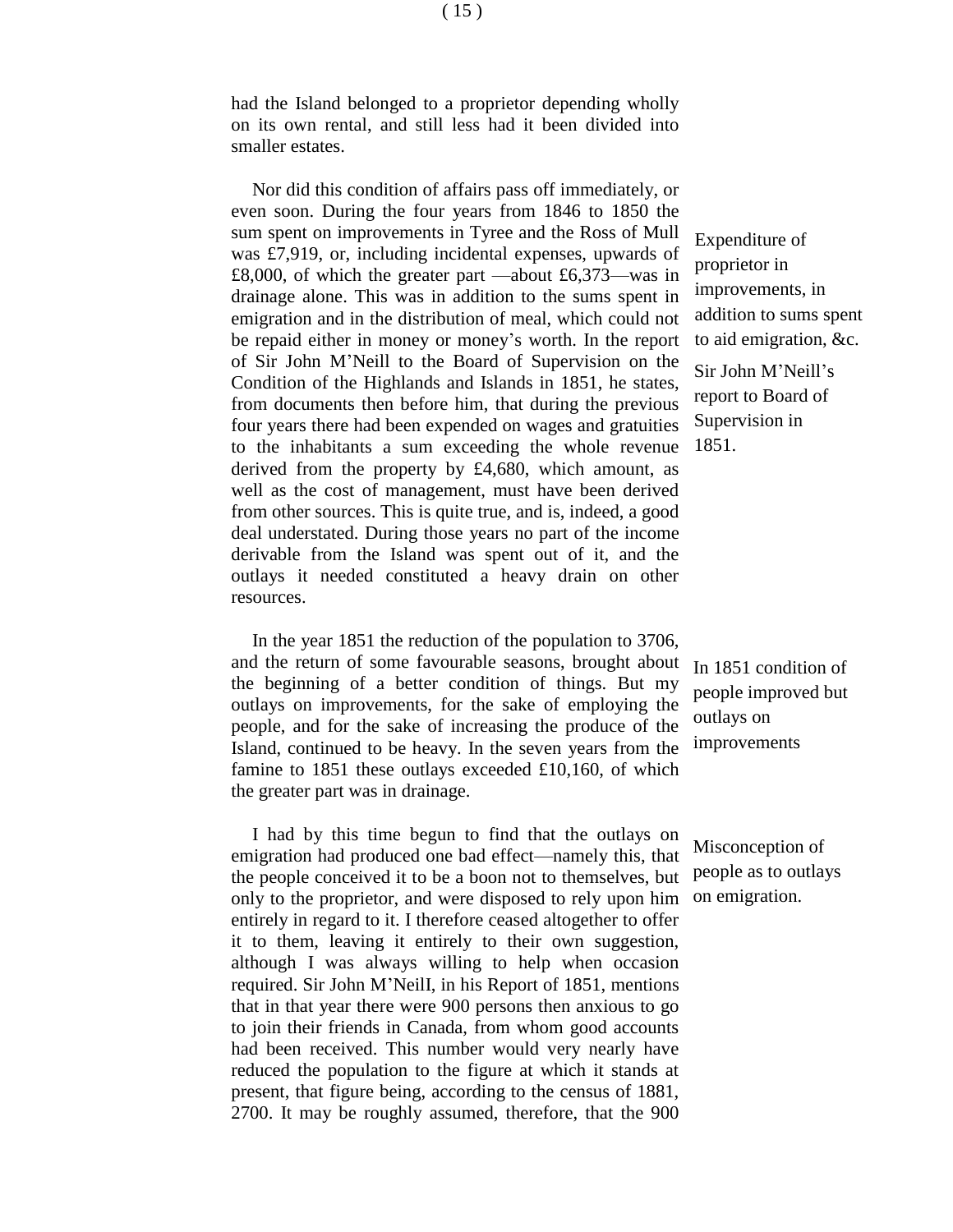persons who were anxious to go in 1851 represent those who have actually gone from one time to another during the last thirty years.

I may now at once explain to the Commission the principle on which I determined to proceed in the improvement of the Island from the moment when the first extreme pressure of the years of actual destitution had passed away. I was satisfied that the population was excessive, arising from the causes to which I have referred, and from the ruinous habits of subdivision which had been inseparable from the improvidence which is at once the cause and consequence of increasing poverty and of a low standard of living. Sir John M'Neill points out that the whole rental of the Island, if divided among its population even at the reduced figure at which it stood in 1851, would not have afforded crofts of a higher value than which is much too small for the subsistence of a family.

But although I was convinced of the necessity of a further reduction in the numbers of the people, and especially of a consolidation of the crofts so that they should be of a comfortable size, I had an insuperable objection to taking any sudden step in that direction such as might be harsh towards the people. I thought it my duty to remember that the improvidence of their fathers had been at least seconded, or left unchecked, by any active measures, or by the enforcement of any rules by my own predecessors who had been in possession of the estate. I regarded myself, therefore, as representing those who had some share in the responsibility, although that responsibility was one of omission and not of commission.

On the other hand, it seemed to me that if, for the future, rules against subdivision were steadily enforced, and if every opportunity were as steadily taken to make good use of the vacancies in crofts which might arise by death, by migration, and by emigration, some progress would be made by a slow but sure process towards a better condition of things.

Accordingly, I determined not only to avoid anything like what has been called a "clearance," but, as a rule, not even to allow any individual evictions or dispossession of the existing crofters, except for the one cause of insolvency or non-payment of rent. During the thirty years which have insolvency or nonelapsed between 1853 and 1883, there has been only one solitary case of the eviction of a crofter by Warrant of the

As a rule no evictions allowed except for payment of rent.

Principle of management adopted by present Duke after first years of potato famine.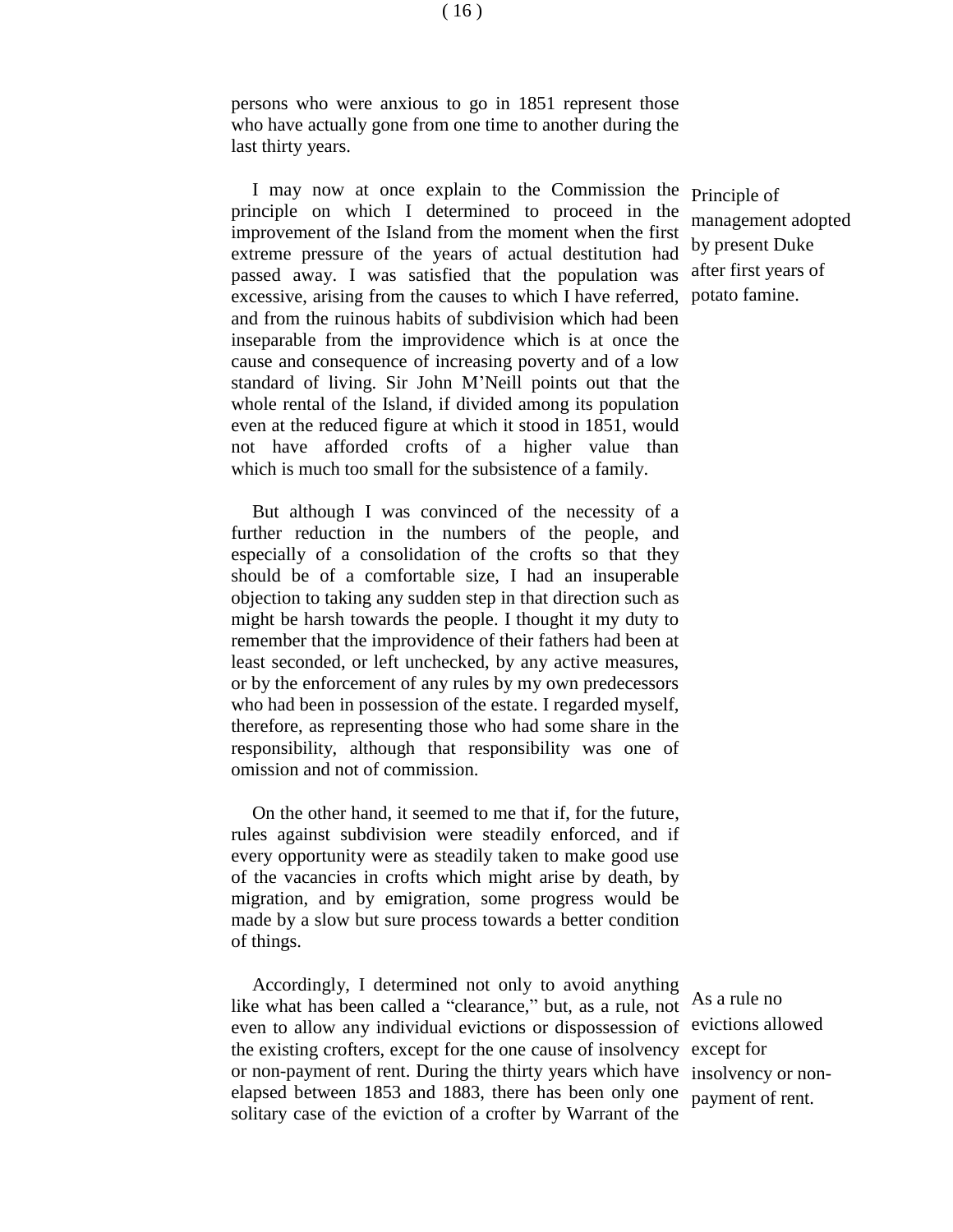Sheriff, in the whole Island of Tyree; and this was an eviction made, not in the interest of the Proprietor, but in the interest of the neighbouring tenants.<sup>†</sup>

Further, I determined that in all cases when a croft became vacant by any of the causes just mentioned, it should, if possible, not be reoccupied by itself, even when a higher rent could be got by doing so, but should be added to some adjacent croft, if any one of the neighbours was capable of managing arid stocking the consolidated possessions.

On the other hand, I never contemplated, and could never have approved of cutting up and dividing among crofters the few farms on the island which in 1846 were still held by individual tenants, and all of which had been so held for a long period of time. Most of them had never been possessed by the class of crofters. None of the crofters had capital or knowledge fitting them at that time for the profitable occupation of farms of even a moderate size. The farms held by single tenants were the only farms which afforded any immediate prospect of a great increase of production—they were good customers for the cattle of the crofters—and they were the only field upon which the benefits of good farming could be held up to the example and imitation of the poorer people. Tyree is almost singular among the Hebrides in this—that there are no waste lands, properly so called, upon it. There are no moors—no mosses to be reclaimed. The old mosses have been long exhausted and cut away to the very bones of rock and gravel.

I wish the Commission, therefore, distinctly to understand, that with one single exception which I shall refer to presently, what may be called the large farms in Tyree have not been gained at the expense of the crofters. On the contrary, in Tyree the process so much complained of elsewhere has been reversed. The crofters now possess farms which up to a late date were held by single "Tacksmen;" whilst in one case only have individual

 $\overline{a}$ 

Vacant crofts added to others adjacent.

Farms held by individual tenants kept undivided.

No waste lands and no moors on Island.

Large farms not gained at expense of crofters.

( 17 )

Certain statements to the contrary on subject recently made in the press are as false as those made in the same quarter in respect to the occupation of Widows. it is possible, however, that these statements may be due to the ignorance which confounds between forcible evictions and the ordinary "Summonses of Removal," which are issued as a matter of course on all changes of tenancy.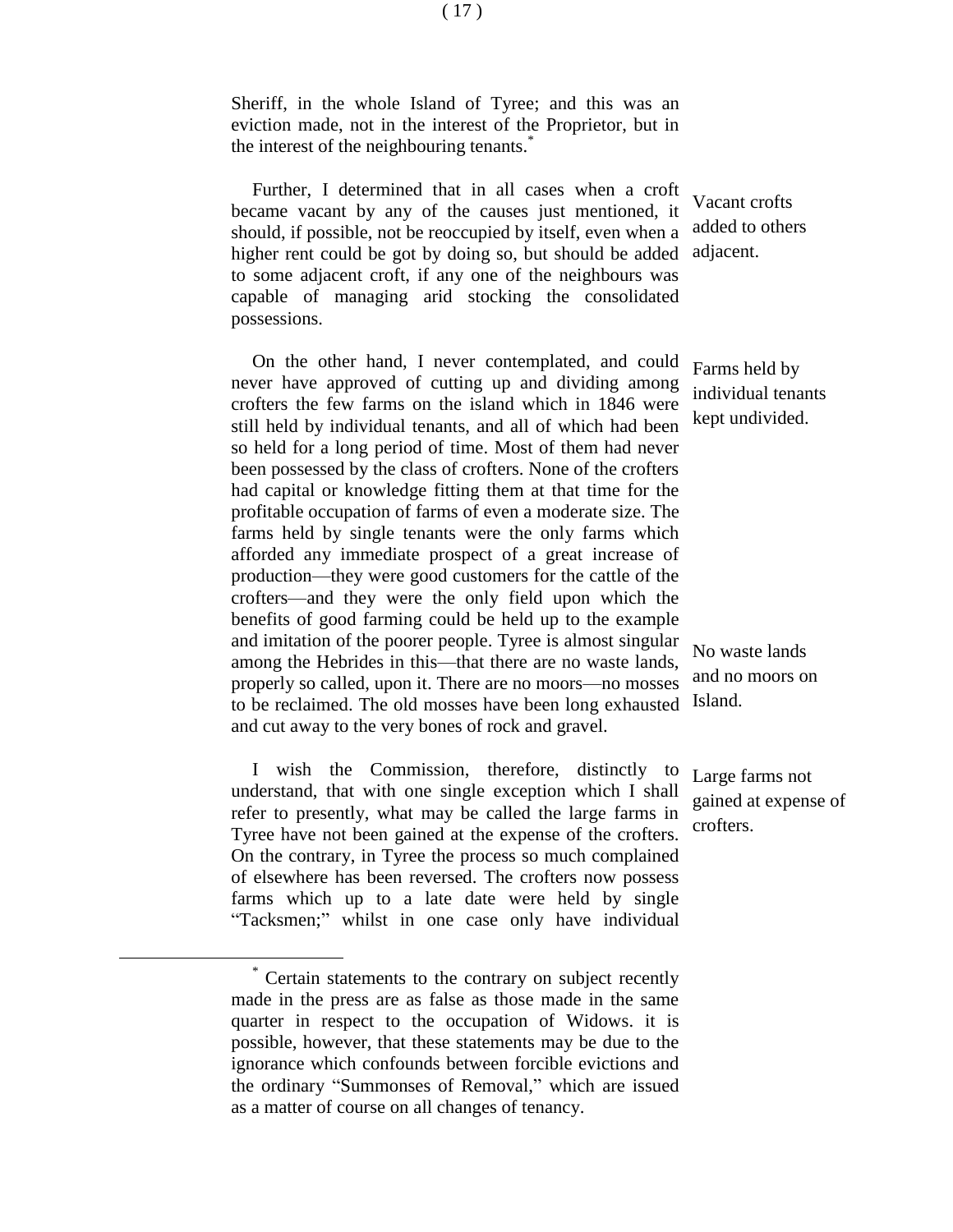tenants, now occupying the larger farms, replaced the regular crofting population as it stood in 1846. A few families who belonged to what may be called the class of squatters, and who had settled upon one or two of these farms, occupying upon part of them very small bits of land, were among the number of those who emigrated, or were subsequently moved. But with the one exception abovementioned, the only other example of any considerable removal of crofters is a case in which both the cause and the consequences were entirely different. It arose from insolvency and non-payment of rent. And in this case the farm was not let to a new tenant, but was divided between four of the existing crofting tenants, in respect to whom there was good hope that with larger and more comfortable possessions they would be able to prosper. This hope has not been disappointed. The farm I refer to is the farm of Mannal—formerly subdivided into twenty-three crofts, or rather fragments of crofts, rented at from to 30s. each. This farm is now held by three tenants who have risen from among the rest, of whom two pay rents which place them above the crofting line  $(f30)$ , whilst the other (a widow) has a croft not much below it (£24, 14s. 6d.).

The one exceptional case of a farm now held by a single tenant which in 1847 was held by crofters, is no less remarkable as an illustration of the varieties of circumstance which must determine such results. It is the farm of Hillipol, which had come to be subdivided into twenty crofts so small that one quarter of the whole number were under £2 value, six others were under value, and none exceeded £5 value. In 1847, however, three of them had become vacant and were in my own hands. This was one of the farms on which I determined to expend a large sum in drainage. It was good strong land, but in miserable condition from wet and from the most wretched cultivation. During four years nearly £1000 had been spent in draining and fencing. The tenants had been generally in arrear even at the old rents, and none of them could pay the interest on the outlay, which the land under better management could more than well afford. They naturally fell further into arrear, and were obviously incapable of managing and stocking the farm in its improved condition. The result was unavoidable that during the years of emigration and of insolvency affecting this very poor class of crofts, the tenants of Hillipol were amongst the number of those who disappeared. In 1853 the greater part of the farm was in my own hands. It has since been let as one farm, and it is a signal evidence of the immense increase of production

Case of consolidation of crofts—farm of Mannal.

Explanation as to farm of Hillipol now held by one tenant.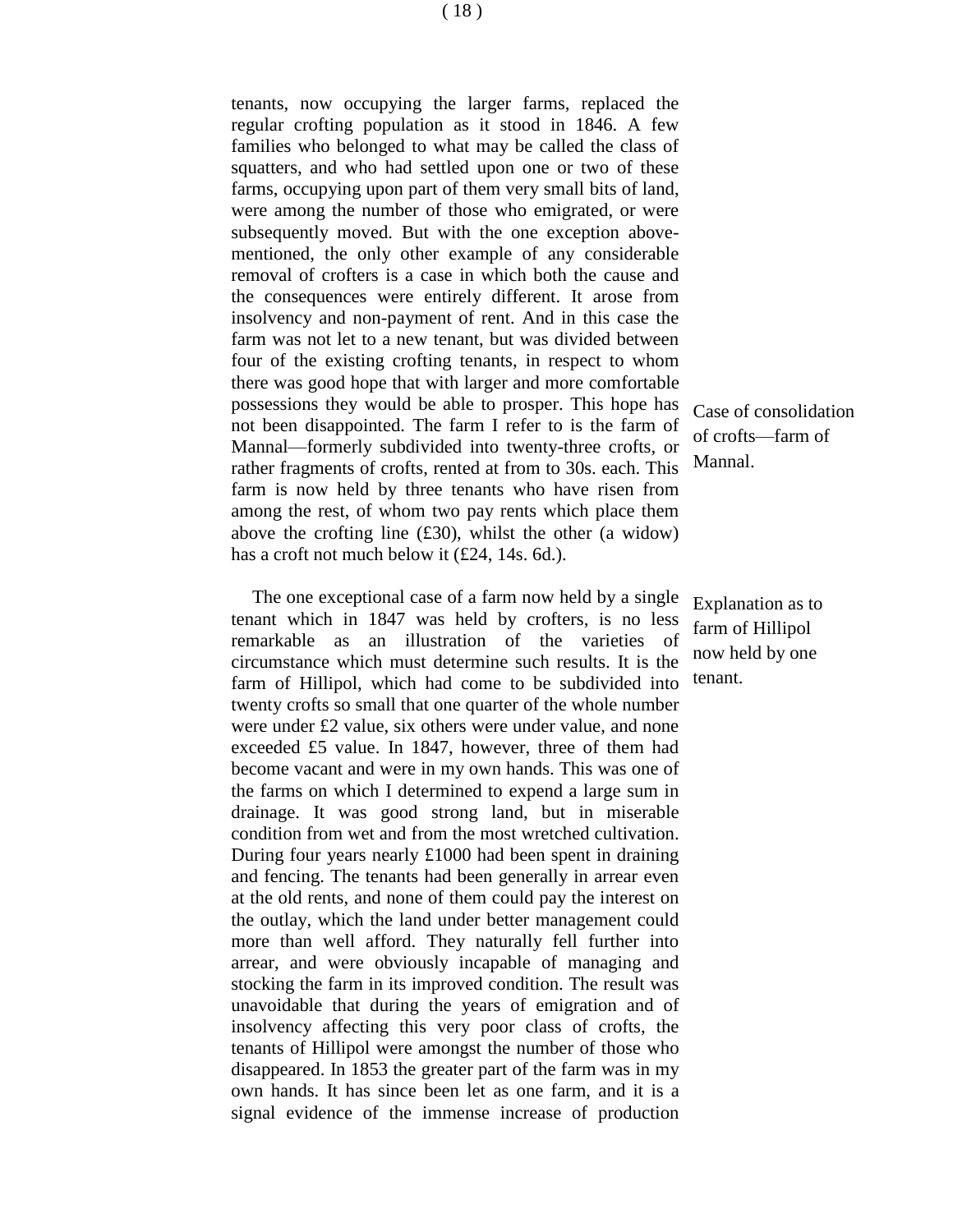which arises on land well managed, and held by men having sufficient capital, that the rental of this farm has risen from £62 in 1847 to £376 in 1883,—this increase, however, having arisen not without large and renewed outlay on draining and fencing.

The case of Mannal is, I think, a typical case of the process to which we can alone look for the improvement and successful establishment of a class of small farmers. Those who eked out a living between bad farming and bad fishing,—and occasional labour not much higher in quality than the farming or the fishing,—will generally thrive best by pursuing one or other of these occupations by itself, whilst those who are devoted to agriculture can only thrive upon possessions of a certain minimum size. In Tyree generally this result could only be attained upon the principles before explained by a very slow and gradual process. But by that process steadily pursued it has been attained at least to a very considerable extent; and I shall now give to the Commission the figures which indicate that result.

In 1846 there were no less than 218 crofts, or bits of crofts, below £5 value. In 1880-81 there were only 34 left of this very poor class. Between  $£5$  and  $£10$  value there were in the same year 102, whereas there are now only 68. On the other hand, the next class, between £10 and £20 value, has been increased and recruited from 38 to 72, whilst the still more comfortable class, between £20 and £50, has been raised in number from 5 to 26, and of these no inconsiderable proportion has been lifted altogether above the crofter limit of 30, and the tenants are now ranked among the farmers.

Although I am aware that the special subject of the Commission over which your Lordship presides is the crofter class, it is impossible to consider fully the position occupied by that class (below £30) in any particular locality such as Tyree without taking into account the number of small farms above that line which have been created out of the consolidation of crofts, and are now held by precisely the same class of men, but who have risen by the opportunities which I have thus afforded to them. In connection with this most important part of the objects at which I have aimed I may mention a particular case. A good many years ago advantage was taken of various vacancies to constitute one little farm above the crofting line on the old single farm of Cornaigbeg. In order to

The case of Mannal typical of the only process by which real improvement can be effected.

Present number and value of crofts contrasted with those of 1846.

Explanation as to consolidation of poor crofts with small farms now let to people of crofter class, and as to the other details of management.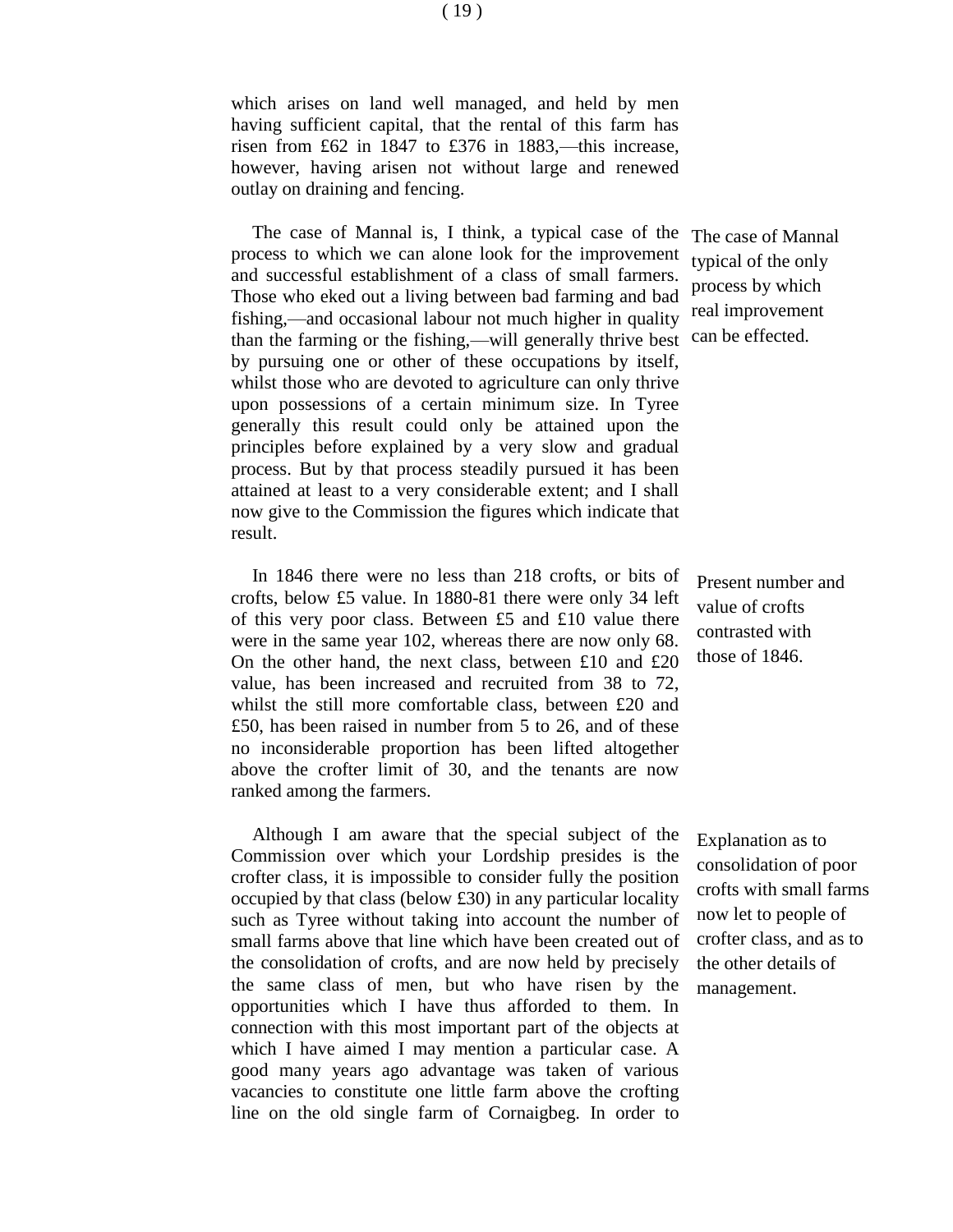complete this possession, and to square off its little fields, it became desirable to get rid of one small croft which stood in the way. It was held by a widow. I desired my factor to offer to her another croft which was vacant, which was quite as good, and was not a hundred yards off. But he had to report to me that nothing could induce the worthy old woman to move, and asked whether I wished him to apply for a summons of removal. I replied that I was most unwilling to take any forcible steps in the matter; but I enclosed a personal letter to the widow explaining the reasons which made me wish that she should exchange crofts, and assuring her that I did not wish her to be in any way injured by the change. This letter was at once successful, and the widow removed to the croft offered her in exchange. A very few years later a much larger farm than that from which she moved became vacant, and it was advertised to be let. When the offers came in, I was much surprised to find that my old friend the widow, who had been so reluctant to move from a small croft, was much the most eligible offerer for the vacant farm, and she is now, I hope, comfortably installed in a possession which is not only far above the crofting line, but is relatively even a large farm. I do not know any circumstance which has ever arisen in my management of Tyree which gave me more

pleasure. Last year I called upon her in her new home, in which I hope she may be as successful as I wish her to be.

Another case I may mention is one which has occurred on the farm of Hianish. This farm, when I succeeded to the estate, was subdivided into sixteen very poor crofts, most of them below £3 rent, and only one as high as £6. But this last was held by a crofter, Niel M'Kinnon, who had given an admirable education to a fine family of sons, most of whom had entered the commercial marine, and one of whom became highly distinguished as captain of one of the fastest "Clipper" ships trading to China. The father died leaving a widow who was justly proud of her sons, and the late Duchess and I were almost as proud of her satisfaction in them. In the course of years she lost them all but I have had the great pleasure of enlarging her croft steadily as vacancies occurred around her, and of associating with her in the possession her daughter and her son-in-law, who were alone left to carry on the succession of a most meritorious family. I am happy to say that my old friend Widow M'Kinnon is still alive, and in possession of a little farm of £50 rental, where I often visit her, and where I trust she and her descendants may continue to be found for many and many a long day.

Cases of two crofter widows now holding larger possessions.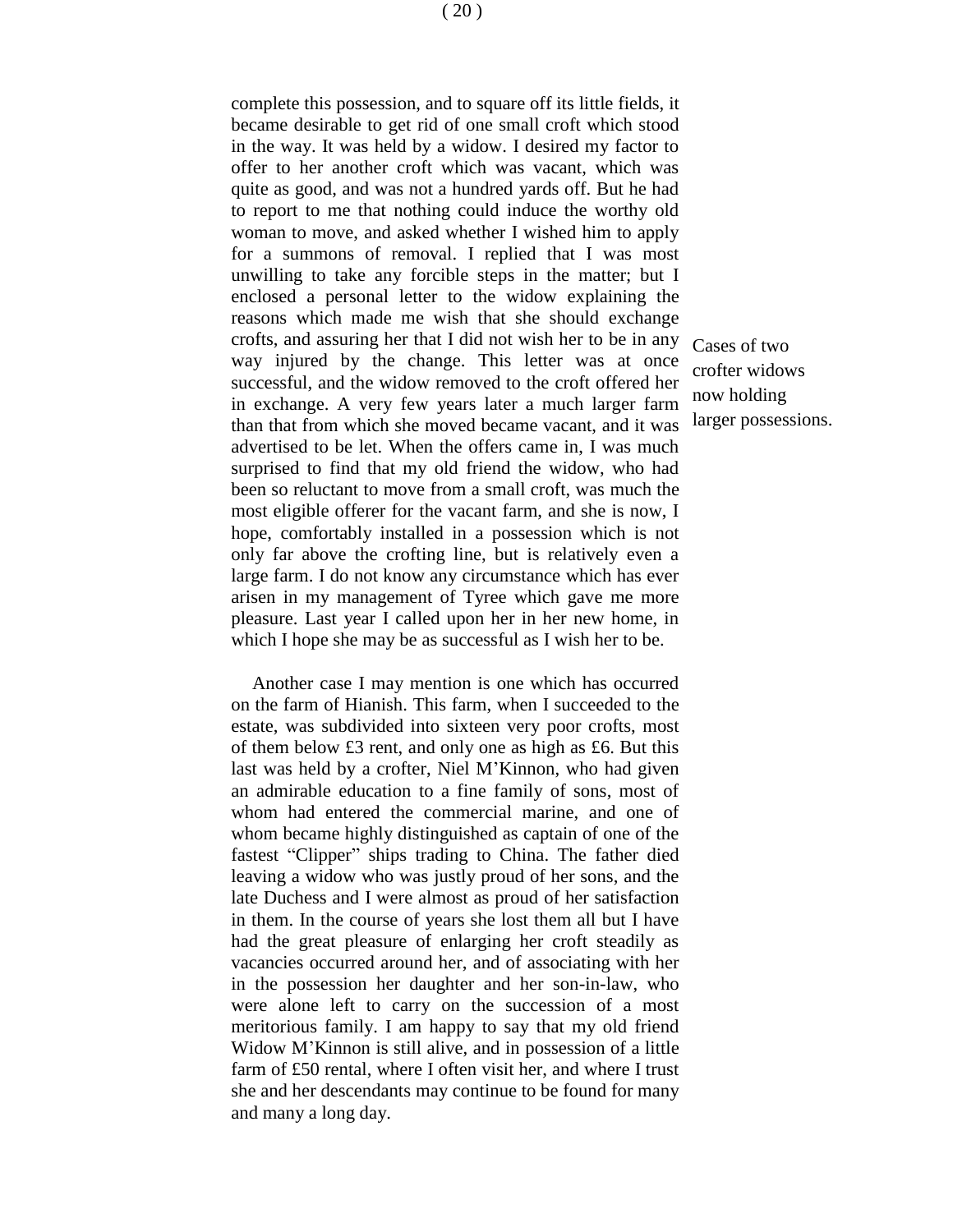Another excellent example is the case of the farm of Scarnish. In 1847 it had come to be subdivided between fifteen tenants—most of them with possessions of the very smallest class—ranging from 20s. to £3 rent. But one of the tenants afforded a nucleus for consolidation, as he already possessed four of the subdivisions, and paid £6, 16s. of rent. But even this small advantage, with a corresponding share of intelligence and of industry, gave to this crofter a start, of which he has known how to take advantage, whilst it has been a pleasure and a satisfaction to me to reward his exertions. As others fell back in the race, he has pressed forward. It has been a regular case—not of the substitution of a stranger but of the promotion of a native. It has been an illustration of the "survival of the fittest." I have lately had the satisfaction of seeing this fine old man - Allan Macfadyen - hale and vigorous at the age of eighty-six, the tenant of the largest part of the whole farm, and sharing it with one other only of the original crofters, who has risen like himself out of that class, and now holds a little farm above the £30 line.

There are several other farms on the Island which belong to the same class, ranging above £50 and below £200 a year, and these are all occupied by natives of the Island, who once had much less comfortable possessions. With regard to the old farms of still larger size, which had long been held by individual tenants of the "Tacksmen" class, and had never been subdivided, none of the crofters have had capital enough to start them, or knowledge to manage them to the best advantage. Nor has this been otherwise than a great benefit. The jealousy of "strangers" coming into such farms is perhaps the: most ignorant, if it be the most natural, of all the Protean forms which the desire of "Protection to Native Industry" assumes. Nothing tends more directly to the stagnation of agriculture in such a distant Island as Tyree than that its people should never see the example and results of a higher agriculture than that which has been represented by their own old habits and traditions. The introduction of new blood is the greatest of all stimulants in such districts, and without it there would be no advance.

I can specify one signal illustration. The pasturage of Tyree is particularly rich in clovers, and in grasses of the most nutritious kind. Consequently it is admirably and almost specially adapted to dairy-farming. But dairyfarming was wholly unknown in the Island until I took pains to introduce it. The breeding of Highland cattle and

Case of Farm of Scarnish.

Other cases of improvement condition of tenants.

Advantage to people of seeing improved management in agriculture.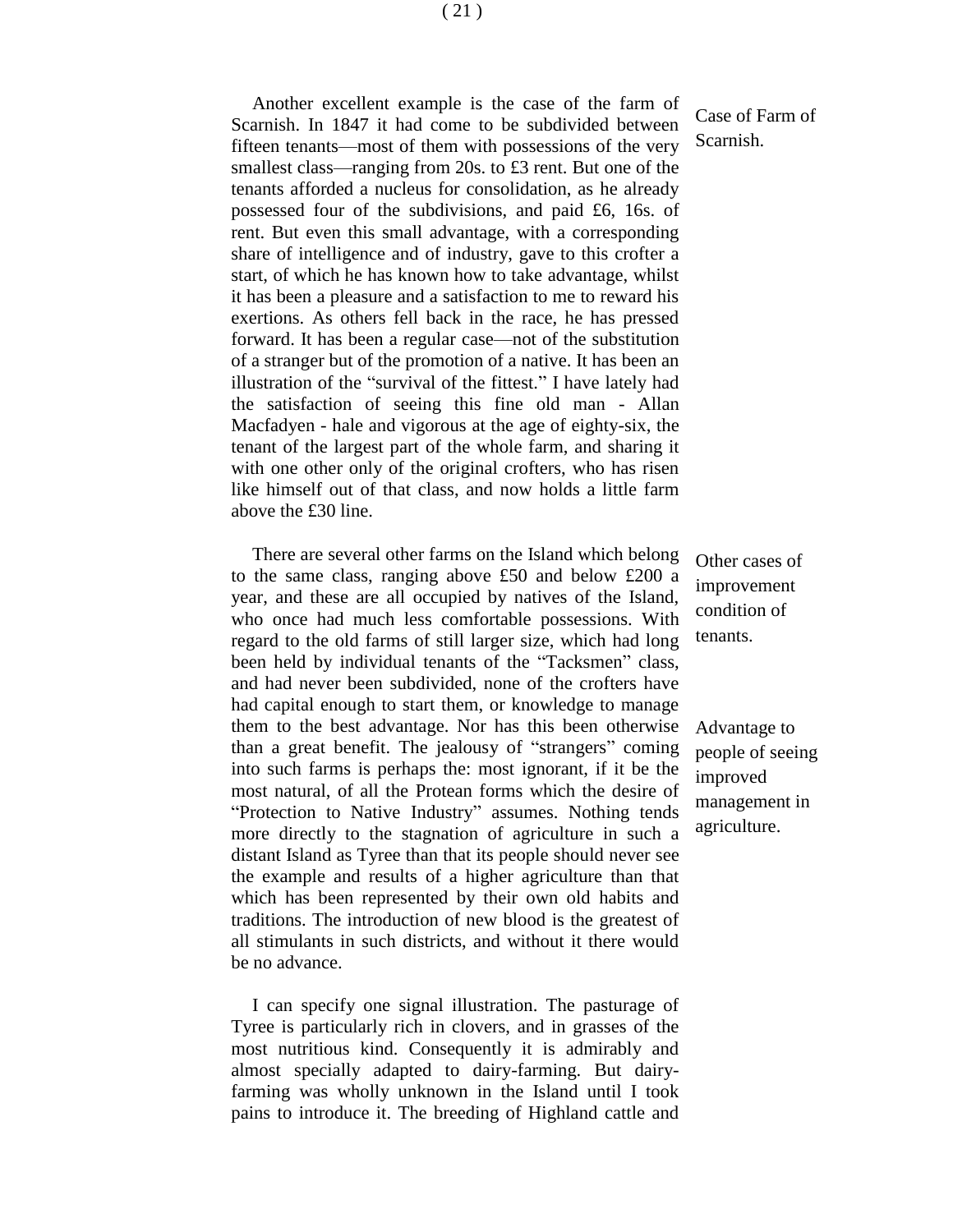of sheep, together with the growth of potatoes, barley, and oats, constituted the whole agriculture of the Island. But when the large farm of Balephetrish became vacant some twenty-two years ago, I instructed my factor to look out for a tenant from the low country who should be a dairyfarmer. The disadvantages of residence in a remote Island, Introduction to the character of which was little known in the low country, dairy farming. made this a matter of some difficulty, and involved a very considerable outlay in buildings adapted for the purpose. But a tenant was found. The experiment has answered perfectly. The pasturage of Tyree has proved itself to be admirably and specially adapted to the production of cheese of a high quality, and to the healthy condition of a fine herd of first-class Ayrshire cows. I have had the pleasure lately of renewing the Lease to the son of the tenant who began the enterprise, Mr. Barr of Balephetrish, and who, I have every reason to believe, found it profitable. But this kind of farming, for which the rich and abundant pastures of Tyree are more suited than for any other, is one which cannot be adopted by very small crofters. I am not without hopes that it may be prosecuted, by crofters of the more substantial class, at some future day, when the great care and great cleanliness which are necessary for the production of really good cheese and butter have been established among the people.

I am happy to say that I have seen great progress among the crofters during the thirty years and upwards which have elapsed since actual distress ceased. For a good many years, it required stringent rules and regulations to establish anything like a regular rotation of cropping. Nor is this to be wondered at, considering the very short time which had elapsed since their fathers knew nothing better than the old barbarous "runrig" system. The cultivation of the crofts still leaves much to be desired. The little corn-fields are often yellow with weeds. But some turnips are now cultivated, and there are crofts in which a marked improvement has been made on the old traditionary system. I have been lately offering some prizes for the best cultivated crofts, and the judges have informed me that the number of tenants who have done well in this matter has made selection difficult.

These are only special cases, which illustrate the system I have pursued, and the nature of a process which has produced a marked and steady improvement in the condition of the smaller tenants. In direct proportion as the most capable among them have been selected for the

Progress among crofters since distress ceased.

**Distinct** improvement in condition of smaller tenants.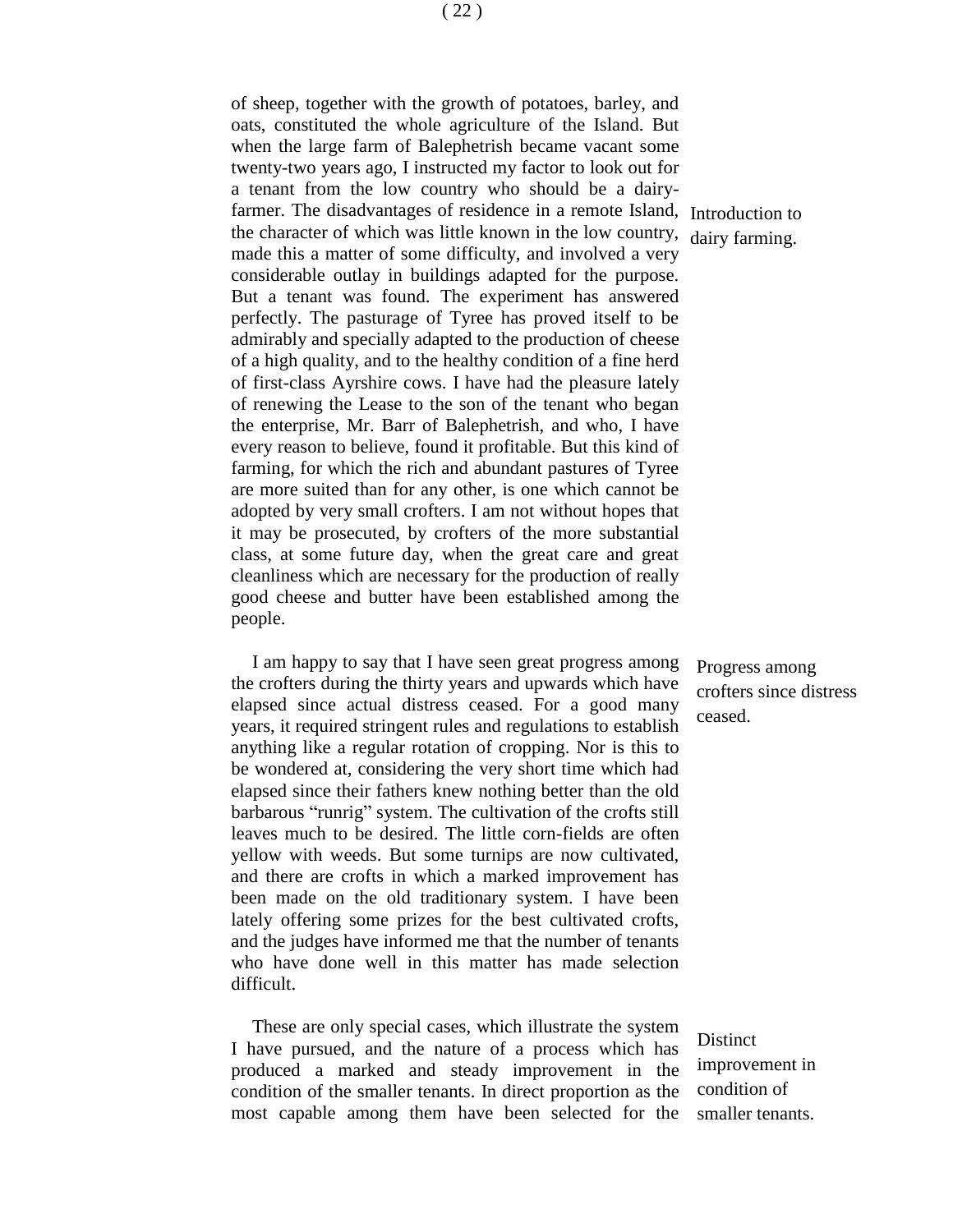enlargement of their possessions, and as progress has been made towards the establishment of a variety of large crofts and of small farms, the general level of the whole population has been distinctly raised. Some special circumstances affecting Tyree make it more favourable than other, districts in the Highlands for small farmers. In the first place, although it is much exposed to gales of wind, and there is comparatively little shelter, yet the climate in other respects is far better than that of the mainland. There is much less rain, the rainfall scarcely exceeding the average of from 35 to 40 inches.<sup>\*</sup> There is also a great deal more sunshine than on the mainland. Snow hardly ever lies. The pastures are naturally very rich. Moreover, the island is admirably suited to poultry, and there is annually a very large export of eggs, amounting, I have reason to believe, to not less than 50,000 dozen. This export represents a revenue to the small tenants from this source alone of at least £1,500. The lighter soils produce good barley and excellent oats—crops which are early ripe—and if the sowing were a little earlier than the traditions of the people have made it, the harvests, I believe, would more often avoid the severe gales which not infrequently do considerable damage. Then, potatoes have often escaped the disease in Tyree during seasons when it was destructive on the mainland, and a few years ago high prices were obtained by the tenants for the seed potatoes which they raised. Lastly, the quality of the cattle, which is one of the staple products of the island, partakes of the superior quality of the pasture on which they feed, and I have endeavoured, by arrangements for the occasional purchase of good bulls, to prevent the decline in that quality, which is very apt to arise among crofters who have not capital to buy in good new stock with sufficient frequency.

<sup>\*</sup> I fully expect that "far on in summers which I shall not see" the Island of Tyree will be a great resort for health. Its strong yet soft sea-air—its comparative dryness—its fragrant turf, full of wild thyme and white clover—its miles of pure white sandy bays, equally pleasant for riding, driving, or walking, or for sea bathing— and last, not least, its unrivalled expanses for the game of golf—all combine to render it most attractive and wholesome in the summer months. My own tastes would lead me to add as a special recommendation its wealth of sky ringing with the song of skylarks, which are extraordinarily abundant.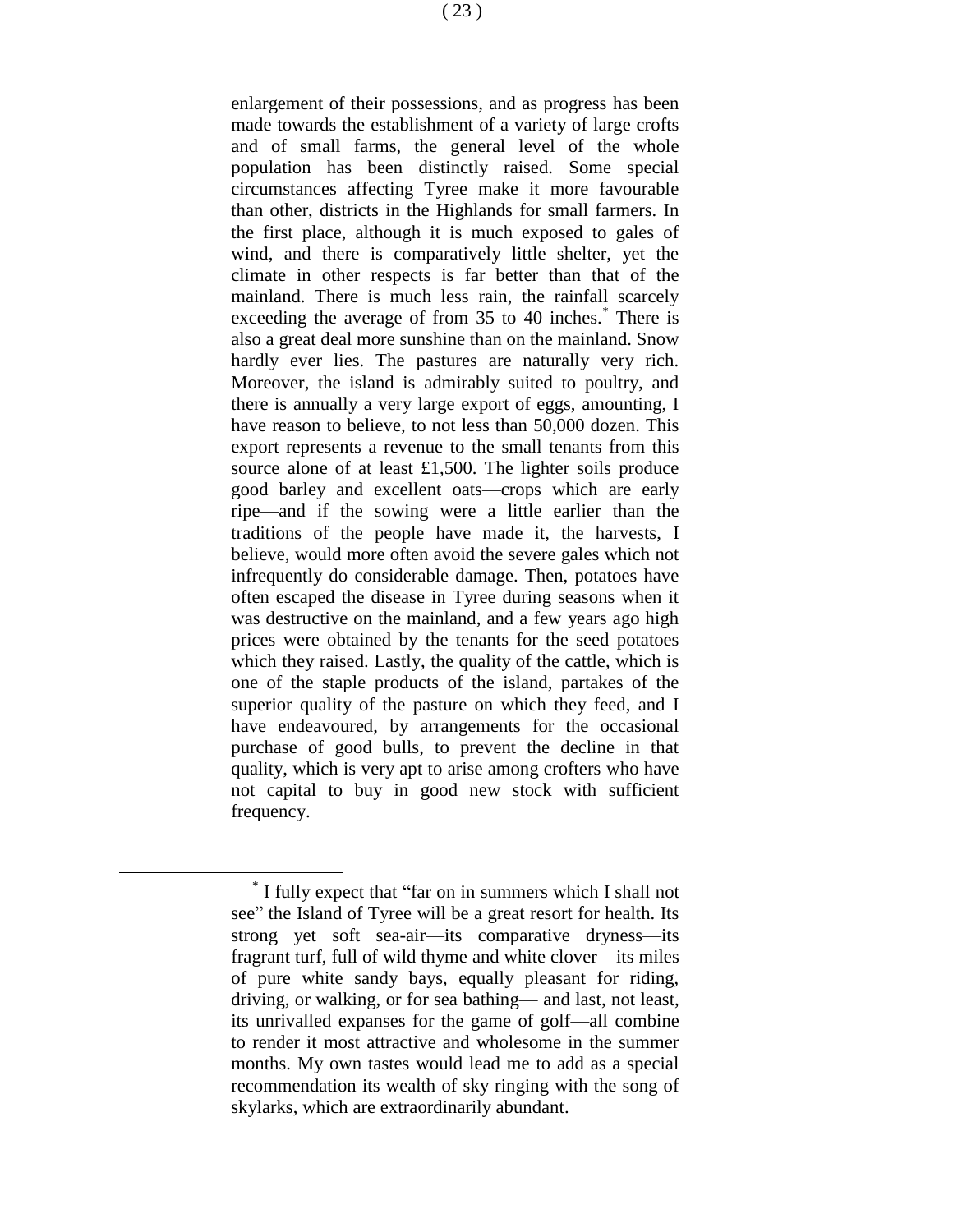From all these causes combined, I rejoice to say, that during the last thirty years I have had every reason to be satisfied with the small tenants of Tyree. Until quite lately there has been very little arrear, and they have met their engagements honestly. They have been a quiet, sober, industrious, and generally a contented people. I have been accustomed to regard them with some pride and satisfaction, as decidedly superior to others of the same class in most other portions of the West Highlands. During the last two seasons there have been some disastrous gales, an unusually heavy rainfall, and some renewal of the potato disease. But the general prosperity of the tenants has been apparent in everything, and in nothing more apparent than in the comfort of their houses, which are peculiar, and indeed unique in warmth and in solidity among the cottages of the West Highlands. It will be observed that all the articles which Tyree produces, and on which the small tenants depend, are articles in which there has been no depression of prices, but on the contrary a great increase. Wheat is not grown on the island, and wool is an article upon which the crofting tenants do not largely depend in Tyree. Barley, oats, and potatoes have maintained fair average prices for many years, and there has been an immense increase in the price of the class of cattle on which the crofters principally depend. At no time has the price been so high as during the last few seasons. Tyree, therefore, cannot he said to have been exposed to any one of the causes which have produced agricultural depression in other parts of the kingdom. The only special cause injuriously affecting the crofters has been the occurrence of one or two wet seasons, and the occurrence also of some great gales of exceptional violence before the harvest had been secured.

This general conclusion as to the exemption of Tyree from the causes which have elsewhere produced agricultural depression, is a conclusion established by the most conclusive of all proofs, and that is the steady rise in the letting value of land. And this rise has been tested by the simplest and fairest of all tests—which is the price voluntarily and eagerly offered for the hire of land by farmers of the capitalist class bidding for the larger farms which have been open to competition. It is to be remembered that as regards this class of tenant, the doctrine lately laid down by Sir James Caird\* is absolutely and

Exemption from agricultural depression.

General prosperity

of tenants.

Consequent increase of letting value of larger farms.

<sup>\*</sup> In a recent letter to the *Times.*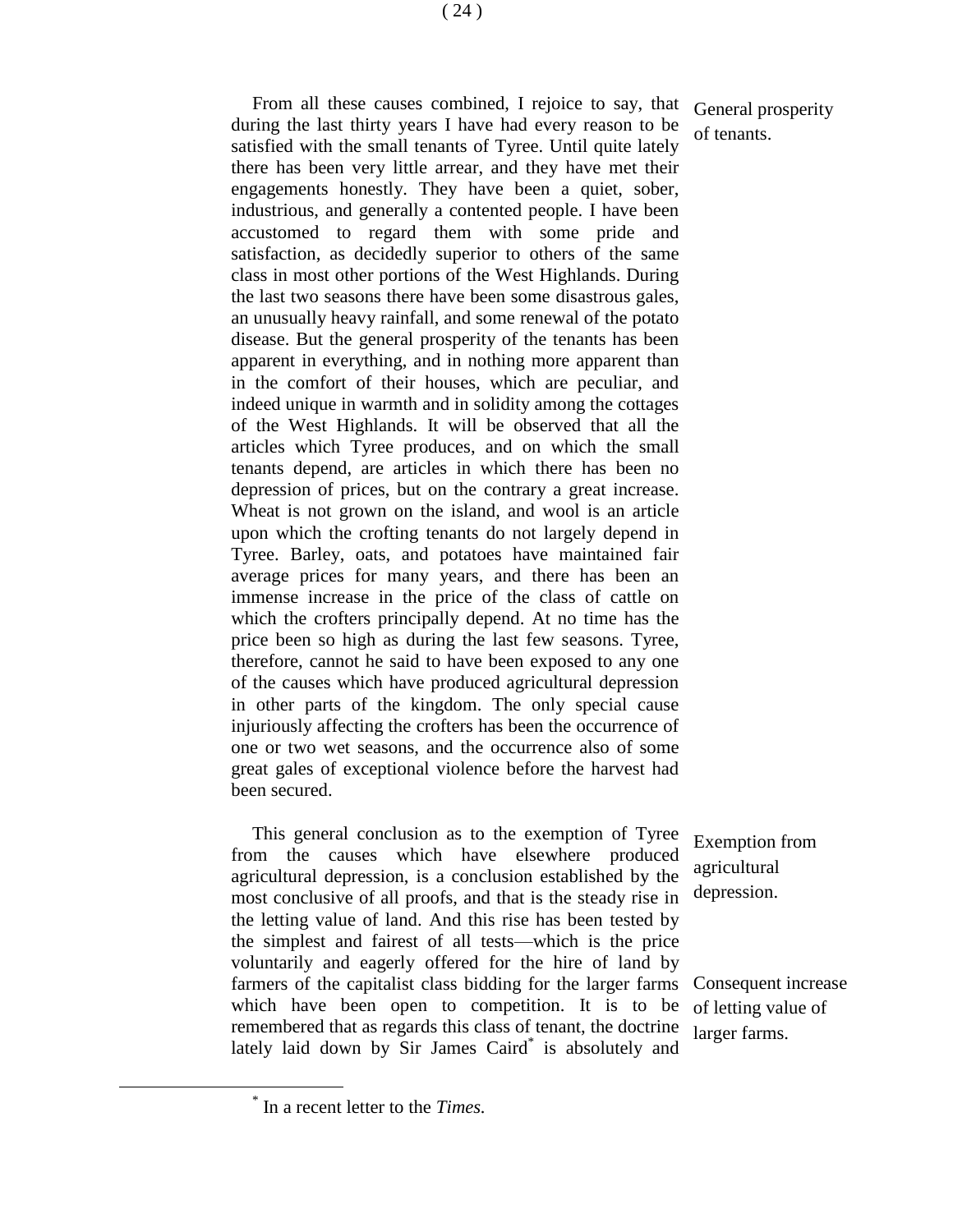literally true, that the rent of land is not determined by landlords but by tenants. As regards the small crofters, this doctrine is modified to some extent by the local attachment of a population, which may sometimes be induced to bid above value by the desire or determination to remain where they are even at a sacrifice. But there is no such element in the value set upon land by the capitalist class of tenants, whose action is entirely determined by an intelligent calculation of outlays and returns.

Taking this test, and applying it to seven of the larger farms in Tyree, I find that on these farms the rental of 1847 has been increased by about 220 per cent. The figures are rental of 1847, £700. Rental of 1883-84, £2260. I need not point out to your Lordship (although it does seem necessary to point out to many other people) what this more than tripling—in some cases the quintupling—of rental means. It means an enormous increase of production. As rent is seldom more than one-third, and is oftener not more than one-fifth of the total produce, the above figures mean that the seven farms in question now turn out at least £6780 worth of human food, instead of food to the value of only £2100.

This great rise of rent is not to be considered as an example of any ordinary increase in the value of agricultural land. I have elsewhere said that the first application of sheep to the mountains of the Highlands was like the recovery of an immense area of country from the sea. It is as stupid to object to it as it would be stupid to object to the drainage of the "Bedford Level." The increase of value which has arisen on some farms in Tyree, consequent on my change of management, is an increase of a similar kind. It did not indeed arise as elsewhere on mountain land, but on land arable and naturally fertile. But it did arise out of a series of operations which have been equivalent to absolute reclamation from utter waste. It is an increase of value measured not only by the height of a new knowledge, but by the depths of a former ignorance. And this is the great lesson to be learned from corresponding increments of value which have arisen all over the Highlands. The squalid wretchedness of the older modes of living and of husbandry, from the want of capital, and of knowledge, and of industry, is the great fact to which it testifies. Such "leaps and bounds" in productive value are not possible in any country where the culture of each generation keeps abreast of time general line of progress in its own day. They are only possible where there have been

Great rise of rent quite exceptional.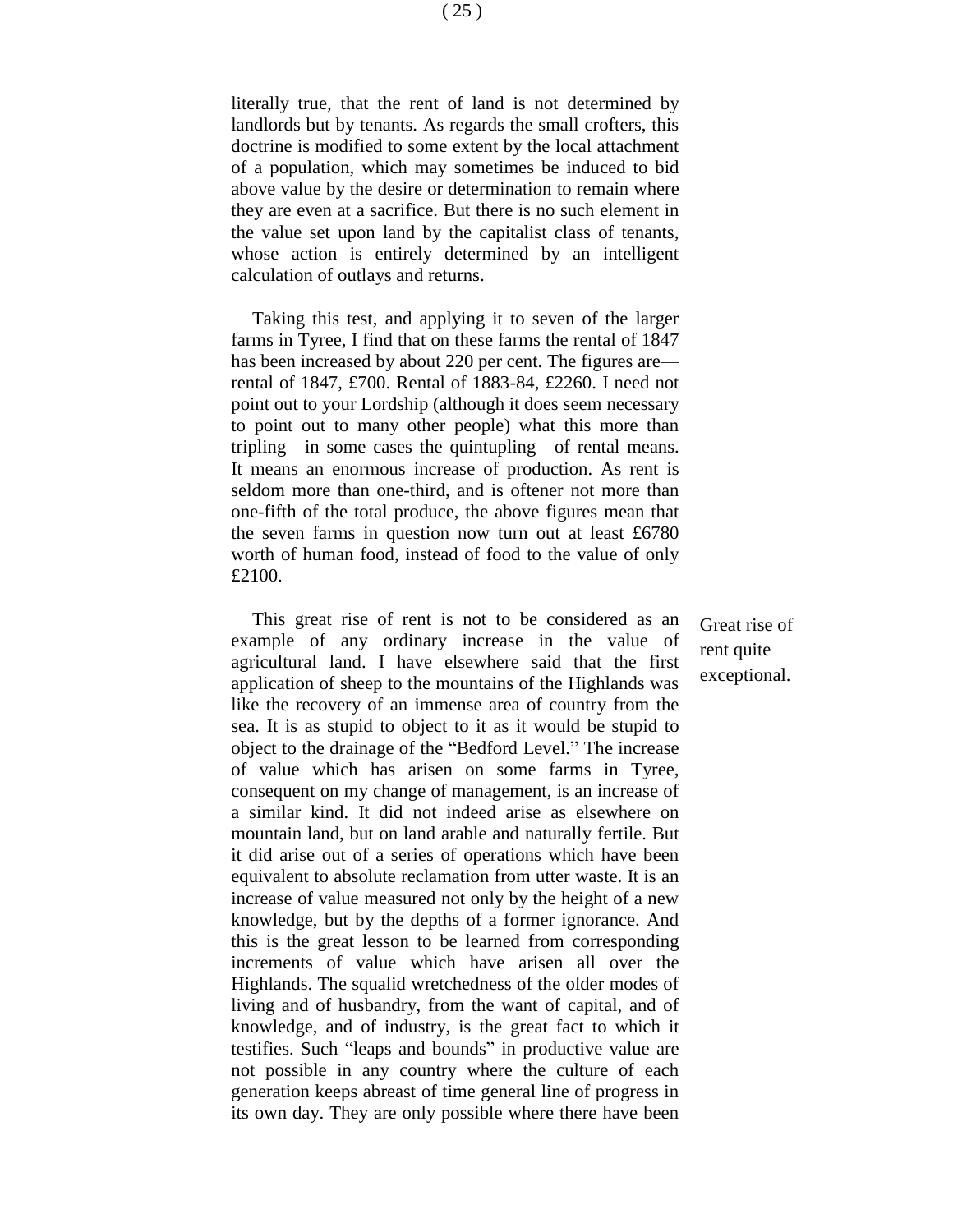utter stagnation and positive as well as relative decline. And this was the actual condition of the Highlands during the times I have traced, from the rate of increase in population, coupled with no increase at all in knowledge, or in capital, or in industry. Hence, when all these conditions began to be reversed, a contrast arose with the former wretchedness which seems incredible. So it has been with the productive power of land in Tyree, where— but only where—the farms could be rendered accessible to modern methods. This is the explanation of the increase of rent upon such farms. It is quite exceptional. It is more like the increase of value which arises on the discovery of a new country. It may almost be said to represent the first advent of civilization in the settlement of a new land. The truth is that under the former system it can hardly be said that the land was cultivated at all. It was simply wasted. The new value is a value both discovered and created. It has arisen from the finding out of adaptabilities unknown before, and from management which has turned these adaptabilities to good account. By that management I have been enabled to realise the prophecy made by Mr. Maxwell of Aros eighty years ago, that the Island of Tyree was capable of producing returns of which the people then "had no conception." The realisation of this estimate has been the combined result of several causes—some of which may be specified:—first, there has been very large outlay by the proprietor in draining, fencing, and building; secondly, there has been the introduction of a new class of tenant bringing into the Island a new industry, that of dairy farming; thirdly, there has been the increased facilities of steam communication with the Island—almost comparable with the approach of a new line of railway on the mainland; fourthly, there has been the great rise in the value of sheep and cattle, and the newly-discovered adaptation of the Island to the production of superior stock and of early lambs; and last, not least, there has been the substitution of men who prosecute farming as a business for men who simply looked upon a farm as a dignified means of living without the necessity of much skill or the exercise of much activity. Perhaps there has seldom been a case in which we have a more signal illustration of the fundamental value of that old doctrine of the law of Scotland which makes the "Delectus Personæ"—the choice of persons, or the right of choice in the selection of tenants—the most essential of the duties and of the rights of ownership. Without this right, and that intelligent exercise of it which is guided by the most natural and legitimate motives, I am satisfied that there would have been no increase in the agricultural

Causes of great increase.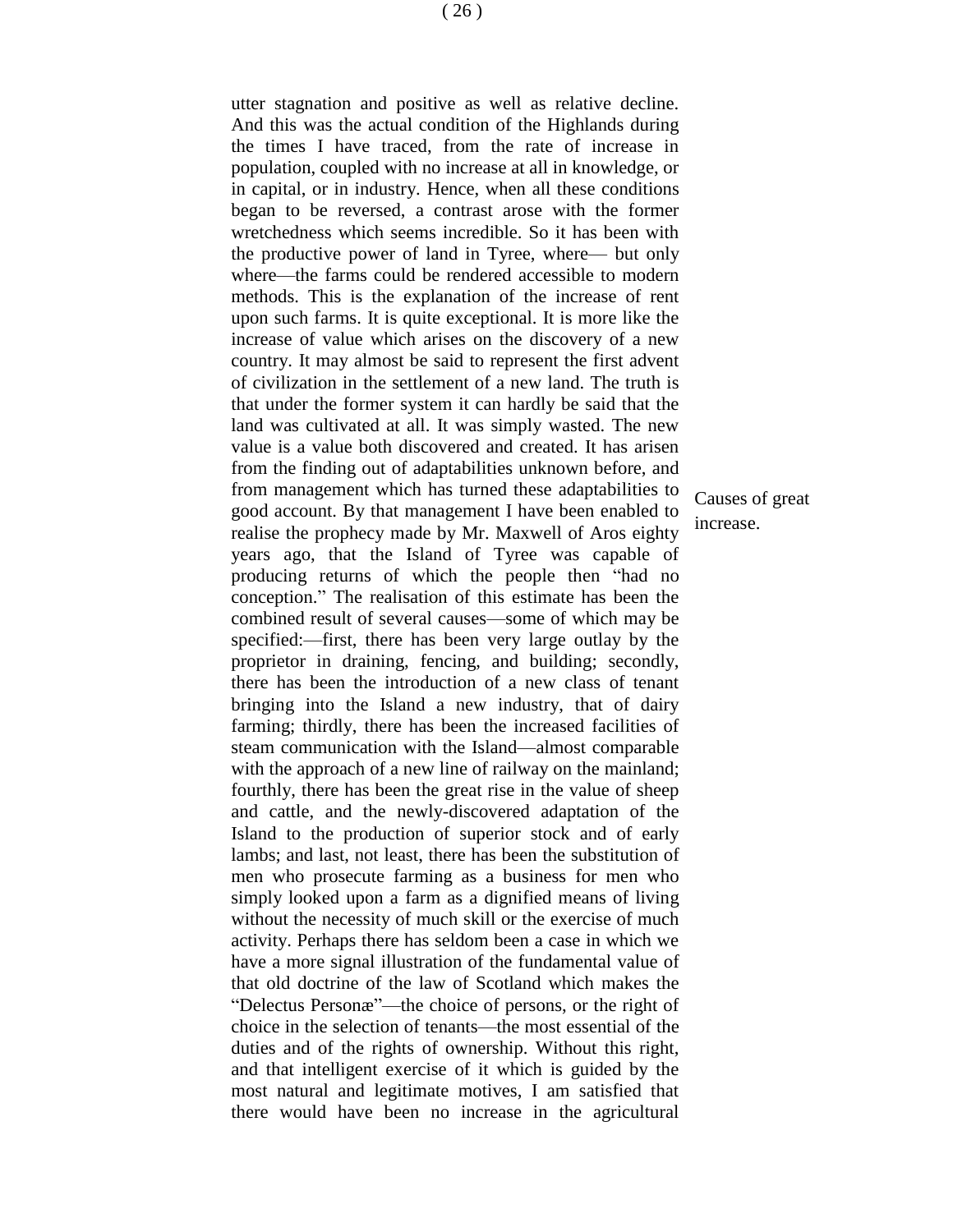declining state.

I have brought these facts and considerations under the notice of the Commission because they afford one very good criterion of the justice of any complaints made by the smaller tenants as to the rents they pay. I know of no class of men who deal in the hire or purchase of any article, who would not eagerly testify to any Royal Commission that they would like to get that article cheaper. In respect to no article would such evidence be more eager than in respect to the price of cattle in which these small tenants deal, not as purchasers, but as sellers. The larger farmers, who deal in fat stock, have every cause to feel the stress of the very high prices which they are now compelled to pay to the producers of lean stock. They say that these prices leave them no margin for profit on feeding. The small tenants, however, would hardly admit such an argument as calling for any abatement of the price which the markets afford to them. Yet their own complaints are not more reasonable. Their possessions are really worth double or treble of what they were worth thirty-five years ago. Many of the causes which have led to the rise in the value of land which has been so signally proved in the case of the large farms, have been even more applicable to them. In particular, the great rise in the value of cattle, and very often of potatoes, they have had the full advantage of. The increased facilities afforded by steam communication have been of equal or even greater value to them in proportion as they have told on the prices of pigs, eggs, poultry, and fish. The breeding and sale of horses have also been a great source of profit very little considered in the rent. Yet it will be found on comparing the present rental of farms which are still Rise of rental of divided into small crofts, with the rental of the same farms small crofts as it stood thirty years ago, that the rise of rental has been comparatively comparatively small—in some cases quite trifling, and has small.borne no proportion whatever to the rise in the real letting value of the land as tested by the rent readily obtained for larger farms in the open market,—that is to say, when estimated according to the capabilities of the soil by men with adequate capital who know how to turn these capabilities to full account. The truth is that, if we go back to a still earlier date, such as the years at the beginning of the present century, there has been on some of the farms divided into crofts not an increase but a positive decrease of rent. This has no doubt arisen from the fact that at that time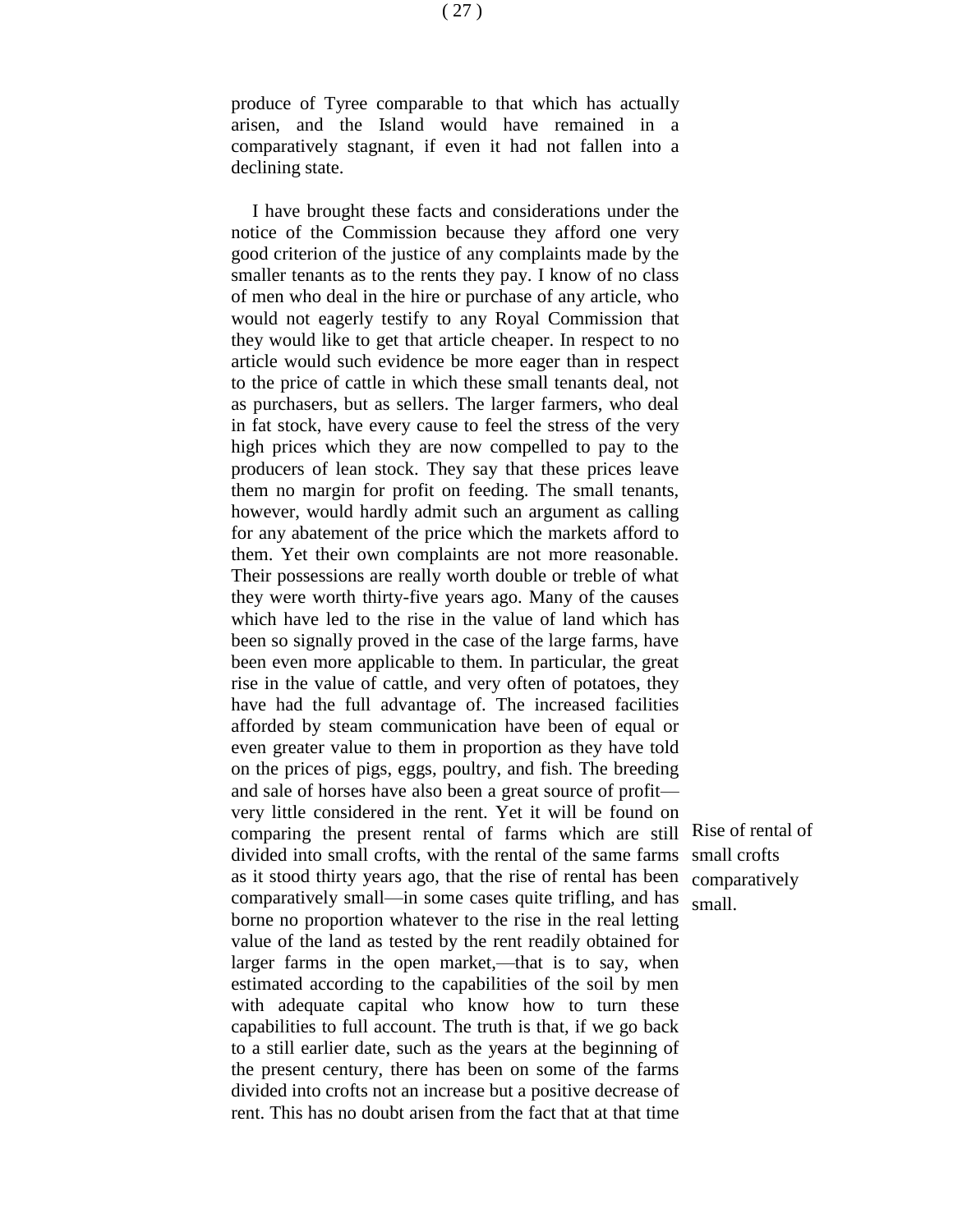there was some mingling of kelp-rental with agricultural rental, and that when the kelp failed there was some readjustment of rents which were not purely agricultural. The only considerable rise in crofter-rental since 1847 has been on the larger consolidated crofts, and on the small farms erected out of them. It is needless to say that consolidated crofts are always worth a great deal more than the mere sum of their rents when separate. They can be more economically worked, and there is a much larger proportionate surplus over the cost of working. This alone accounts for all the rise of rent which has accrued on the more comfortable possessions, whilst on many of the smaller crofts the increase of rent has been almost nominal as compared with the real increase of value.

Another test of rental may be taken from the careful survey and valuation made in 1771, at which time the Island was calculated to hold 2488 "soums" of cattle. This represents the same number of cows, and double the number of young cattle. Now, as the average rental of a good Highland cow with its "followers" upon such pastures is at present about £3, it follows that the stock fed by the Island of Tyree, without allowing anything for the improved pastures gained by drainage, and the improved facilities of management gained by fences, would represent a rental of £7464 —which is a great deal more than the whole rental of the Island as it stands at the present moment. Moreover, it is to be observed that this calculation excludes all the other produce of the Island—the sheep, horses, and pigs, the barley, oats, potatoes, and eggs, which it produces in abundance. Farther still, it is to be noted that Ayrshire cows have been largely substituted for Highland cattle, and that one Ayrshire cow is worth about double the rental which is taken above as that for a Highland cow. I have reason to believe that there are in the Island not less than 247 Ayrshire cows, 2155 Highland cattle, 6500 sheep, 651 pigs, and 588 horses. It is curious that this amount of stock, calculated at rates somewhat below the market value, and allowing nothing at all for either horses or pigs, represents a rental almost exactly the same as the rental calculated on the old "Souming," namely, about £7400.

Perhaps I cannot use a better illustration of the scale of rents in Tyree, than by taking an individual case. It happens to be one of those many widows of whom the agitators have asserted that they are as a rule evicted on my estate. The figures have been supplied to me, not from my own agents, but from a less suspected source. It is the case of a

Test of rental being low.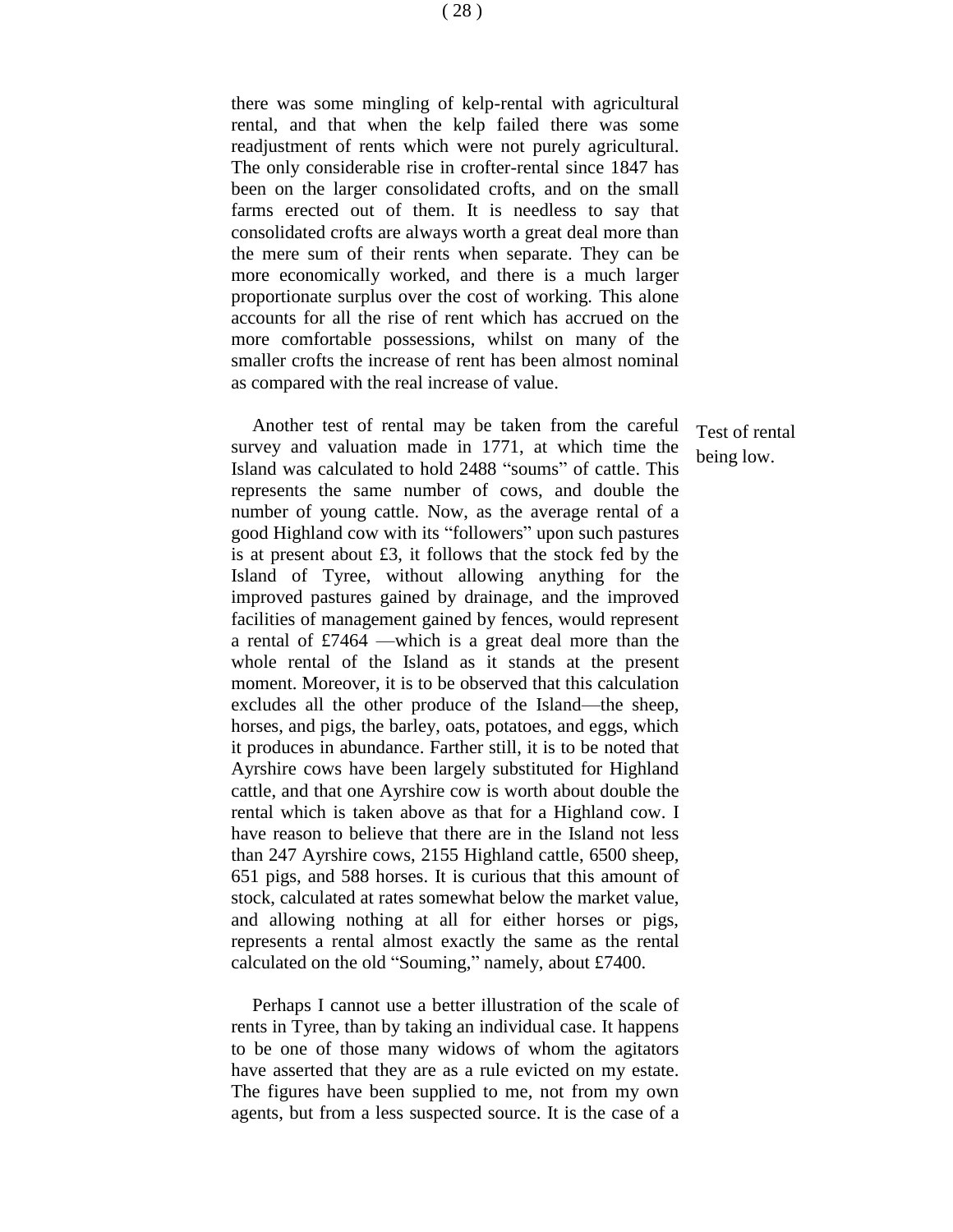Taking all these data together, it seems quite clear that the crofters' lands in Tyree are held generally at rents far below the full value, and such as readily to account for the comparatively comfortable and thriving aspect of the Island and of the people, as contrasted with most other parts of the Highlands which are occupied by a similar class.

Passing now from the crofting and farming population, I wish to bring to the notice of the Commission that in Tyree there is a very large population of mere cottars, some of whom live by fishing, others by labour obtained in the Island, and others again by going to service for some part of the year to the low country. This population may be said, in the language of geology, to be the detritus of the old subdivided crofters and subtenants. I believe there are no less than about 300 families who live on the Island without paying any rent either to the proprietor or to the tenants. Some of them are brave, hardy, and successful fishermen, who in some seasons earn a very fair living, and furnish a very considerable export of salt fish. The annual average export of salt fish does not fall short, I believe, of 100 tons—a quantity which, however considerable (representing not less than £2000), might be and I hope will be, much increased. Among the natives of the Hebrides who were helped to come up to see the late Fishery Exhibition in London, there were no finer-looking men than some fishermen from Tyree, and I felt no small pride and pleasure in their appearance when they called upon me in London. The harvests of the sea are more precarious than the harvests of the land. But the season of 1882 was one of the best on record; and the price of good salted ling rose to the high figure of £30 per ton. The fishermen of Tyree labour under a great disadvantage in the want of any really safe and commodious harbour. The only natural harbour is not only a tidal one, but the entrance is very narrow. On the west side of the Island, which is nearest some of the best fishing-banks, there is nothing in the nature of a harbour except some rocky bays, the entrance to which involves considerable risk in dark and stormy weather. Yet for many years fishermen from the East of Scotland have come regularly to Tyree, and have carried off valuable cargoes of the finest salt ling. A good many years ago I bought and

Results that crofts are held below full value.

Cottars.

Some of these are fishermen.

Fishings.

Want of safe harbour.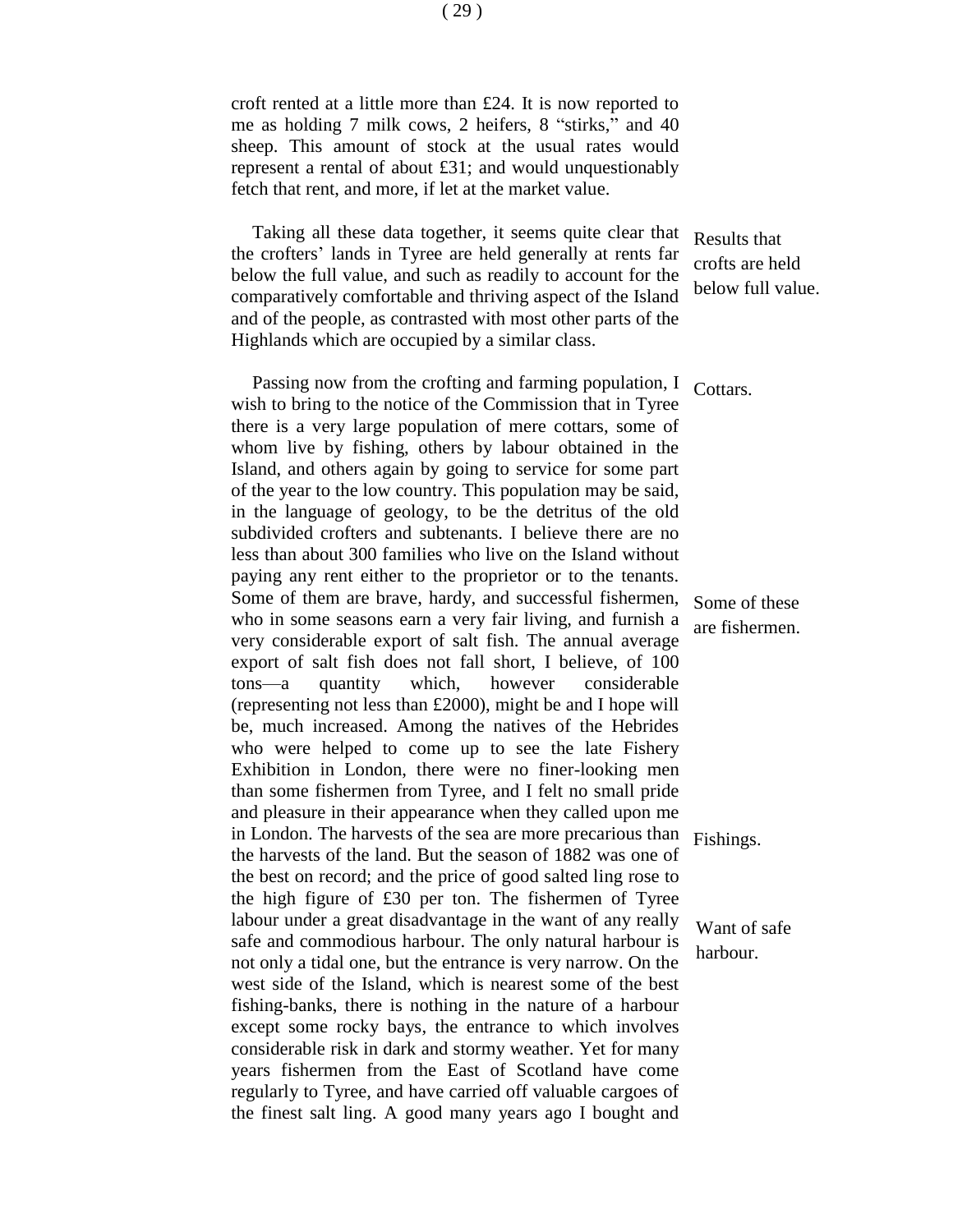fitted out one of the large powerful boats which are used by these East Country fishermen, and some good work was done in her by the natives of Tyree to whom she was lent. Of late, too, I have again offered to two of my tenants who are enterprising fishermen a loan to enable them to provide a new boat of the same class; and I hope this may soon be effected. I regret to add that the advice of the most eminent Construction engineers does not encourage me to believe that on the open and stormy shores of Tyree exposed everywhere to a tremendous surf—it would be possible to construct any really safe harbour at any moderate, or indeed almost at any cost.

I have said that the cottar population of Tyree is the *detritus* of the old subdivided crofting population but I ought to have added that it is also in great measure the remains of the old kelp-burning or kelp-gathering population, which had once been so lucratively employed. And in connection with this subject, I have to relate to the Commission some circumstances which exhibit in a very striking light the fact— too often forgotten—that the wages of the labouring classes generally depend on influences to which they themselves contribute nothing. There are, perhaps, no sources of income so entirely due to the general progress of society, or very often to the brains and inventiveness of other men, as the opportunities of labour. The circumstances to which I refer are these. The kelp trade had entirely ceased long before the potato failure of 1846. A few tons were occasionally bought at a trifling price by some manufacturer in Glasgow, but as any important resource to the population in the earning of wages it had entirely failed. It was under these circumstances that, twenty-one years ago, a copy of the "Pharmaceutical Journal of London" came under my notice, which contained an interesting paper on the products of seaweed. In this paper it was shown, as it seemed to me to demonstration, that there were very valuable elements in seaweed, which were entirely dissipated and lost by the old native mode of manufacturing kelp. That mode was the burning of the seaweed in open kilns along the sea-shores; and the author of the paper showed that this burning was most wasteful, and that, in particular, almost all the iodine—at that time a most valuable product—was evaporated in the fire. I was so interested in this paper, both in a scientific and in a practical point of view, that I put myself in communication with the author, Mr. C. C. Stanford. I laid before him all the doubts which occurred to me whether the result of experiments on a small scale in the

of safe harbour difficult, if not impossible.

Cottars are remains of old subdivided crofting population and principally of old kelp-burning and kelp-gathering population.

Facts as to rise of wages of labouring class.

Origin of the Seaweed Company.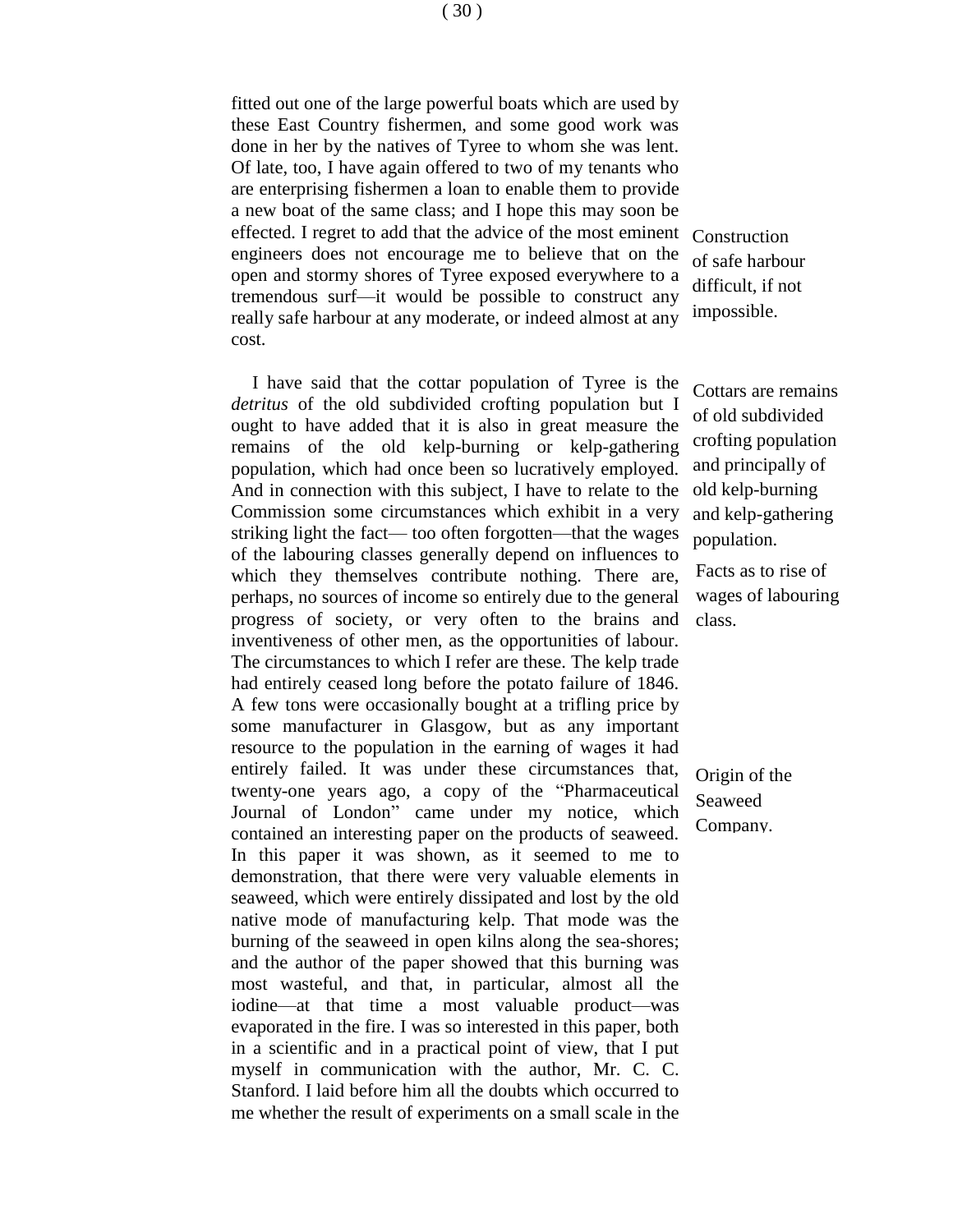laboratory would be borne out when like chemical operations were required on a large scale, and in respect to so bulky a material as raw seaweed. On his replying to the effect that he was satisfied of the soundness of his calculations, I informed him that I could give him an ample field to work on, the shores of an Island which had once supplied annually from 200 to 300 tons of the old kelp;that if his calculations were even an approach to the actual results, the profits would be large to him, and would afford once again an important industry to the people. He answered that he was unable to supply the considerable amount of capital which would be requisite, and on this ground alone declined my proposal. A few days later, however, he informed me that he had reconsidered the matter, and thought he could get together a small company which should undertake the experiment. This was the origin of the Seaweed Company, which has since for twenty years effected an important revival of the trade in seaweed and its products. Continued changes in the market price of some of these products, arising out of new mineral sources of supply, have since greatly deranged the original calculations of Mr. Stanford. The rent he originally agreed to pay has never been fully realised, and has now been reduced to an inconsiderable sum. But his processes have not ceased to furnish employment to a large number of persons, including women and children, who could not otherwise have had any employment at all. I have been informed that in the season 1880–1881 the people of Tyree made no less than 376 tons of kelp, and gathered no less than 417 tons of "dry tangle," which, at the lowest calculation, must have dispensed among the poorest classes not less than between £2000 and £3000. Whatever may have been the amount of wages expended by this Company among the working classes in Tyree,—and that amount must in the aggregate have been very large during the last twenty years,—the whole of it has been brought to them from causes to which they contributed nothing. It has been due, in the first place, to Mr. Stanford's scientific knowledge and skill. It has been due, in the second place, to the proprietor's notice and appreciation of the prospects which Mr. Stanford's experiments afforded; and it has been due in the third place to the proprietary right under which alone Mr. Stanford could obtain, for his capital and for his riskful enterprise, the requisite security of a Lease. I am glad to be informed by Mr. Stanford that though the value of iodine and of potash has been so greatly reduced as now to afford little profit, there is a prospect that chemical

Employment given by the Company in the Island.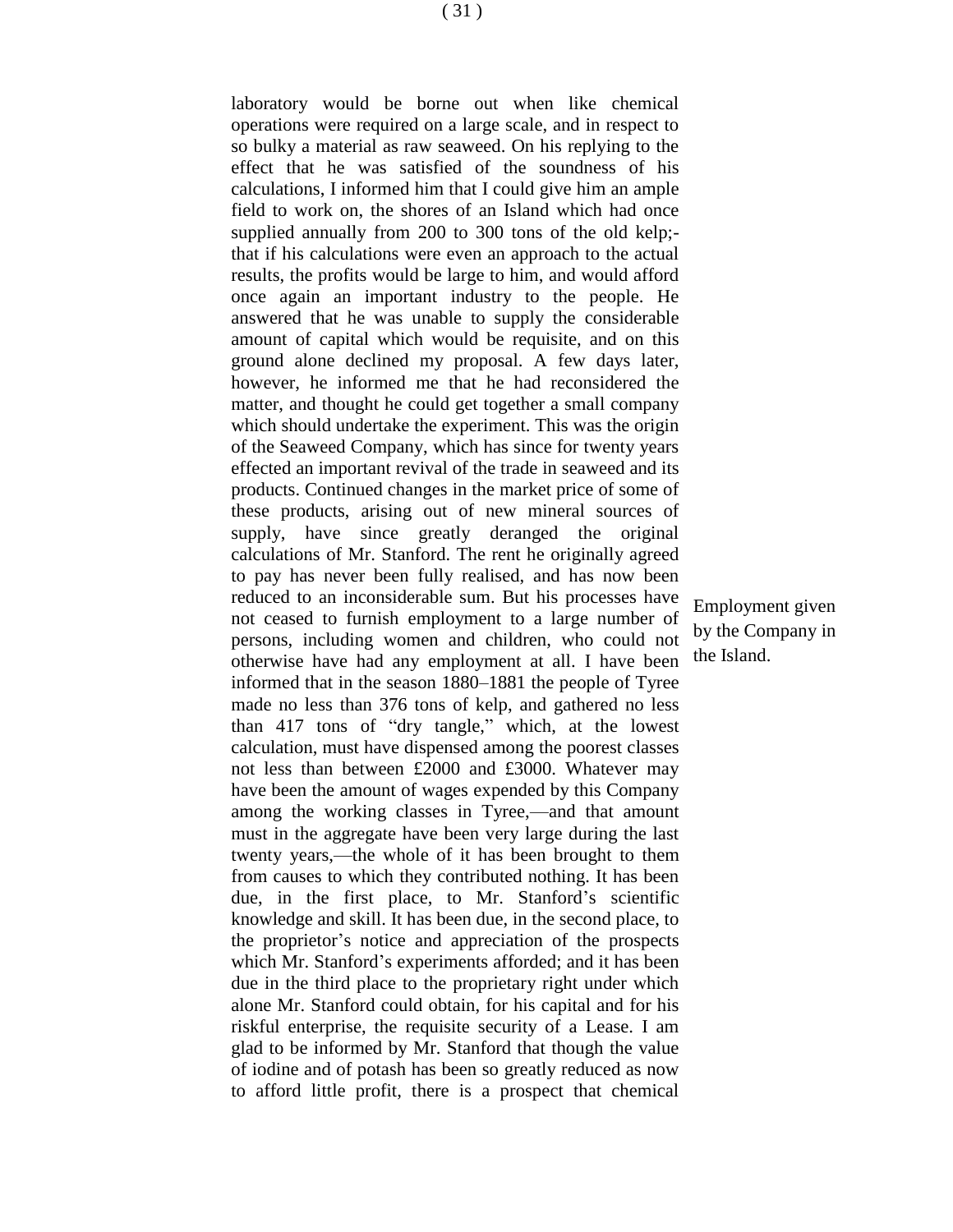science may discover some products entirely new which may become valuable.

I regret to observe that some of the people employed complain of the Company resorting to the Truck system, and paying wages in kind. I disapprove much of that system, but I know the extreme difficulty of abolishing it, especially in remote districts, where there are no local banks, and where very often it is for the convenience of both parties that money's worth should pass as money. I am informed, moreover, that the payments to the people are often made long in advance of the delivery of the produce, and partakes largely of the nature of a payment to credit. In this case there not only is no competition, but there can be none with the Company, because there are no other traders in kelp, and no other chemists who devote themselves to the methods of treatment devised by Mr. Stanford. But it would be much better that the nominal rate of wages should be reduced and regularly paid in money.

Before leaving the subject of the cottar or labouring population of Tyree, I must point out to the Commission that in one important matter the Island is specially unfitted for the comfortable maintenance of any excess over the number which can be regularly and profitably employed. I refer to the total exhaustion of the old peat mosses which once existed on the Island, and which all over the Highlands generally afford abundant fuel. This resource is wholly wanting in Tyree. There are no peat, and the want of fuel compels all the people to buy coal, or to resort to such expedients as the burning of the stalks of weeds, and even to the destruction of manure by the burning of dried cow-dung. In some respects this is perhaps hardly to be regretted. The time spent in the Highlands in cutting, drying, stacking, and finally carrying peats, is so great, and the uncertainty of the produce arising from wet seasons is also so great, that peats are often in reality the dearest of all possible fuels, except to people whose time cannot be more profitably employed; and it may therefore be ultimately all that the people should feel the true cost of living on Island, as compared with the resources which it affords in the employment of labour.

Having now explained the general principles on which I have proceeded in the management of Tyree, I may farther inform the Commission that I have acted on precisely the same principles in respect to that part of Mull, including Iona, on which my property had any crofter tenants. I may

Truck system of the Company.

Island unsuited for maintenance of people in excess of number profitably employed.

Management of the Duke's estate in Mull.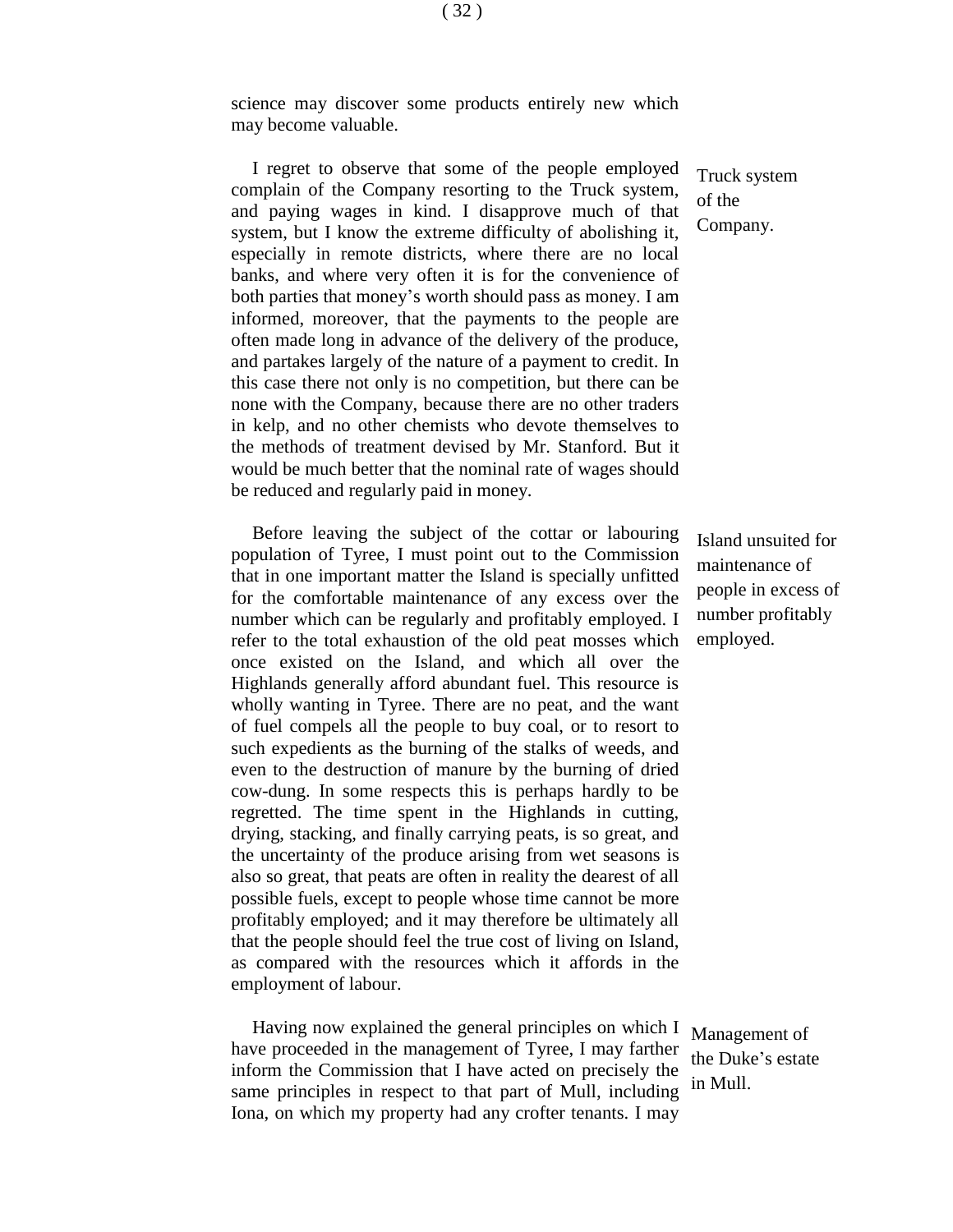add, however, that as regards the Ross of Mull especially, the change for the better has been even more marked than in Tyree. But this difference is due to the fact that in the Ross of Mull I started from a still worse condition. The soil and the climate are both inferior to those of Tyree. They are much less adapted to small crofts. Consequently the pauperising results of subdivision were far more conspicuous. In 1846 and the few following years, the aspect of the population, and of the numerous wretched hovels erected by squatting cottars along the roadsides, was most painful. It resembled nothing so much as the descriptions given of the poorest parts of the Wrest of Ireland. The condition of most of the crofters was almost indigent. No less than 102 of them had subdivisions rented below £5, and of these a very large number were under £3 and £2. By the same steady system of consolidation in favour of the most industrious crofters as that followed in Tyree, all this has been completely changed. There are still many crofts which I should like to see consolidated and enlarged. But I have been most unwilling to hasten the process by dispossessing any crofter who could pay his way at all. Progress has consequently been slow. There are, however, now only twenty crofts under £5 value, whilst there are nineteen between £5 and £10. Between £10 and £20 there are twenty-seven crofts, whilst the number of crofts and small farms of the more comfortable class between £20 and £50 has been raised from three to eight. Sums even much larger than those spent on Tyree were spent by me for many years in agricultural improvements on the Ross of Mull, all of which afforded employment to the people—to such of them at least as were disposed to work. The combined effect of all these operations has been a great and visible improvement in the whole aspect of the

people as well as of the country. There is no better test than the test of pauperism, or the relation of the poor's rate to the wealth of the community on which it is assessed. The poor's rate, which at one time was the heaviest in the Highlands—about 7s. in the pound— has been reduced to proportions less oppressive to the industry of the ratepayers. It is now only 2s. Well drained fields, substantially enclosed by some of the finest "Galloway dikes" in Scotland, have replaced spongy mosses and

neglected pastures. Wire-fencing on an extensive scale has been erected, and substantial steadings have been built; so that I question whether in any part of the Highlands agricultural improvement has made more rapid progress.

Visible improvement in aspect of people as well as country.

Test of this improvement in great decrease of poor rate.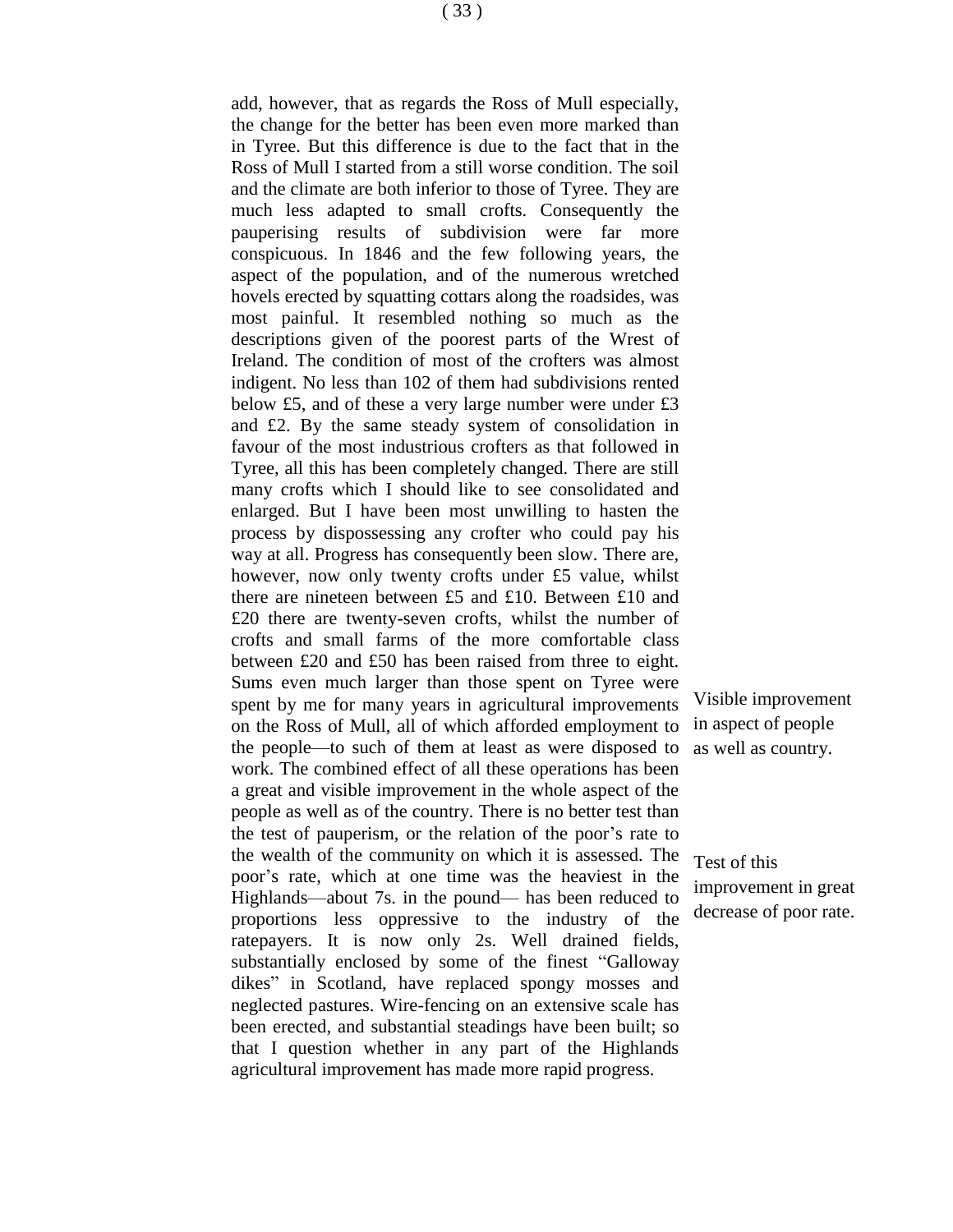To sum up this part of the subject, I may here inform the Commission that my expenditure on improvements, during the period under review, upon the two estates of Tyree and Mull, including Iona, has been no less than £53,610.

And here I may again point out to the Commission that the increased rental which has been obtained on my estate in Mull during the last thirty-five years has been obtained in the same way, and has been due to the same causes as those which I have indicated in the case of Tyree. As regards all the larger farms, the rents have been determined by the market value offered by tenants who made their own estimate of value, and have had sufficient knowledge and capital to work it out. As regards the crofter class, competition alone has not generally determined rent, but it has been determined by a sort of tariff founded on the value of cattle, and applied to the stock of each croft. Whenever there has been any change of rent, my instructions were to take the stock as rendered by the tenants themselves, to apply to that stock the current rates, and then to deduct at least 10 per cent. from the rent which would be applicable to the larger farms. As the price of store or lean cattle has been steadily rising for many years, and has never been higher than of late, I have every reason to know that the tariff rates applied to that stock are moderate. For example, the rate charged for each milk cow (with "followers" or calves) has been £3 for each two-year-old beast £1. 10s., and for each "stirk," or one-year-old beast, 10s. For these same classes of cattle, the prices realised by the tenants last year have varied from £10 to £14 for the higher class, from £8 to £13 for the second, and from £3, 10s. to £7 10s. for the third.

It is not very easy to compare with perfect fairness the rise of rent upon crofts and the rise of rent upon farms. If a farm held thirty-five years ago by one tenant, and now also held by one tenant, has realised a large increase of rent, we know that this increase is due wholly to better management. But in the case of a farm divided into crofts, a similar rise in rent would not necessarily mean the same thing. If it were coincident with a large reduction in the number of families living on the land, and a consequent consolidation of the holdings, the rise in rent may be largely due to this circumstance alone. The same amount of produce, or a comparatively small increase of it, will afford a larger surplus over the labour spent upon it, and over the subsistence of the cultivators. A rent which would be excessive on a farm with a dozen families living upon it

Expenditure by the Duke on improvements in Mull and Tyree since 1846, £53,610.

Explanation as to increase in Mull rental.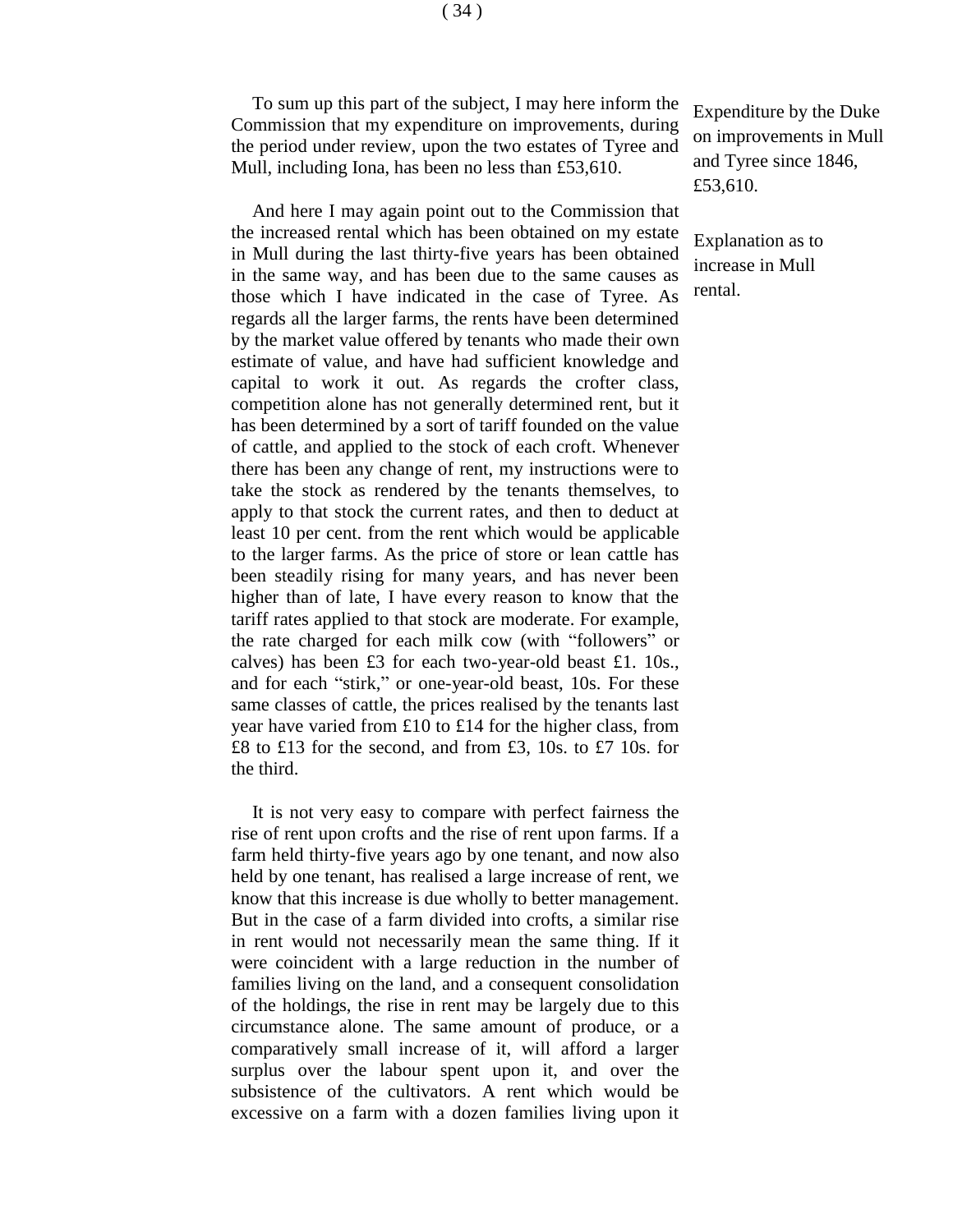may be far below the value when these families have been reduced to three or four—even if there were little or no improvement in the management. But the consolidation of miserable holdings always does coincide with some degree of better management, and with some increased production. By itself, therefore, the consolidation of such crofts is an element in value which is not represented at all in the case of farms which have always been held by single tenants. Consequently, when we compare the rise of rent during any given period upon the two classes of farms, we should allow for this difference. A given rise of rent without consolidation is equal to a great deal more than the same rise where consolidation is included. The tenant of the single farm pays his increase, whatever it may be, upon the same article. But the tenant of consolidated crofts pays his increase upon a very different, and a much better, article. And yet, in spite of this great difference, it is very remarkable that the class of tenants who, during the last thirty-five years, have got a better article, pay generally a smaller rate of' increase than the class of tenants who have got the same article. In other words, the rate of increase in rent upon consolidated crofts during the last thirty-five years has been less— in many cases immensely less—than the rate of increase in rent upon the larger farms. There could not be a better example of this than a comparison between the increase of rent which has arisen upon the Island of Iona and upon a single farm opposite to it upon the shores of the Ross of Mull. There has been considerable consolidation upon Iona, and the tenants on it have had, besides, all the advantages which thirty-five years have brought in the higher prices of produce and in the readier access to markets. Yet the increase of rent on Iona during more than a whole generation has been only 48 per cent., whereas on the single farm of Fidden, on the Ross of Mull, which may be said to be adjacent, the increase of rent has been no less than 158 per cent. Allowing for some special and accidental circumstances in this case, the general result is unquestionably true, that even with the inherent advantages of consolidation, added to all other causes of increased value which affect equally both classes of possession, the rise on the crofter rental has been generally very far below the rise on the rental of the more substantial farms. There has been great outlay of late in Iona upon fencing, which is the most important of all improvements on land chiefly pastoral. The value of land in Iona has been lately tested in the most satisfactory of all methods—that of the market. A small farm rented at  $£72$  was given up by the tenant, and was open to any other tenant choosing to offer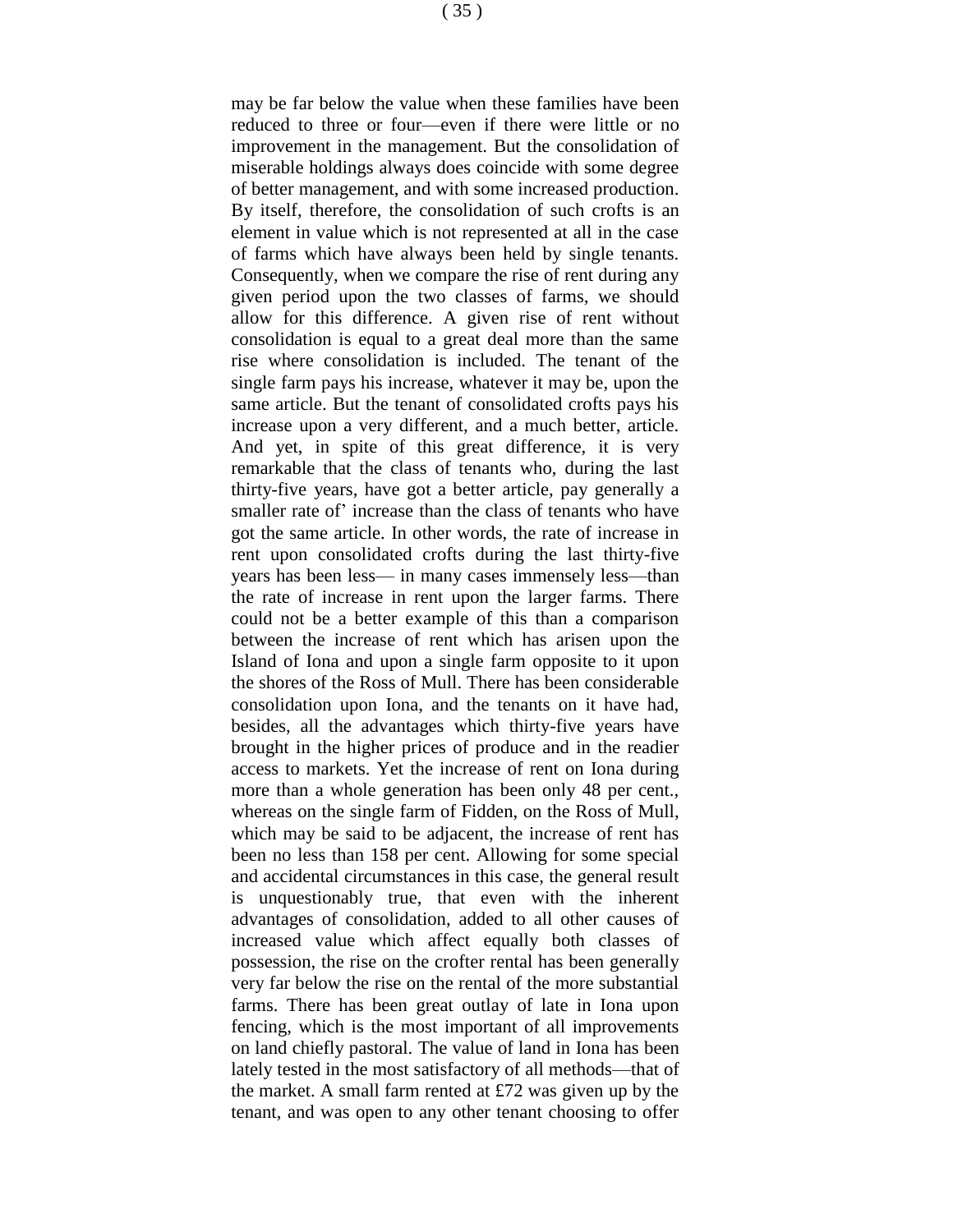for it. No difficulty was found in re-letting the farm at the same rent to one of the smaller crofters, who is now in possession of it—one of those cases of promotion which always give me the greatest satisfaction.

I now come to the grievances which have been complained of before the Commission in Tyree. And if I approach this part of the subject with some pain, that pain is much lessened by the strong internal evidence by which I recognise the exotic character of those complaints. For the most part they do not belong to the circumstances of Tyree at all, and are the mere echo of complaints which have been Exotic character stereotyped elsewhere. One curious illustration of this struck me at once. In Ireland there has been no more fertile source of quarrelling and discontent than what is there called the right of "Turbary." Nowhere in the Highlands, so far as I know, has the privilege of cutting peats been similarly disputed. But the anonymous "factors", who have suggested complaints for the crofters, seem to have included this in their list. In no other way can I account for the fact that one of the crofters of Balemartine, in Tyree, complained before the Commission that he had been prevented from cutting peats. Now it so happens, as I have already explained, that there are no peats in Tyree—the mosses have long been exhausted, and if there is any soil of a peaty nature, it has long been reclaimed, and must now belong to the arable or to the meadow land. If the crofter who made this complaint really meant that he should be allowed to cut up for burning any of the turf on arable, or on meadow, or on pasture land,—whether on his own or on his neighbours' crofts, —he must be unreasonable indeed. The true explanation I take to be that this poor man had learnt his lesson imperfectly, and in repeating what he had heard or read of the right sort of thing to say, he had stumbled on this most inappropriate "grievance."

The complaint, however, may have had another origin, and if it had, we have an excellent illustration of the desire to revert to old habits, however barbarous, which inspires many of these complaints. Some thirty years ago it used to be the custom of the people of Tyree to spend many weeks of the year in cutting, stacking, and drying peats in the Ross of Mull—these peats being then boated across to Tyree at another season. This custom has been abandoned for many years, and for many reasons. In the first place, it involved an enormous expenditure of time and labour. In the second place, it damaged greatly the common pasture of the crofters, who then, as now, occupied the farm on the Ross

Remarks on evidence given before Commissioners in Tyree.

of complaints made.

Complaints of deprivation of privilege of cutting peats.

No peats in Tyree.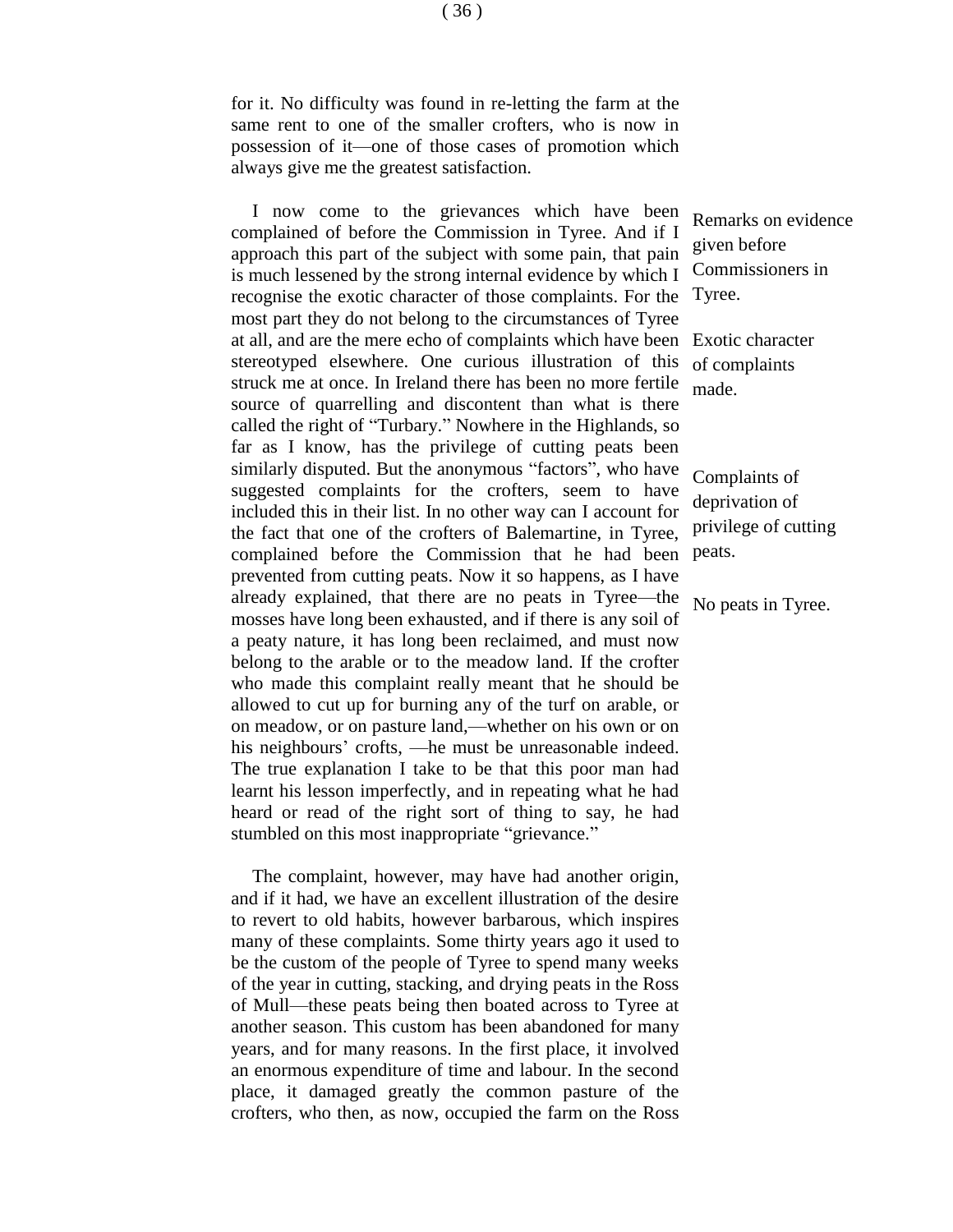of Mull on which the mosses lay. In the third place, there was great danger, and not seldom a serious loss of life, in taking boats heavily laden with peats across twenty miles of an open and stormy sea. For all these reasons, and for others, this wasteful habit has been long abandoned by general consent, whilst the improved agriculture and industry of the people have led them to understand that coal is really cheaper. Yet I think it very probable that the delegate who made the complaint had it in his head to revert to this old ruinous and abandoned mode of procuring fuel. In this, as in all other matters, the instinct and desire is to go back from every step of advance in civilisation and economy which has been taken for the last fifty years.

But another case is even more remarkable. The delegate who appeared on behalf of three farms, or townships, called respectively *Caolis*, *Salum*, and *Ruaig*, is reported to have dwelt on the still more stereotyped grievance of "eviction"—of crofters sacrificed to "large sheep-farmers," and, of course, also, of excessive rents. Now, it so happens that these three farms are at this moment as exclusively and wholly occupied by crofters as they have ever been—that not one single acre has ever been taken from them to aggrandise any large farm—that not one single eviction unless for insolvency has ever taken place upon them, and that upon the most assured data of valuation their rents are very far below the rate at which other parts of the Island, not superior in quality, have been let, and have been eagerly taken.

This case of a regular formula of grievances "got up" outside the Island, and put into the hands and mouths of a simple-minded people, is really so curious that I must lay it, in some detail, before the Commission.

The three farms of Caolis, Salum, and Ruaig occupy the whole north and north-eastern end of the Island of Tyree. They are entirely surrounded by the sea on three sides, and along their landward boundaries they touch two other farms—Kirkapol and Vaull, which are wholly occupied by crofters like themselves. Ruaig was one of the farms which, having a shore much exposed to southerly and southeasterly gales, furnished in former days a very large supply of the finest drift or deep-sea seaweed, which made the best kelp. As this kelp was largely credited to the tenants who collected and burnt it, the rent was increased so as to include some portion of the value, and the rental of the farm in 1808 was as high as £320. But this rental had long

Complaint of "eviction" of crofters.

The three farms referred to still exclusively occupied by crofters.

The adjoining farms also still occupied by crofters.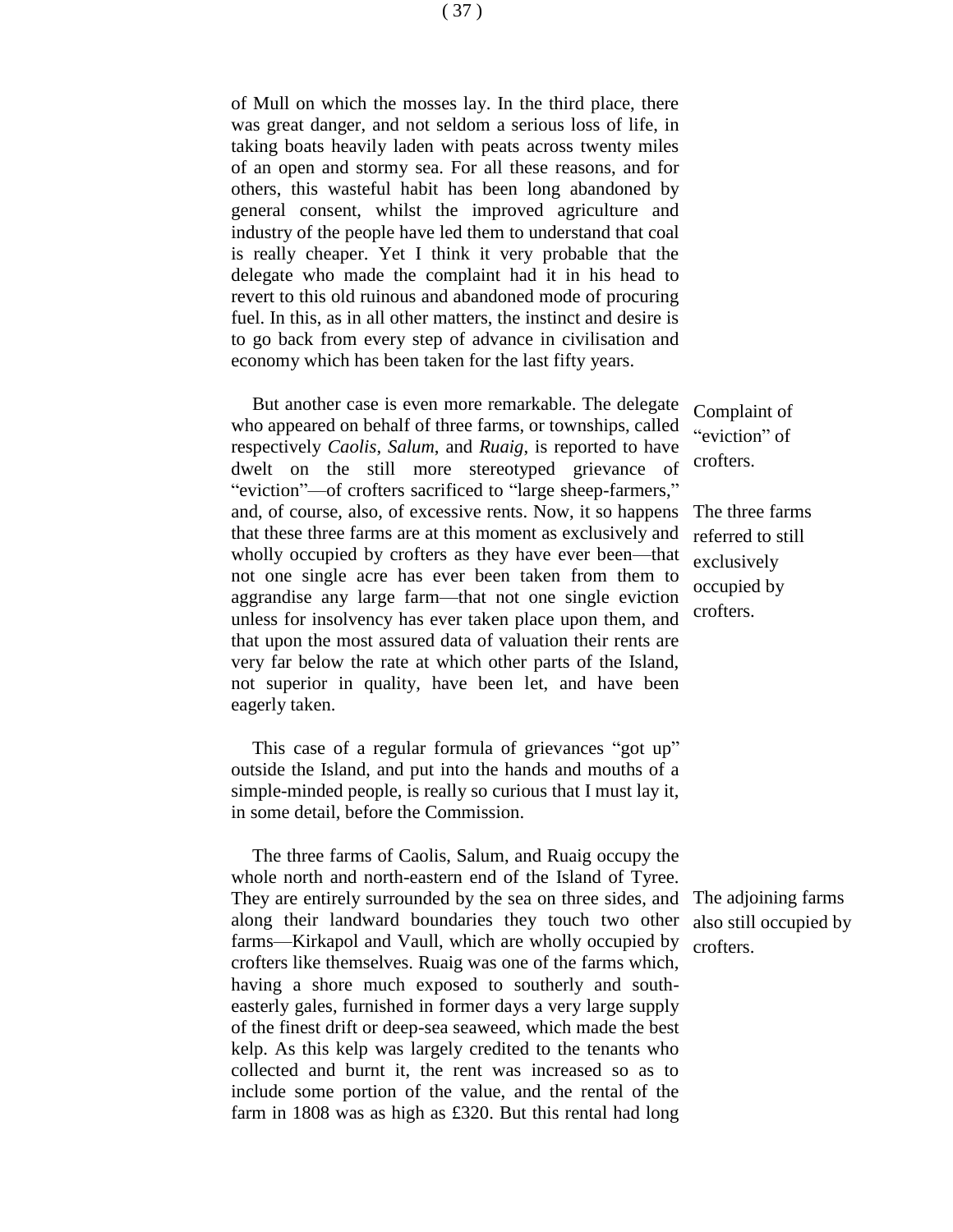( 38 )

been reduced to less than one-half, and in 1847 it stood at £150. Up to the end of the last century it was not held by crofters at all, but by a single tenant of the "tacksman" class. It has some excellent strong land, a still larger portion of light sandy soil, some very fine meadow pasture, a good deal of natural shelter among rocky knolls, and a very favourable exposure. In 1808 it had been divided between 16 tenants. In 1847 there were still 15, and at present the number of tenants is reduced to 12. This reduction has been effected upon the plan already detailed—by taking advantage of vacancies as they arose, and consolidating the possessions. One of these crofts is close upon the borderline of £30, and the others range from £8 to £19. I should have selected them as representing a very comfortable class of the Tyree crofters. I was among them last year. I saw some crofts cultivated with neatness and cleanliness decidedly above the average, and not one word of complaint of any kind was addressed to me. If these crofters now complain that their crofts are too small, they have only to select from among themselves those who should make way for the remaining number, and I shall be most happy to consolidate farther the possessions, which I admit are still smaller than I should like them to be. But if they desire to annex any of the crofts belonging to their neighbours on the two adjacent farms of Kirkapoll, and Vaull, I must consult the wishes of those who are to be dispossessed.

The same observations apply to the smaller farm of Salum. The number of crofters has been reduced by the same process from six to four, and of the four who now occupy the farm, one has a croft worth £24 rent, another has a croft worth £19, a third has one of £15, whilst only one has a croft of the £8 class. The third farm, that of Caolis, had twelve crofters in 1847, and has still as many as ten. But of these divisions, one is a little farm of £46 rent, and another is a croft just at the upper limit of the class, namely £30 the other eight vary from £16 to £9. Caolis is in many respects one of the best farms in Tyree. In the report of 1778 I find it described as "a very fine farm already enclosed; the arable of the best quality, and the grass fine pasturing."

The general result as regards these three farms is this: In 1847 the aggregate rental of them all was £356, whilst at the present moment the same rental is £415, showing an increase in thirty-five years of only 17 per cent., whilst farms in 1847 similar lands let to larger tenants have advanced, as I have and now.

Comparison of rental of these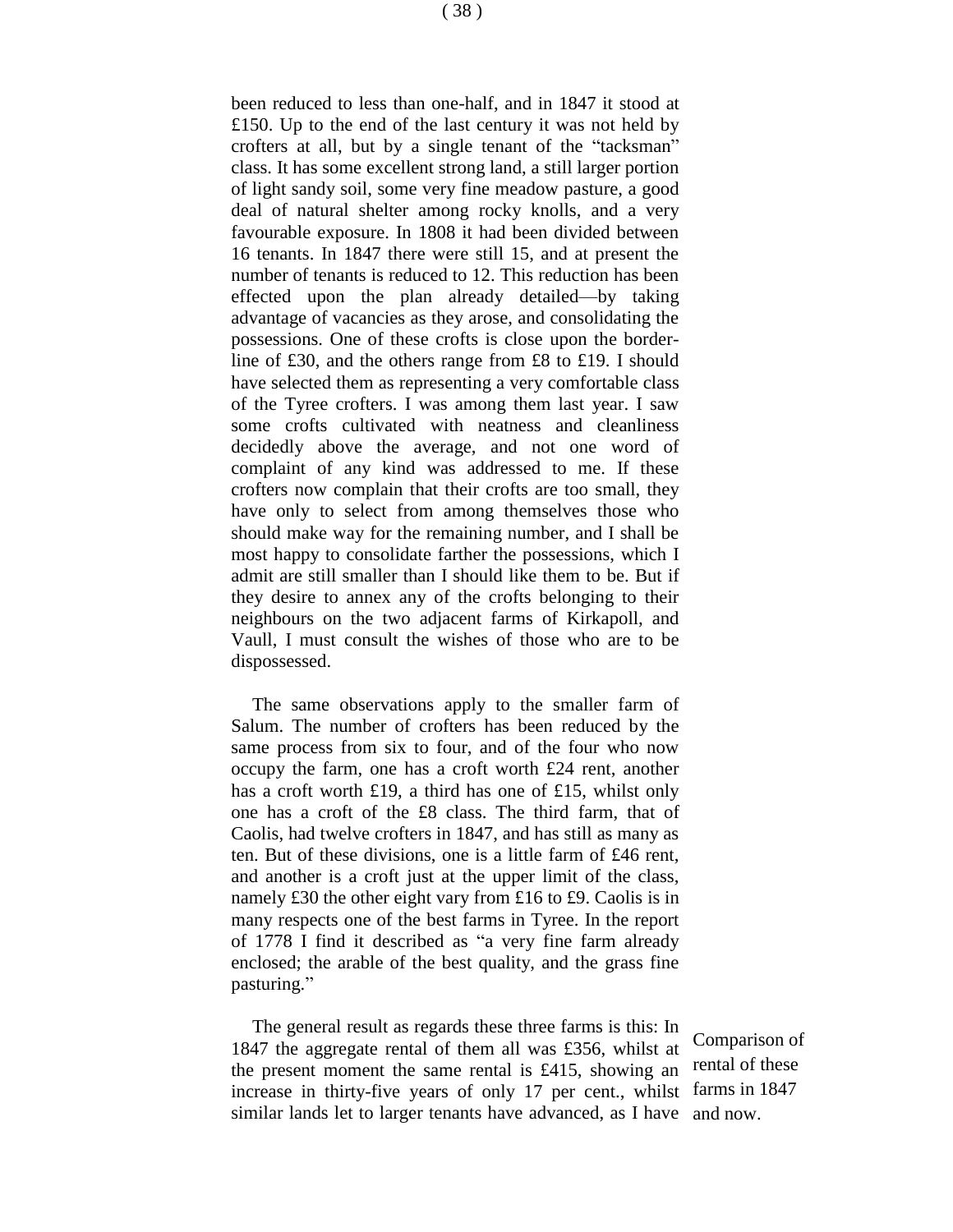shown, during the same period, by about 220 per cent. The lowness of the rent may be estimated in another way. I find from the detailed report and survey of the farms in 1777, that these three farms have no less than 764 arable acres, besides 256 acres of meadow, whilst the "souming" of cattle amounts to no less than 804. It is obvious that after making every allowance for some land of a light and sandy character, this great extent of arable acreage and of meadow pasture—upwards of 1000 acres—capable of sustaining so large an amount of stock, must be very moderately rented at £415. This rental is beyond doubt very much below the rental which these lands would realise if they were let in farms—still small—but of a more substantial size; and it exhibits in a strong light the truth and justice of the complaint made against my factors that they had "used every means to exact more rent from them."

Another indication of the exotic and stereotyped sources of this complaint from the three farms I speak of is to be noted in the phrases used about the larger farms. The half of the island was under "sheep tacks," &c., &c., &c. Now it so happens that the only large farm within several miles of these crofters is not a sheep farm at all, but the farm on which I have taken so much pains, and laid out so much money, to constitute a first class dairy farm. I refer to the farm of Balephetrish. But "sheep farms" are the current bugbear of the agitating agents, and the poor tenants have simply repeated the stock phrases without the smallest reference to the local facts. These phrases are all the more absurd in the present case, since I have good reason to believe that the very men who use them are themselves sheep-farmers on no inconsiderable scale that is to say, they profit largely by subletting their land to the larger farmers for the "wintering" of sheep, a source of profit out of which alone they can meet a good percentage of their whole rent. I am informed that they are able to demand, and do actually receive, for the grazing of a few months in winter, a rent per head of sheep quite as high as that which the proprietor would receive for the whole year.\* It is obvious, therefore,

\* It is indeed a curious illustration of the utter ignorance which inspires the present outcry against sheep-farming, that, as one of the ramifications of this branch of rural economy, it is now a most important aid to the arable farming of the low country. I was very much surprised to find, quite lately, from one of my own tenants in an arable farm, that he was able to get as much as 9s. per head for the "wintering" of sheep on his fields. This is between two and

 $\overline{a}$ 

Erroneous statements as to half of Island being sheep farms.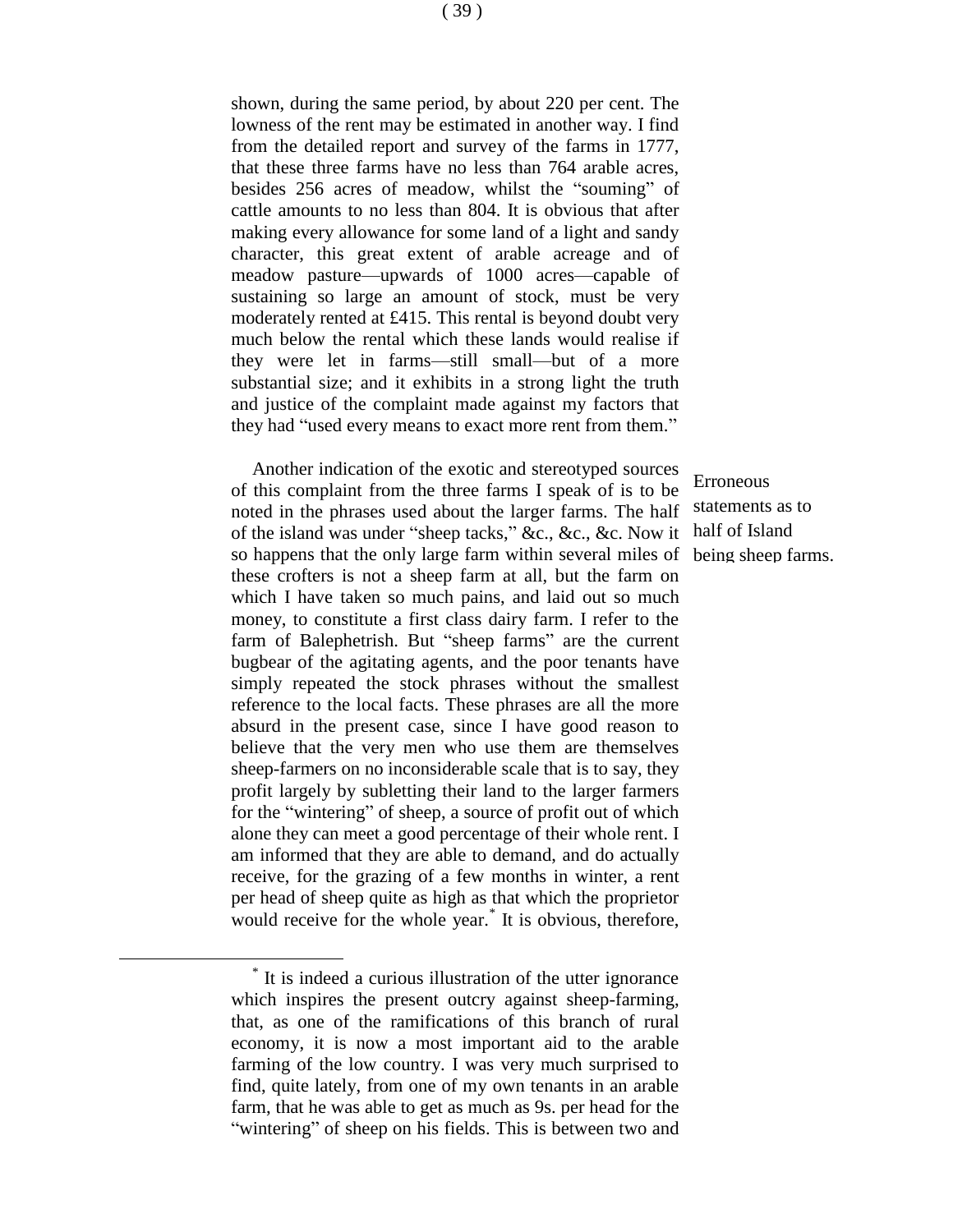that the talk about sheep farms as a grievance is talk quite irrelevant to the circumstances of Tyree. There is indeed one large farm on the Island, the famous "Reef of Tyree," which is chiefly—though by no means exclusively pastured by sheep. It is a great plain containing about 1000 acres, which has been once covered by the sea, and is still very slightly raised above its level. It is absolutely unfit for tillage, being almost pure sand. Nature fits it for the pasture of sheep and cattle, and for nothing else. It is true, also, that on almost all the rich pastures of Tyree held by the larger farmers, sheep are more or less extensively pastured,—just as they are pastured on arable farms in the Lowlands, and in England,—and are fed and bred for the production of early lambs. But cattle, rather than sheep, are the main produce of the Island; and as there are no mountains, and only three low elevations on the Island worthy of even the name of hills, it is obvious that there is no room for the class of sheep farm to which this phraseology is usually understood as applying. But if the crofters of these three farms refer to the thriving dairy farm of Balephetrish, which is the only large farm within many miles of them, I can only say that they refer to a farm which has never at any time been in the hands of the crofter class, and which they have no more claim to possess than to possess any farm in Lanarkshire or the Lothians.

I lay, however, very little blame to the tenants into whose mouths these irrelevant complaints have been put. When men of that class are exposed to hearing and reading every day one continually repeated and reiterated set of tenants.stories, and when belief in these stories is instilled into them by an active propaganda, it is very difficult for them to resist the influence. The result reminds me of what are called in mesmerism "the Phenomena of Suggestion." This result I have myself seen. By very simple means the mind can be thrown into such a state of passive credulity that it will receive and accept everything and anything that it is told, provided only that the tale is repeated with sufficient frequency and with sufficient emphasis. The very senses, though apparently awake, are made to minister to the delusion, and the unfortunate "subject" speaks and acts in a world absolutely different from that by which he is actually surrounded. I have seen a man so influenced, in a room in Princes Street, Edinburgh, made to believe that he was at

Complaints suggested to

three times the rent which the proprietor of mountain grazings can get for the same sheep during the whole year.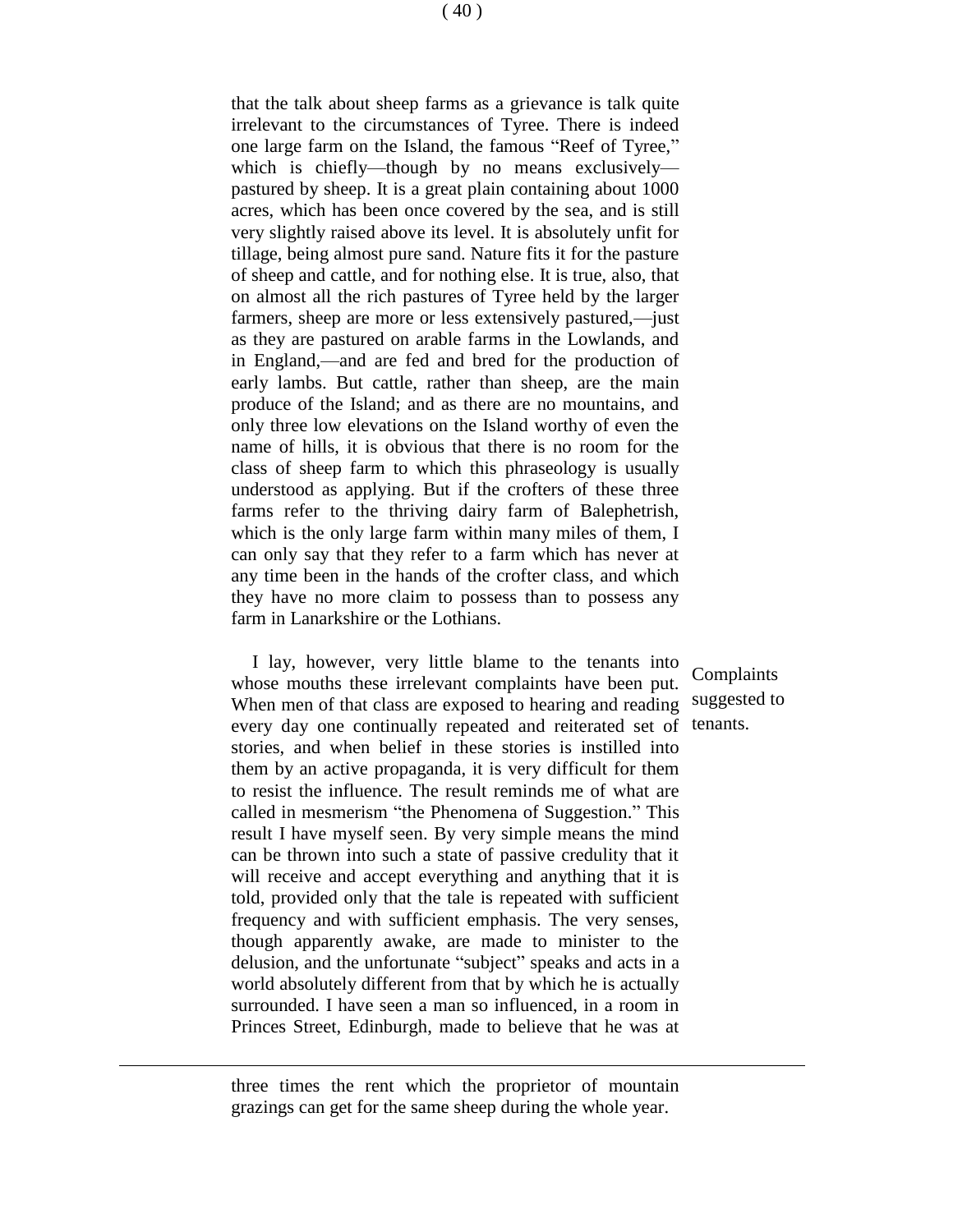market, and that a piano in the room was a horse for sale. Possibly something of this nature may account for the Groundlessness dream of the tenants on the three farms in the north end of Tyree, that they are suffering from "evictions," when not one has ever taken place; that their pasture has been taken from them, when not a single acre has ever been subtracted from the possessions; that they are surrounded by "sheep runs," when they are really surrounded by crofters like themselves; and that the very existence on the Island of a successful dairy farm is the cause of all evil and of all poverty in the Island. I have already indicated my opinion on the complaint against "strangers" being allowed to hold any land. But the absurdity of this complaint, in the present instance, may be estimated by the fact that out of some 220 tenants on the Island there are only two who are Lowlanders. All the other tenants, including those who hold the larger farms, are, without exception, Highlanders speaking Gaelic, whilst the vast majority of possessions, including all the enlarged or consolidated crofts, are held, moreover, not only by Highlanders, but by natives of the Island.

I observe that certain of the crofters complained of some paper or document which they allege they were required to sign by a former factor some thirty years ago. Of this document I know as little as the witnesses themselves. I can hardly say more, because not one of the witnesses could say that he had read it, or knew accurately its contents. But years ago.the vague assertions of its nature made by these witnesses are evidently erroneous, because they convey the impression that the tenants were to engage to obey the factor in anything he might desire. This is absurd and impossible. But I think it is quite possible that this trumped-up story is simply an imperfect and exaggerated recollection of an engagement in respect to cropping, and other conditions of agricultural management, which at one time was most properly imposed upon the tenants, and was in the highest degree needed by their condition and habits. In all modern leases there are certain stipulations binding the tenant to observe the rules of "good husbandry," and very often these rules are specified with great minuteness. Their one and only object is to prevent waste and the deterioration of the soil. At a time when small tenants were only just rising out of the wretched "run-rig" system, and when the very elements of good husbandry in the rotation of crops were unknown to them, it was an absolute necessity that the tenants should be bound to cultivate according to the rules laid down for them by those who

of complaints.

Allegations by crofters as to Factors requiring them to sign document thirty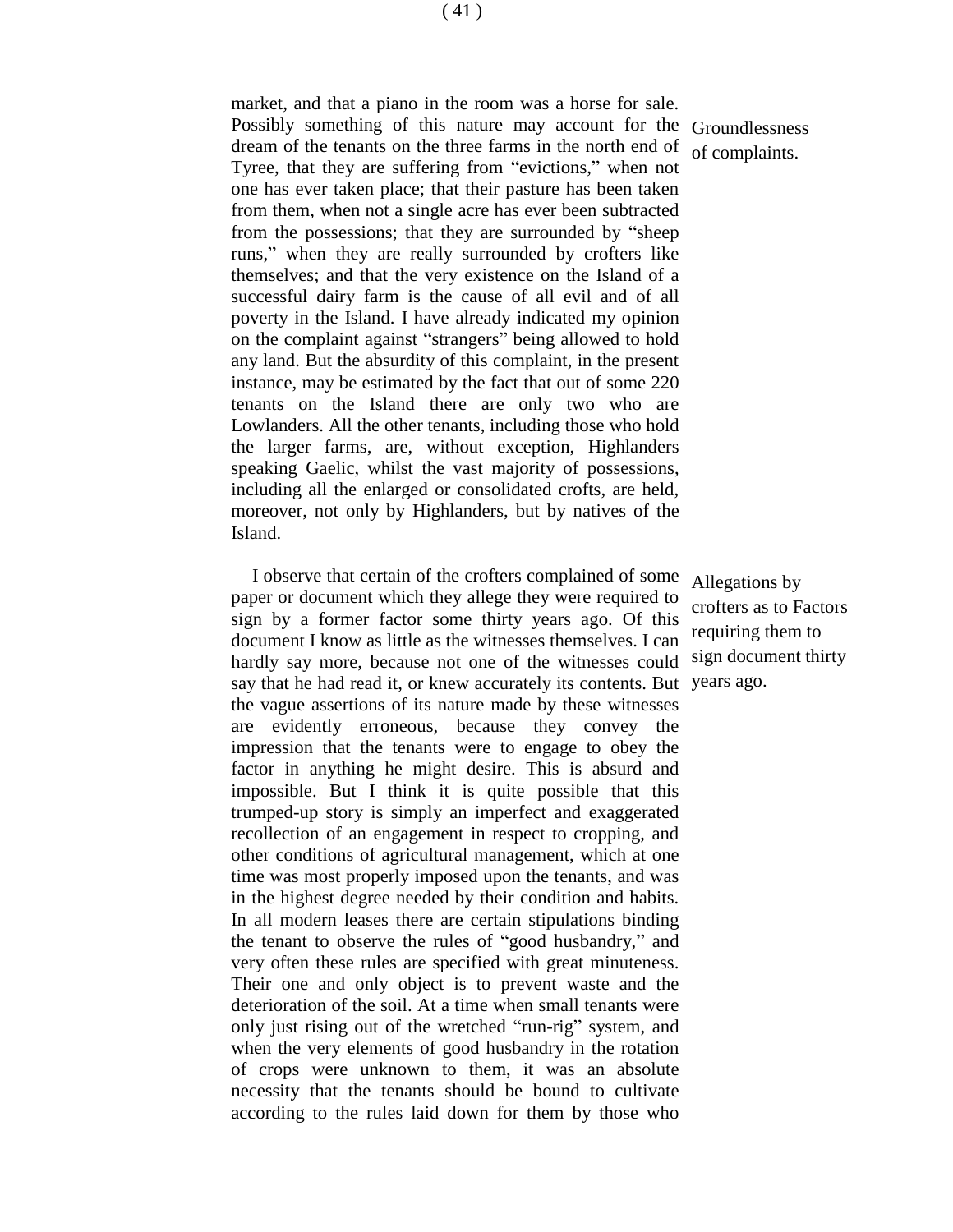managed the estate. Neither thirty years ago, nor at the present moment, can some rules in regard to cropping be dispensed with,—especially in Tyree, where, in addition to all the usual evils of bad management, there is the special and additional danger arising from "sand-blowing." I have very little doubt that the paper referred to by the crofters and of which they have given so apocryphal an account, was a paper of conditions relative to this subject—if, indeed, it ever existed at all.

I am almost ashamed to notice one of the complaints brought before the Commission in Tyree, it is so unreasonable; but I do notice it chiefly on account of a remark which it elicited from one of your Lordship's colleagues. I refer to the complaint of a crofter that the Seaweed Company used his croft for the purpose of drying seaweed upon it. The slightest cross-examination on the subject of this complaint would have elicited facts proving its absurdity. But instead of any such cross-examination, one of the Royal Commissioners, Professor Mackinnon, is reported to have put the following question to the manager of the Seaweed Company: "That is to say, the Duke takes two rents for the same piece of land—one from you and one from the crofters?" This implied censure, put in the form of a question, is an excellent example of the sort of claptrap that is now prevalent on all questions connected with the management of land. Upon no other subject—in respect to no other kind of business —would any ear be open to such departures from reason and from common sense. If it were possible for an owner of land to devise a dozen different uses for any part of it, he could only be serving better the public interest in so doing. He could only be meeting the wants of a larger portion of the whole community. Yet Professor Mackinnon seems to think that it must necessarily be an unjust or an injurious thing for a proprietor of land to let it for two or three separate uses to two or three separate persons, each of them paying separately for the particular use which is of value to him. A moment's consideration, or the most elementary knowledge, would have enabled him to recognise the fact that this is a transaction of the commonest kind and of the most perfect equity. It is as just, for example, as that a Professor should charge two separate fees for two separate courses of instruction. If Professor Mackinnon were to give two distinct courses of lectures, one on the Celtic language, and another on the Sanscrit language, and if he were to charge, as he would have the best right to do, two separate fees for these, then two separate rents would be raised from

Groundlessness of complaint about drying seaweed on crofts.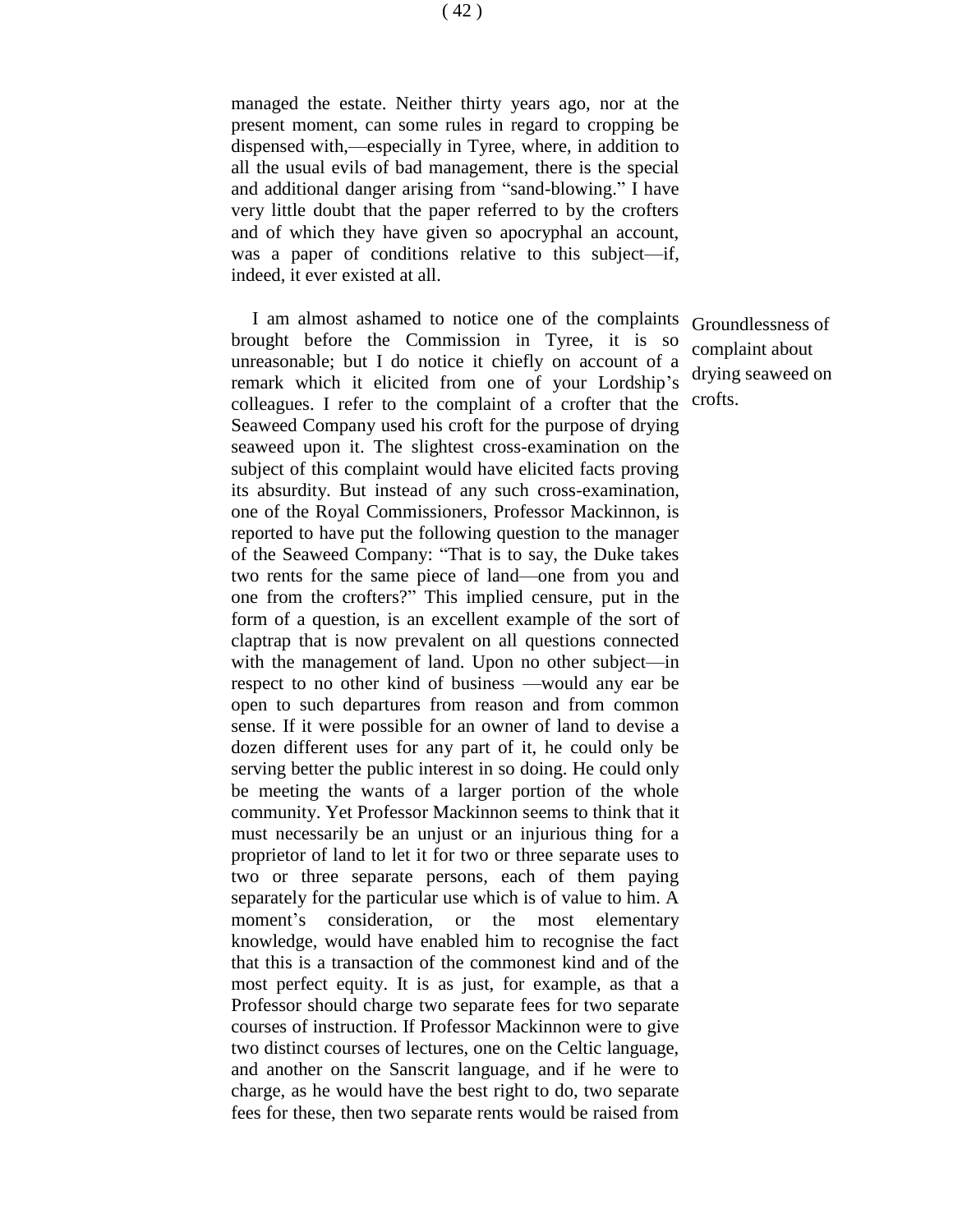the one piece of brain belonging the Professor Mackinnon. In like manner, it is very common, and quite as just, that proprietors get one rent for the minerals underneath the surface of a piece of land, and another rent for that surface itself. Nor is this all: it is quite common also that the surface, should be let for two or more distinct purposes, each kind of use bearing its own value. Tenants also very often get two or more sub-rents for the same piece of land. It may bring one rent for hay at one season of the year, and another rent for the "wintering of sheep" at another season of the year; and so on through innumerable varieties of circumstances of which Professor Mackinnon seems to be almost as ignorant as I am of Celtic etymology. But in reality, the particular case of "double rent" which troubled the Professor in Tyree is no case at all. The Seaweed Company does not itself dry the seaweed. It contracts with the poorer crofters and cottars of the Island, according to ancient usage, for collection and drying of the seaweed, and those who take the contract spread out the seaweed, not on the arable land or enclosed fields of the crofters, but on the extensive "links" of common pasture which girdle the shore almost all round the Island. With this usage, which is as old as the trade in kelp—about 150 years—individual crofters who may not happen to have any interest in kelp have no more right to interfere, than with any other condition of custom,—or of use and wont,—under which they have always held their lands. No separate rent is paid to me in respect of this usage; and besides, it is well known that the spreading of seaware upon pasture, instead of being any injury, is of decided manurial value. Instead of being patted on the back, and encouraged by erroneous comments, the witnesses who made this complaint, ought to have been cross examined upon it, and when the truth was ascertained it would have been apparent that they deserved rebuke for their selfishness and injustice. For it is quite obvious that if they could prevent this temporary use of the sandy links of Tyree, the real injury would fall mainly upon their poorest neighbours—upon the cottars and upon the smallest crofters of the Island, who are generally the contractors for the collection, drying, and burning of the weed. The Seaweed Company is bound by its lease to compensate for any agricultural damage it may occasion, and if the tenants neither get nor ask for any compensation it is for the very good reason that they could not prove any damage at all. But if this complaint were listened to, very great damage indeed would arise to the most needy of their neighbours. A better example could hardly be given of the manufacture of grievances, and of the use to which the manufacture is put.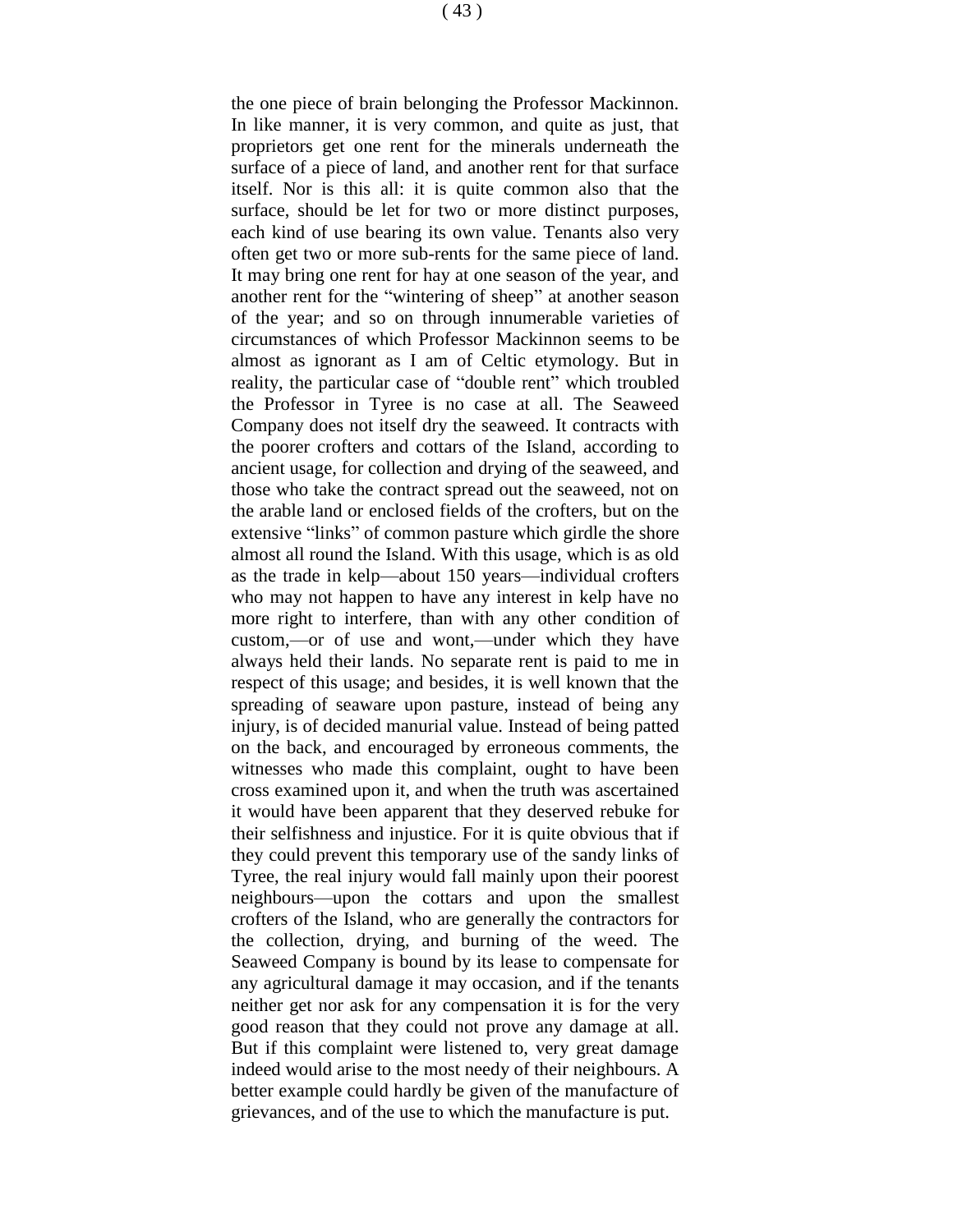I am very sorry that, before passing from the sittings of the Royal Commission on my estate, I should find myself under the necessity of referring to a matter which, though primarily affecting individuals only, is nevertheless a matter of real public interest. I deem it to be my duty to complain of certain questions which were addressed to my chamberlain, Mr. Wyllie, by one of your Lordship's colleagues, Mr. Fraser Mackintosh. "Is it, or is it not, the chief duty of a chamberlain to raise rents!" is one of those questions, as given in the reports. The intelligence of this question is on a level with its courtesy. Factors are very often the suggesters and almost always the surveyors of agricultural improvements. In this respect I know of no one class, equally limited in number, which has contributed so largely to the wealth of the community. But except in this way, the rise in value of all the larger farms on my property—as elsewhere in Scotland generally—has been due to causes as independent of factors as it could have been independent of Doctors or of Attorneys. Even as regards the crofts, their rents have been determined on a tariff whose ultimate base is the price of cattle and of other produce, as well as the offers of the people themselves for vacant possessions. There is no temper of mind so illiberal as that which dictates such sneers against a whole profession. Mr. Fraser Mackintosh's insinuation against Mr. Wyllie is as unfounded as it was offensive. I can say with absolute truth that in his advice to me, as well in the matter of the valuation of land as in all others respecting the management of my estate, I have always found that spirit of justice and moderation which are so conspicuously absent in the treatment he himself received.

But Mr. Wyllie was not the only object of invidious insinuation. For I have further to observe that this same member of the Royal Commission, not content with making unjust accusations against a gentleman who is alive, thought proper to suggest accusations still more gross against another gentleman who cannot now answer for himself. In questioning another witness,—a crofter who could not possibly know anything of the matter,—Mr. Fraser Mackintosh made suggestions in respect to my late factor, Mr. Campbell of Ardfinaig, which admit of no other interpretation than this—that he may have produced to me false vouchers for an expenditure on improvements which was never really laid out.<sup>\*</sup> I will not stop to refute such an

<sup>\*</sup> The question I refer to is thus reported: "May not this large sum of money that has been mentioned have gone out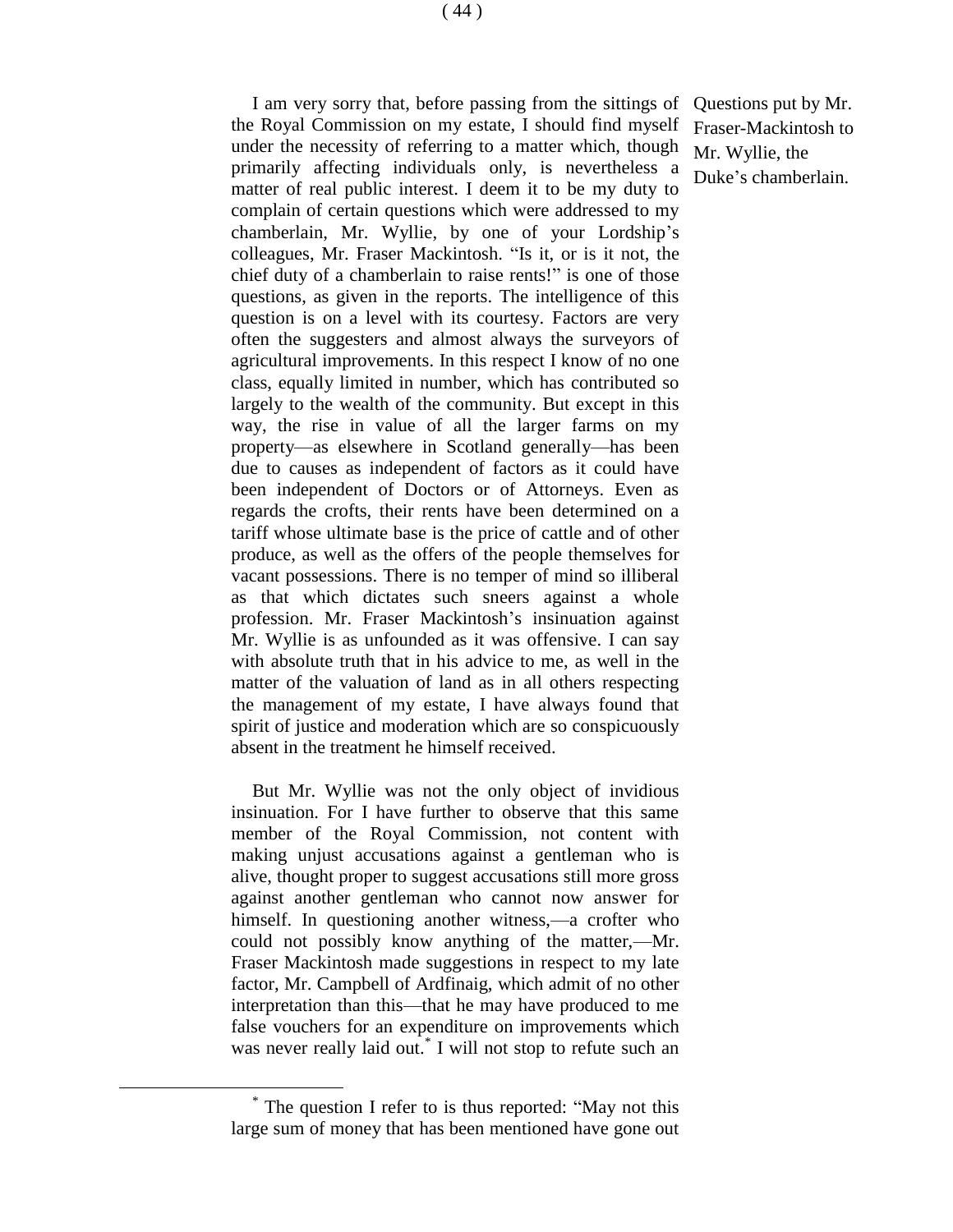accusation by explaining my own habits of business, or my own personal inspection during many years of the improvements which were made. I understand that the Commission landed from a steamer at the village of Bunessan, and re-embarked without having time to see anything whatever of the estate. And, indeed, even if the present condition of the country had been examined no judgment could have been arrived at on a subject of improvements without a recollection of its previous condition thirty-five years ago, and a comparison between the two. It is impossible, therefore, that any member of the Commission could be possessed of any of the data on which alone an expression of incredulity could be justified as to the facts of my outlay, stated by Sir John M'Neill in his Report of 1851, or as to the integrity of the gentleman under whom that outlay, and still greater subsequent outlays, were expended. I need not farther indicate what every just mind must think and feel of the moral character attaching to such insinuations—when it is not even pretended that they are based on a particle of evidence. It is true that there is no law of libel open to the dead,—nor even, I am afraid, to their kindred who are alive. Possibly also the position of a Royal Commissioner might be privileged. But, if so, the privilege carries an obligation which is all the more binding. I wonder whether it ever occurred to Mr. Fraser Mackintosh to ask himself whether Mr. Campbell has no relatives who may be wounded, but who may have no redress. Mr. Fraser Mackintosh seemed eager to take under his protection the widows on estate whom it had been falsely reported that I have been in the habit of dispossessing. Did it ever occur to him to ask whether Mr. Campbell had left a widow, to whom his imputations of fraud against her husband would have been a bitter trial? Such a widow there was,—one of the best women I have ever known,—a woman of the highest Christian character—under whose roof I have spent many happy hours when examining improvements on the estate, and through whom the late Duchess was long accustomed to dispense her charities for the poor of the Ross—feeling and knowing that they would be distributed with sympathy and with personal knowledge. Within the last few weeks I

of the Dukes pocket, and yet never been expended on the estate? Is it quite possible that documents, stamped papers, things of that sort, may have been presented to the Duke, showing that the money had been all spent on the property?"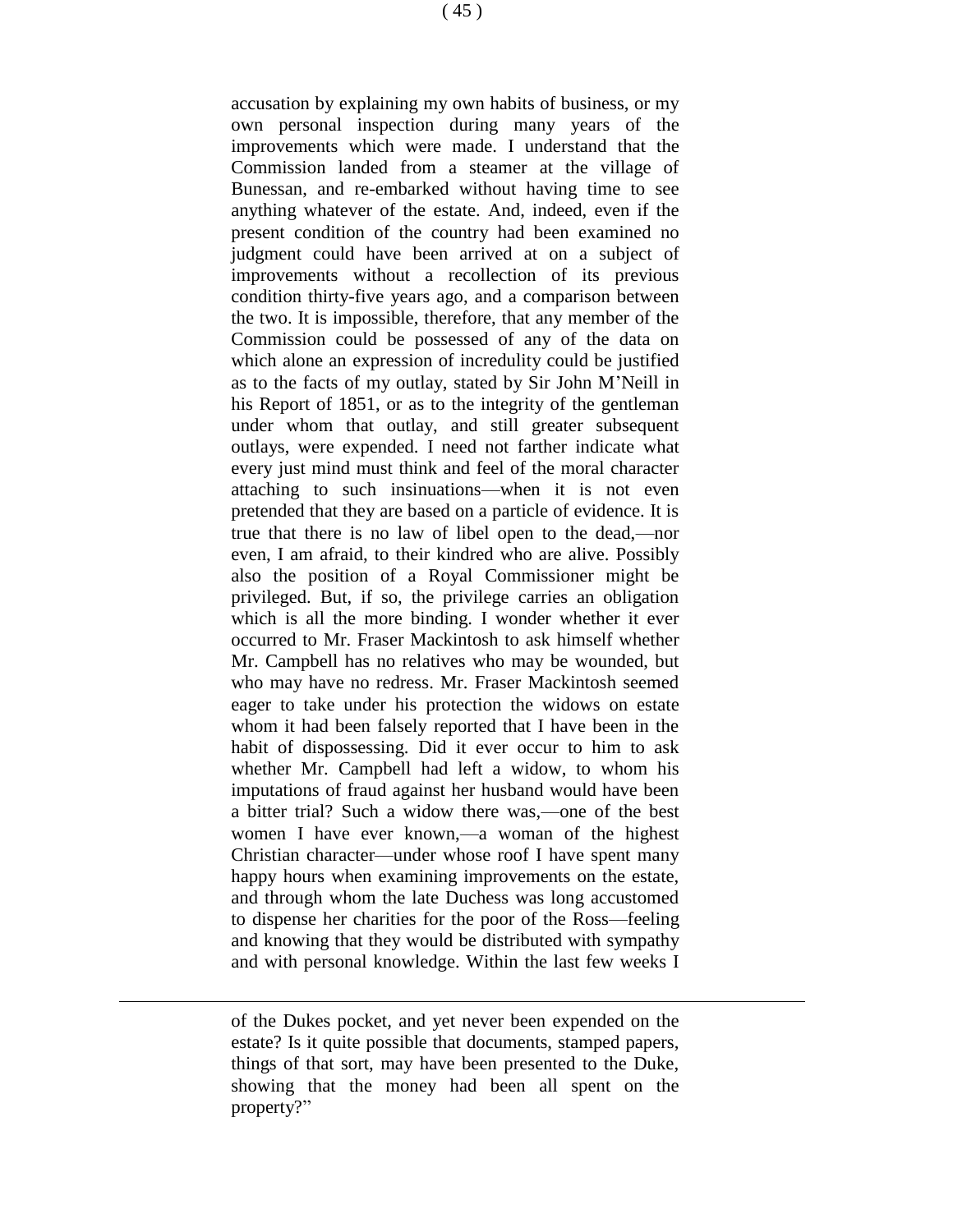have heard her name—and her husband's name too mentioned with grateful remembrance among the really poor on the Ross of Mull. She is now dead; but she died only a few short months ago; and much as I felt the death of a friend so closely associated with former days, I am now thankful that she was removed in time to escape the great pain which would undoubtedly have been inflicted upon her by the shameful insinuations against her husband which were conveyed in the words of Mr. Fraser Mackintosh. I hope no one will think that I look upon your Lordship as needing any words of mine to impress upon you the true character of such questions as that to which I have referred, and as others to which you have, only too often, been compelled to listen. The dignified courtesy with which your Lordship has treated all who came before you makes any such interpretation impossible. But reckless charges—and sometimes the dissemination of disproved accusations against both the dead and the living—have

been so much a regular part of the recent agitation, that I hold it a public duty to animadvert upon any conspicuous exhibition of the same tendency.\* In the case of the questions to which I have referred, even your Lordship's great patience was broken down; and I rejoiced to observe the severe censure which was implied in your interruption of your colleague, and in your public announcement to him that you "cannot allow questions of that character."

Looking back at the principle on which I have conducted the management of my estates in the Islands during the last thirty-five years, I am satisfied of its soundness. I am glad to see that one of the witnesses,† himself a crofter, testified to the greater comfort of those who hold consolidated possessions. I am not less glad to see that another witness<sup> $\ddot{\ }$ </sup> testified to the favourable accounts received of those who have emigrated to Canada. It is something in this inquiry to

Soundness of principle on which Duke's estates have been managed.

An excellent pamphlet lately published by Mr. Sellar refuting certain calumnies against his father in respect to the Sutherland removals exposes, as they deserve to be exposed, the authors of some recent books which have revived against the dead accusations refuted at the time before a judge and jury.

<sup>†</sup> Lachlan M'Phail, Kilmoluaig (rent payable jointly with another £49).

<sup>‡</sup> Dr. Buchanan.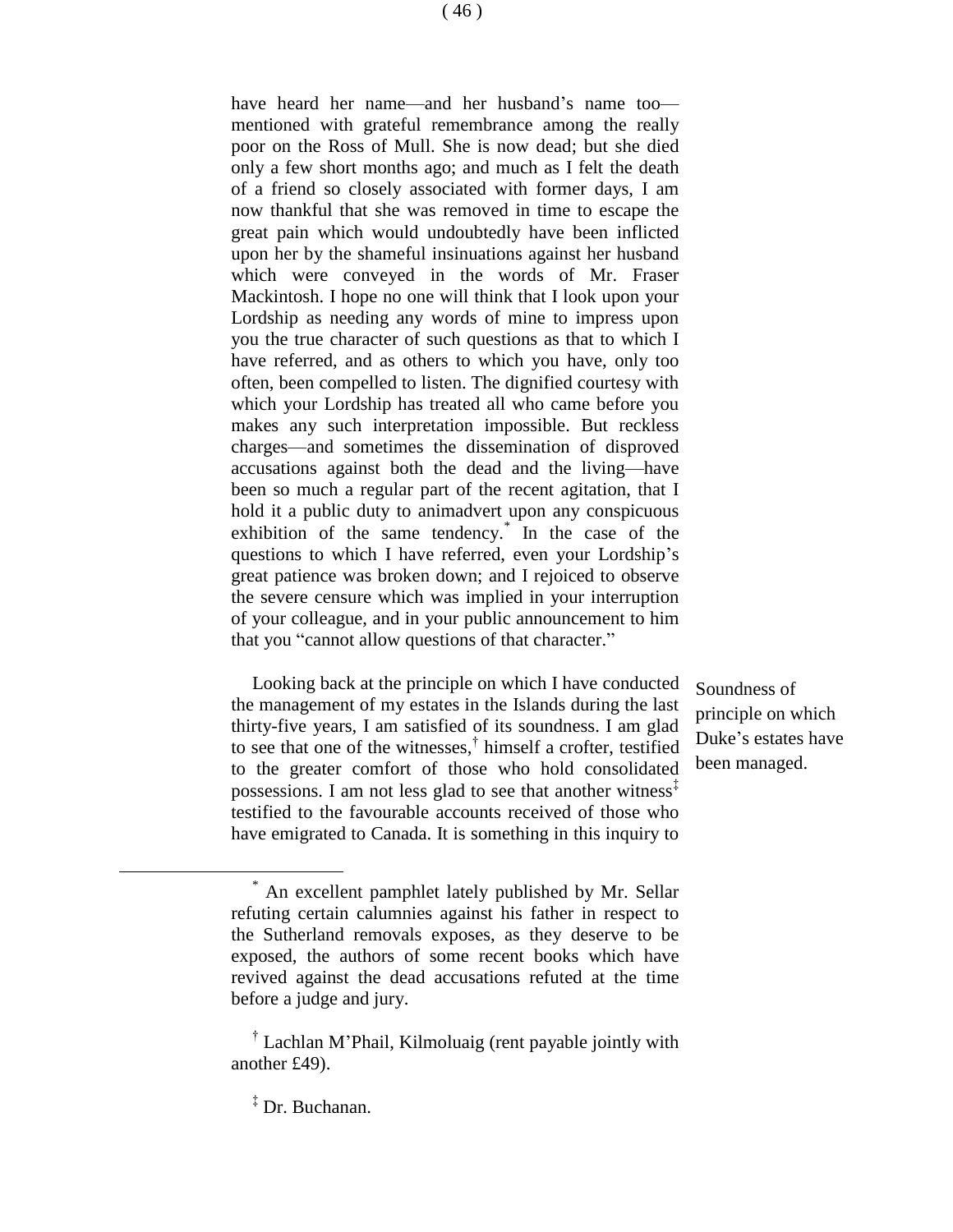have even the most palpable truths admitted and not denied. Changes which benefit both those who go and those who remain cannot be changes for the worse. But there is something more to be said than this. It is literally true that if there is now any comfort or substance among the crofters of Tyree it is entirely due to the system I have pursued. If, on the other hand, there is any poverty remaining among them, it is due to the restraints upon the execution of that system which sentiment and feeling have imposed upon me. I have avoided to the utmost all gratuitous evictions, or even removals, and yet there is hardly a single crofter in Tyree who has not had the size of his possession doubled or trebled during the last thirty-five years. Every one of them has profited more or less largely by the departure of his neighbours, and generally by the system against which a few of them have now been incited to grumble or object.

Hardly a single croft remains of what may be called the old pauperising class, although many are still much smaller than I should wish them to be. A new proprietor, as all observation proves,\* would have applied the principle of. consolidation much more rapidly, and would perhaps have attained even greater results, as regards increase of produce, in a much shorter period of time. But I have been content to allow natural causes to operate, and to let time and experience prove, the unavoidable conditions of insolvency which attach to the improvident subdivisions of laud. Setting aside the case of allotments for men living mainly on the wages of labour or on handicrafts—which belong to a wholly different category—I am opposed to the system of very small crofts, as I am equally opposed to the system of farms enormously large. My aim has been to Gradual consolidate the small crofts gradually, as the vacancies by death and insolvency arose, not into farms of great size, but into farms of a variety of sizes. And the general result of

consolidation of small crofts.

On no part of the subject has greater nonsense been written and spoken than on the connection of the old law of entail with what is called the "Crofter question." The law of entail may be, and was, open to many objections. But it was eminently favourable to crofters. It is almost invariably on the estates of the old families that the crofters have been retained. It is almost as universally from the estates of new purchasers that they have disappeared. This fact could not be better illustrated than by comparing the lands in Mull and Morvern which were sold by the Argyll family at the beginning of the present century with the lands which still belong to me.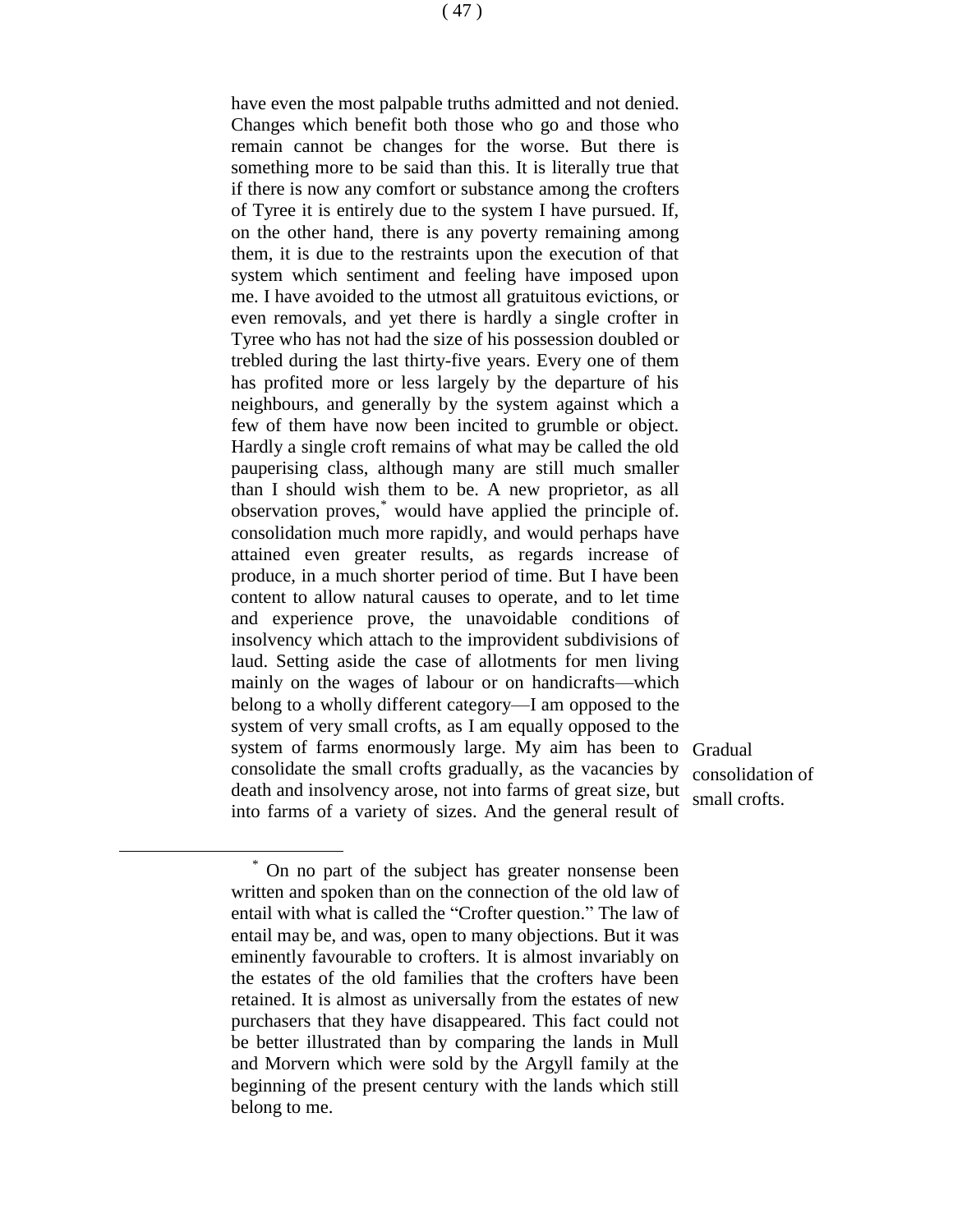my operations is at least as near an approximation towards this end as has been compatible with my desire to avoid harsh or hasty proceedings of any kind.

The proper size of farms is essentially a local question, depending very much on the conditions of physical geography. A very large part of the High- lands consists of high mountains, many of them having no arable land at all even upon their flanks. The only agricultural value of these is as grazings for sheep. The capital required for adequately stocking them is always comparatively large. Flocks of two and three thousand sheep represent large sums of money. This capital is entirely beyond the reach of men who have never held anything but crofts or small farms. I have no belief in the success of the cooperative management of such grazings. Common grazings are the subject of perpetual quarrelling, even when tried on the small scale common to old townships in the Highlands; and even when peace is kept and quarrelling avoided, it is done only by the sacrifice of that spirit of individuality in enterprise and improvement which is the life and soul of all industrial pursuits. The quality of the stock on such joint possessions is generally and notoriously inferior. The higher mountains, therefore, of the Highlands must always continue to be held in comparatively large farms. But there is another large area of the Highlands which consists of hills of smaller elevation, with a mixture of slopes and hollows of arable land, and sometimes with very considerable stretches of level ground between them, which has been reclaimed or is reclaimable. This is the area most favourable for small farms, and the great bulk of the whole area of the county of Argyll is actually so held. On my own estates even the great mountain pastures are all held in farms, the value of which is small compared with the really large farms of the Lowlands of Scotland. In illustration of this fact let me direct the attention of the Commission to the farming divisions upon my own estate in the Island of Mull. That estate includes Ben More one of the higher mountains of Scotland, and which, with all its spurs and outliers, is pure grazing land, with no more than mere fragments of arable soil at a few points around its base. Yet this great extent of mountain grazing is held in divisions, the very largest of which would represent a comparatively small farm in the Lothians and in many other parts of the Low Country. There is one farm of £700; another of £600; a third of £394; a fourth of £219; a fifth of £115. Passing to the Ross of Mull, which belongs to the less mountainous and more varied area of the Highlands, the farming divisions exhibit

Proper size of farms a local question.

Higher mountains must be held in large farms, but lower hills and arable land adapted for small farms.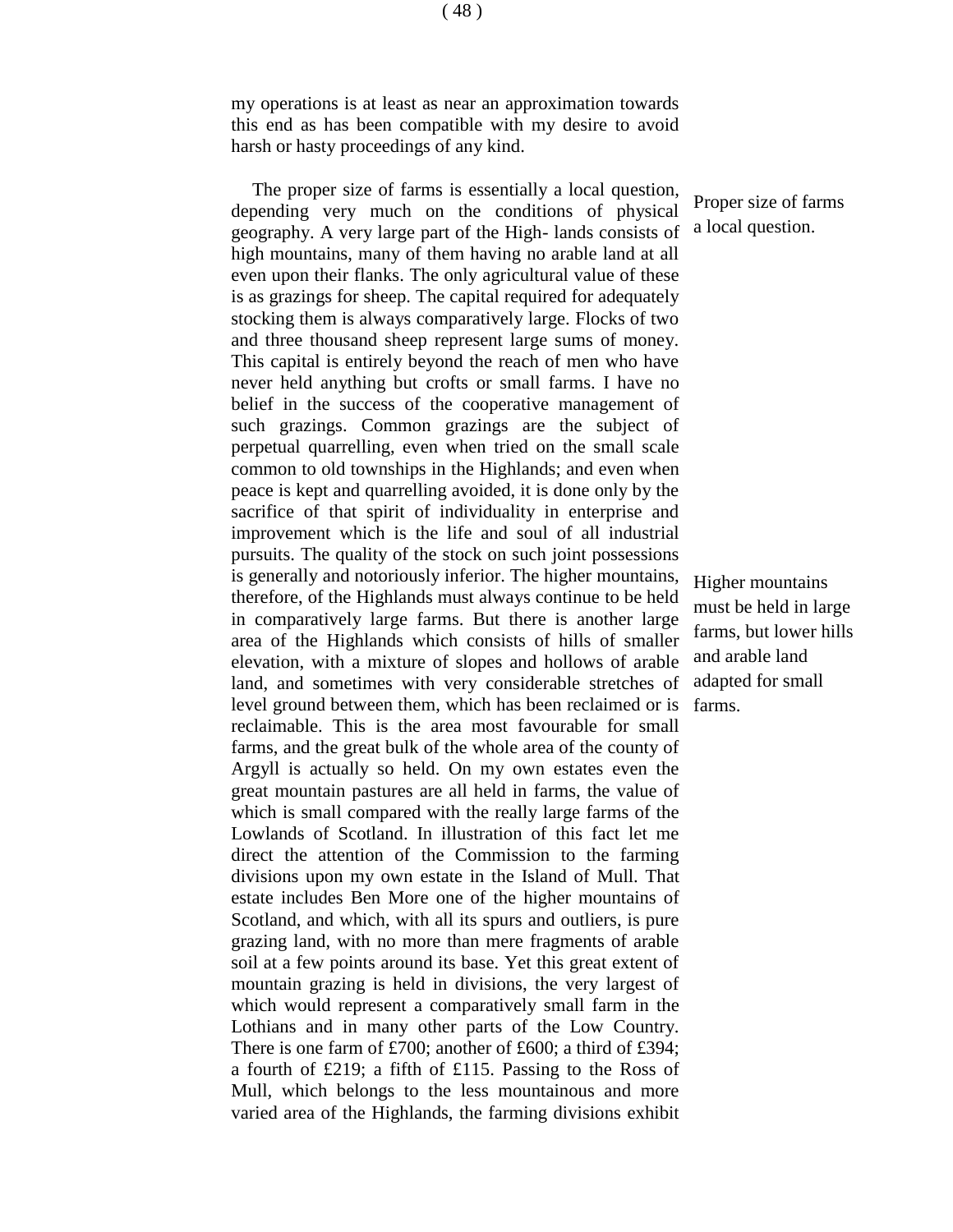a still more remarkable example of a great variety in the size of possessions. The maximum rent of any one is only £500. Between that rent and £300 there are three farms. Between £300 and £100 there are no less than eight farms, of which one-half are less than £200. Between the line of £100 and the crofting line of £30 there are seven farms; whilst as regards the crofting class itself, I have already shown that its status and condition has been immensely raised and improved. In 1847 the estate was crowded with possessions below the £5 line, on which it was impossible to maintain a family in comfort, even if the land had been rent free. The crofts have now been all doubled, and many have been trebled and quadrupled in size, some of them having been thus lifted altogether out of the crofting class into the class of small farms. As regards the cottars, I see that some of the crofters complained to the Commission that the cottars had cottages upon their land. But this has always been so, and the continuance of the fact has arisen from the extreme reluctance I have always had to evict even cottars if they could possibly maintain themselves by labour. When, however, it was asserted by some witnesses that poverty has increased, I observe with some surprise that not a single question was put to the witnesses for the purpose of bringing this assertion to some definite test. One well-known test is to be found in the poor's rate; and when I mention that in the parish which contains the Ross of Mull this rate has fallen from seven shillings, which was the rate at one time to two shillings in the pound, which is the rate now, I have said enough to show how unfounded is the statement as to increasing poverty.

I rejoice to be able to add that although I object strongly to the exclusion of "strangers" from the possession of farms, especially when they bring new knowledge and new skill into remote and backward districts, yet, as a matter of fact, all my farms in Mull and Iona, with only two exceptions, are held by Highlanders.

Before concluding this paper I think it not unimportant to point out a fact which has struck me much in reading the old documents to which I have referred, and that fact is this,—that every single step towards improvement which has been taken during the last 130 years, has been taken by the proprietor and not by the people. And not only so, but every one of these steps, without exception, has been taken against the prevailing opinions and feelings of the people at the time. "All in this farm very poor and against any change"—such is the description repeated over and over

Number of crofters.

Cottars.

With two exceptions all the farms held by Highlanders.

Every step towards improvement during last 130 years has been taken by Proprietor and not by people.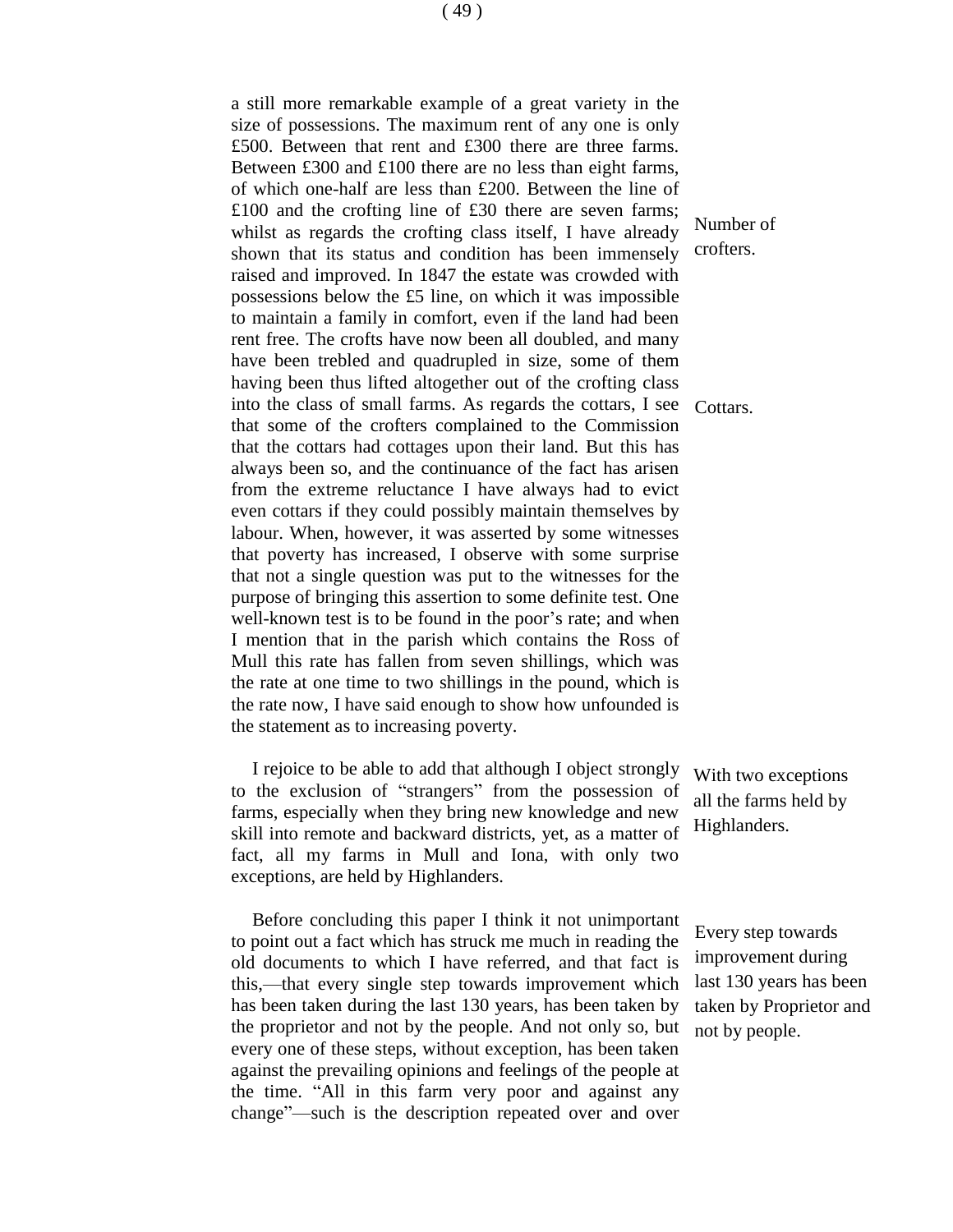again in a detailed report on each farm sent to my grandfather in 1803, when he was contemplating those changes which were then absolutely necessary. Great poverty and great ignorance are always "against any change." They are invariably associated with a languor of mind which is incompatible with the possibility of improvement. The very desire of better things is absent and even if the desire existed the means would still be wanting. Under such conditions every reform must begin outside the people and absolutely requires to be pressed upon them. I am not speaking merely of the outlays of money which come from capital. I am speaking of those exercises of authority which come from ownership and cannot be enforced without the possession of the rights of property. The abolition of the run-rig system was always most unpopular in the Highlands. In Tyree, as elsewhere, it was abolished, and could only be abolished by the authority of ownership. Every subsequent measure of improvement—the regular division of individual possessions,—the fencing of them,—the selection of the best candidates for the holding of them, —the building of a better class of houses,—the introduction of ploughs in substitution for the old barbarous "crooked spade,"—the introduction of carts,—of grain of a better kind,—of superior stock,—of dairy farming; in short, every item of progress in agriculture has been the work, and often the arduous and expensive work, of the proprietor. Moreover, even all these would have been useless without the arrest laid upon subdivision, and the steady progress made towards the establishment by consolidation of more adequate and comfortable possessions. If a higher standard of comfort has now been attained, and if a higher standard of intelligence has followed it, this happy result has been due entirely to the causes I have indicated. The tendency to subdivide is now, indeed, checked amongst the larger crofters, but it has not been eradicated in the class which still represents, in a mitigated degree, the former condition of things. It is curious under what shifts and disguises sometimes under what accidents of mere laziness—the old tendency is liable to reappear. Some cow is said to wait a byre. The byre is built, and in a short time the cow is expelled, and a new family is installed instead. I need not point out that nowhere in the Low Country, or indeed in any civilised part of Europe, would this process of squatting and subdivision be allowed by the proprietors of land. It is not easy to see why estates in the Highlands of Scotland should be subject to a practice so ruinous to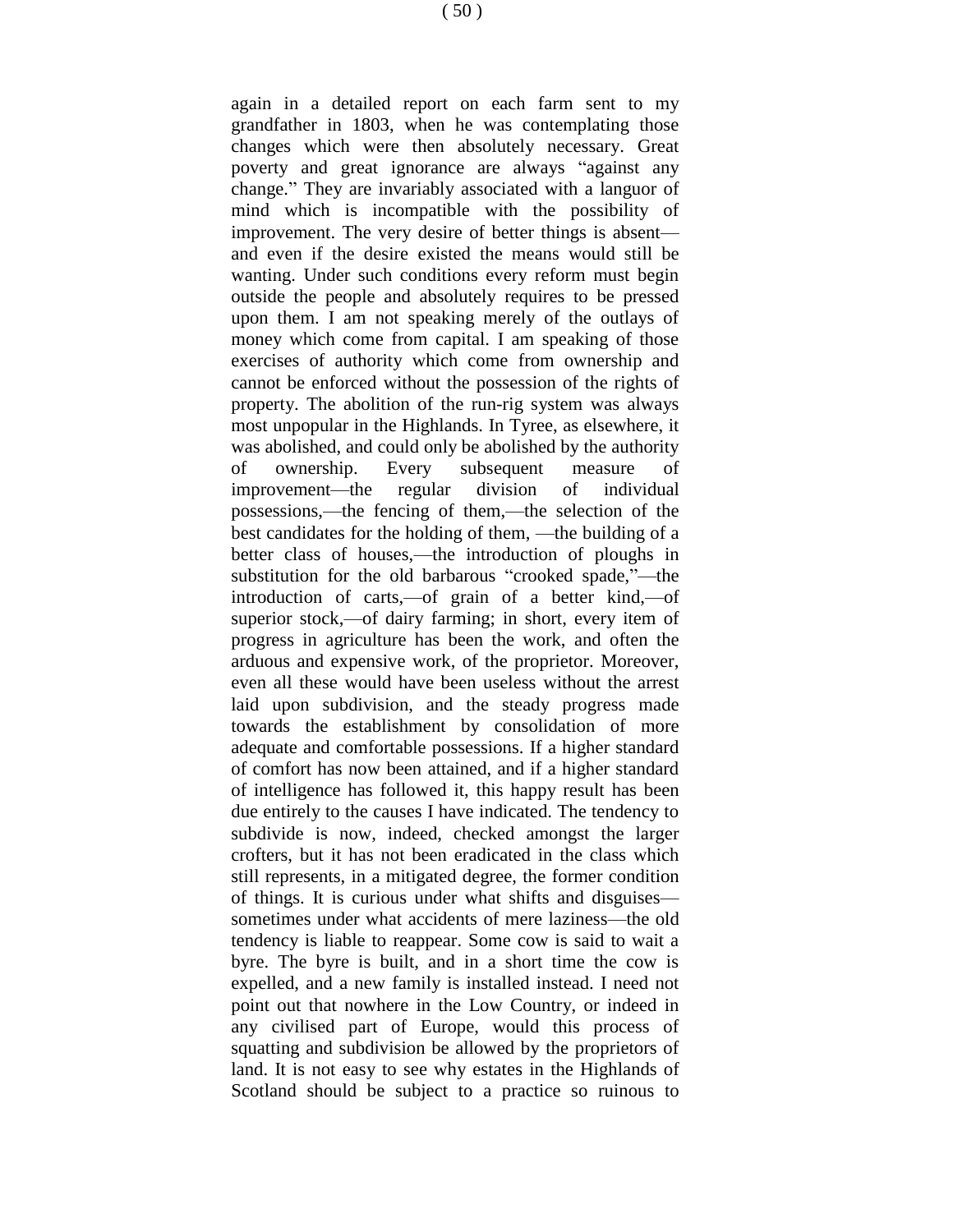agriculture and so inevitably productive of a pauper population.

I have yet to mention one other portion of my estates in the Islands which has been visited by the Commission, I mean a property which belongs to me in the Island of Lismore. I am all the more glad to do so as it affords me an opportunity of pointing to a Practical illustration of the views which I entertain as to the varieties of local circumstance which ought to determine the size of possessions. I have no hesitation in saying that my property in Lismore is one of the few cases I know in which consolidation has been carried much too far. But I am not responsible. I purchased the property only a few years ago, and found almost the whole of it under lease to one sheepfarmer, whose ordinary residence and whose largest farms are in the Low Country. Lismore is essentially an island adapted to small farms of mixed arable and pasture. Being wholly composed of limestone, its grazing is magnificent, and there are sheets and patches of arable land interspersed among the hills and rocks, consisting of a soil so rich that Dr. Voelker, the eminent chemist of the Royal Agricultural Society of England, reports to me that it resembles nothing so much as some of time finest soils of the American continent. I can only say that if I live to see the expiry of the present Lease under which the greater part of that property is held, it is my hope and intention to break up the large single sheep-farm, and to divide it into smaller but still comfortable possessions. I believe it to be admirably adapted for dairy-farming, and for the growth of the finest oats and turnips. It has abundant shelter although it has little or no wood. This arises from the steep faces and sudden knolls into which the limestone strata have been thrown, amidst the intricacies of which cattle and sheep can always find spots sheltered from all winds. The island is close to a growing market in the town and port of Oban; and from the splendid panorama of sea and mountains by which it is surrounded, as well as the excellent trout-fishing which it affords, I am not without hope that in summer and autumn, at least, it may have some market from healthseekers within its own attractive shores. In vision at least, if not in fact, I already see it both better peopled and better cultivated. Economic causes of the same kind will operate in the same direction in some other parts of the Highlands where the difficulty of letting to advantage the very large class of sheep farms is already telling in favour of smaller possessions.

Explanation as to present tenancy of Lismore.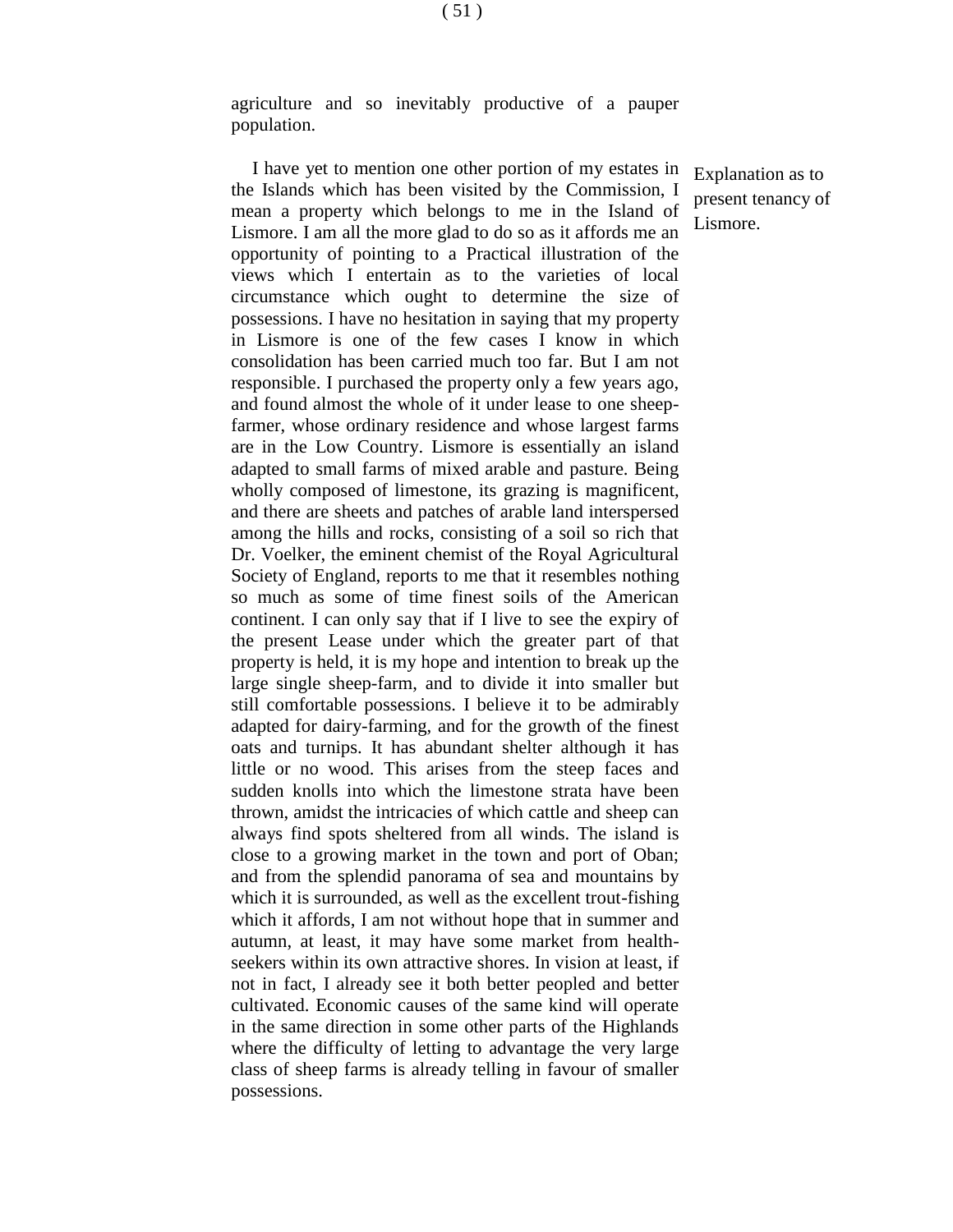( 52 )

#### I am,

Your Lordship's obedient Servant,

ARGYLL.

INVERARAY, Oct. 1, 1883.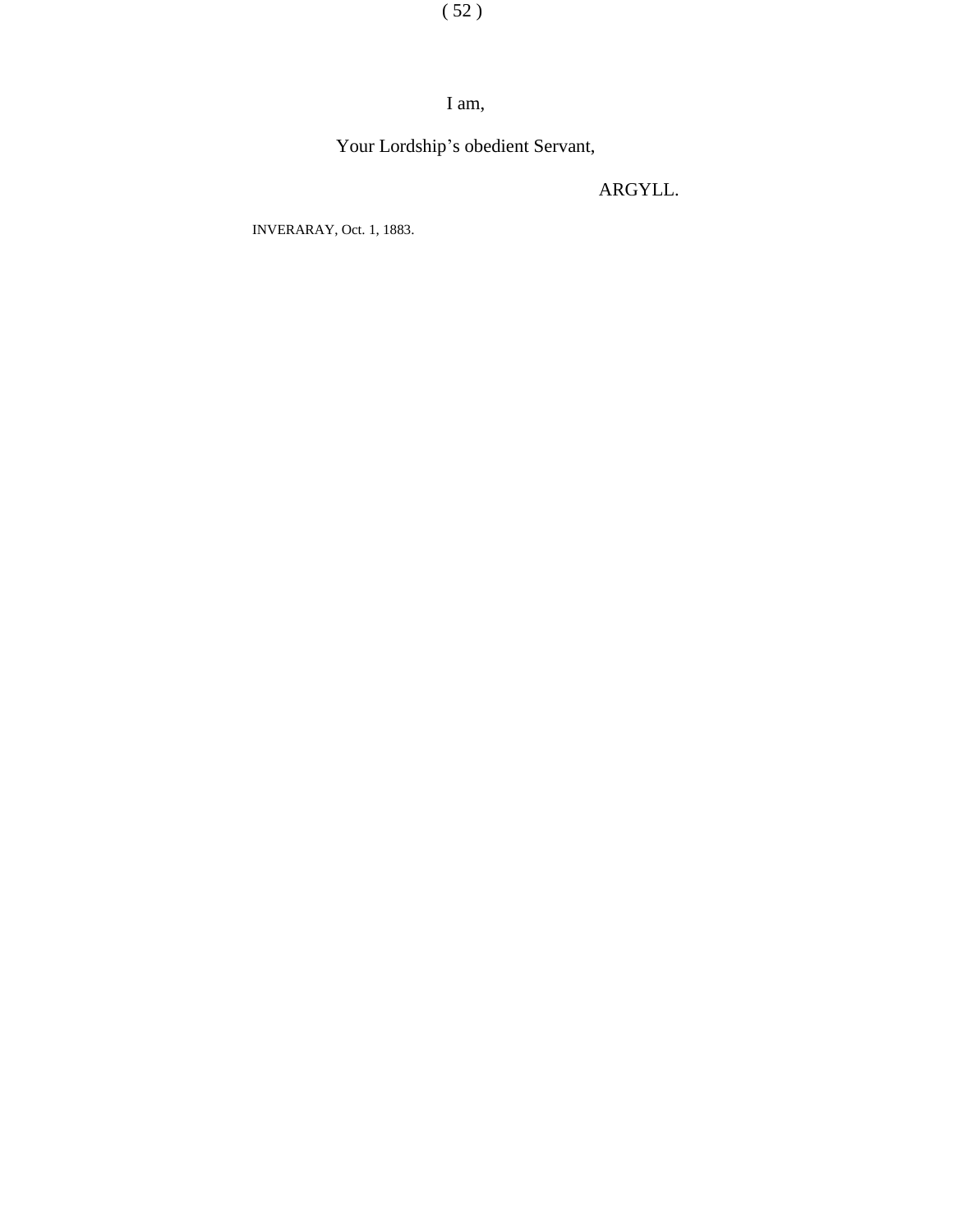#### APPENDIX.

#### Unto Sir JOHN M'NEILL

#### The Petition of the undersigned Cottars and small Crofters on the Island of Tyree,

#### *Humbly sheweth,*

That since the making of the kelp ceased, and particularly since the failure of the potato crop, the inhabitants of this island have been in a state of great destitution; and, were it not for the benevolence of the proprietor, and the aid afforded by the relief board, they would inevitably have starved. That hitherto they have been employed by the proprietor at drainage and other works, during the winter and spring months, before the land was cropped, and during the summer months they were supported by the funds of the relief board. That this latter resource being now at an end, your petitioners' prospects, on looking forward to the ensuing summer, are in the extreme dismal, and the more so, as the only prospect of ultimate relief to which they so fondly cling is denied them—that of emigration—which your petitioners neglected to take advantage of while in their power, probably supposing that relief funds were to last, or that the potato would be restored. That, to add to their further grievance, your petitioners are led to understand that those adverse to emigration from the West Highlands are using every possible means to prevent it, and that statements are made publicly that the poor can be supported by employing them in the improvement of waste land. Those who advocate such are certainly actuated by other motives save that of philanthropy, and display the grossest ignorance as to the resources of the country, particularly as regards this isolated island, where there is no fuel, and not an inch of waste land, which the inhabitants could not drain and trench in a few months. That your petitioners would now most earnestly request, that if possessed of the bowels of compassion, such as were your forefathers, or value the lives of your countrymen, you will not credit the statement of those inimical to our best interest, but examine individually into our circumstances, and the condition of the island, when they have no doubt you will have sufficient proof afforded of the fallacy of such statements, and the injury and cruelty done us by such misrepresentations, which may perhaps be the means of the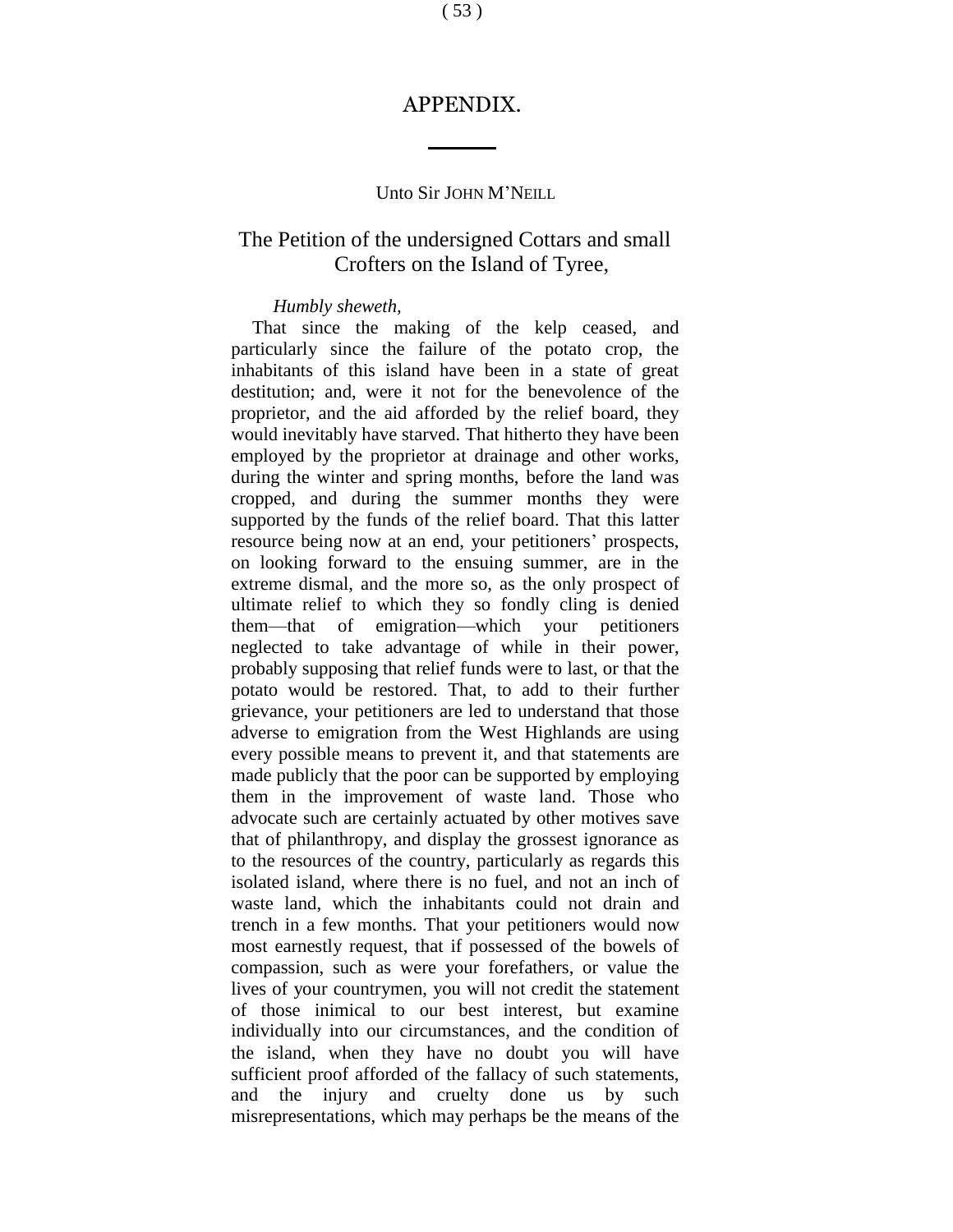Duke's withholding of his bounty, and depriving us of the power of participating in the enjoyments and comforts, they are from day to day informed, their friends in Canada enjoy to such an extent.

May it therefore please your honour to take the miserable condition of your petitioners into consideration, and use your influence with Her Majesty's Government or His Grace the Duke of Argyll, to provide for them the means of emigrating; and your petitioners shall ever pray.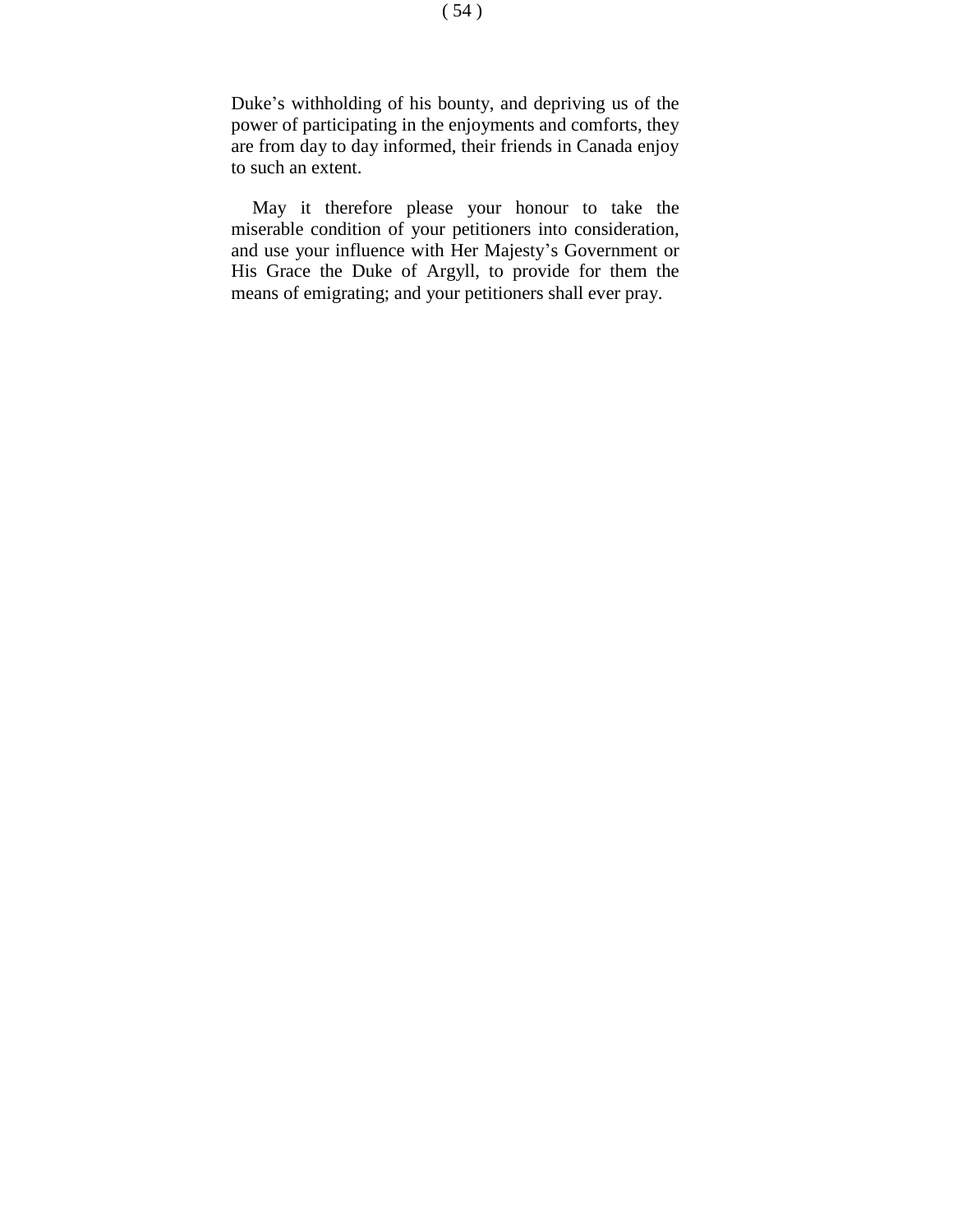$(\,55\,)$ 

|                   | Name               | Crofter   |                |                  | Number           |                  |  |
|-------------------|--------------------|-----------|----------------|------------------|------------------|------------------|--|
| Residence         |                    | <b>or</b> |                | Rent             | of               |                  |  |
|                   |                    | Cottar    |                |                  |                  | Family           |  |
|                   |                    |           | £              | S.               | d.               |                  |  |
| Balinoe           | Donald M'Donald    | Crofter   | 3              | 12               | $\overline{0}$   | 8                |  |
| Barapoll          | A. M'Innes         | do.       | 12             | $\overline{0}$   | $\overline{0}$   | 14               |  |
| Balephuil         | C. M'Millan        | Cottar    |                |                  |                  | 9                |  |
| Balemartin        | H. M'Donald        | do.       |                |                  |                  | 8                |  |
| Balephuil         | J. Campbell        | do.       |                |                  |                  | 13               |  |
| Balemartin        | A. M'Lean          | do.       |                |                  |                  | 6                |  |
| Moss              | <b>Hugh Lamont</b> | do.       |                |                  |                  | 7                |  |
| do.               | A. M'Donald        | do.       |                |                  |                  | 8                |  |
| Barapoll          | J. Carmichael      | do.       |                |                  |                  | 3                |  |
| do.               | P. Carmichael      | do.       |                |                  |                  | $\overline{7}$   |  |
| do.               | N. M'Innes         | do.       |                |                  |                  | 4                |  |
| Moss              | J. M'Donald        | do.       |                |                  |                  | 8                |  |
| Barapoll          | D. Burrer          | do.       |                |                  |                  | 9                |  |
| Balimeanach       | Mary Brown         | do.       |                |                  |                  | 3                |  |
| do.               | J. M'Lean          | Crofter   | 5              | 10               | $\mathbf{0}$     | 6                |  |
| Baliphuil         | A. M'Kinnon        | do.       | $\mathbf{1}$   | 12               | 6                | 9                |  |
| do.               | A. Campbell        | Cottar    |                |                  |                  | 10               |  |
| Barapoll          | A. Lamont          | do.       |                |                  |                  | 8                |  |
| Hilipoll          | A. M'Arthur        | Crofter   | 2              | 10               | $\Omega$         | 11               |  |
| Comaig-beg        | L. M'Kinnon        | do.       | 5              | 2                | $\overline{0}$   | 9                |  |
| do.               | L M'Lean           | Cottar    |                |                  |                  | $\overline{2}$   |  |
| Kennovy           | A. M'Donald        | do.       |                |                  |                  | 1                |  |
| do.               | John M'Donald      | do.       |                |                  |                  | $\overline{7}$   |  |
| Moss              | C. M'Lean          | do.       |                |                  |                  | 8                |  |
| do.               | J. M'Donald        | do.       |                |                  |                  | 4                |  |
| do.               |                    | do.       |                |                  |                  | 8                |  |
|                   | J. Ferguson        |           |                |                  |                  |                  |  |
| Hilipoll          | H. M'Lean          | Crofter   | $\mathbf{1}$   | 11               | $\overline{0}$   | 3                |  |
| Comaig-beg        | H. M'Lean          | Cottar    |                |                  |                  | $\overline{2}$   |  |
| Mannal            | A. M'Neill         | do.       |                |                  |                  | 6                |  |
| do.               | D. Brown           | do.       |                |                  |                  | $\overline{2}$   |  |
| Baliphuil         | D. M'Lean          | Crofter   | 7              | 18               | $\overline{0}$   | 10               |  |
| do.               | J. M'Donald        | do.       | 6              | $\boldsymbol{0}$ | $\boldsymbol{0}$ | 2                |  |
| do.               | M. M'Donald        | do.       | $\overline{2}$ | $\theta$         | $\overline{0}$   | 6                |  |
| Moss              | Mary M'Lean        | Cottar    |                |                  |                  | $2*$             |  |
| Baliphuil         | A. M'Kinnon        | Crofter   | $\overline{4}$ | 16               | $\overline{0}$   | 13               |  |
| do.               | D. M'Millan        | Cottar    |                |                  |                  | $\overline{4}$   |  |
| do.               | M. M'Millan        | Crofter   | $\overline{c}$ | 10               | 6                | 11               |  |
| do.               | M. Black           | Cottar    |                |                  |                  | $\overline{4}$   |  |
| do.               | Cne. Black         | do.       |                |                  |                  | 3                |  |
| do.               | D. M'Lean          | Crofter   | 3              | $\mathbf{0}$     | $\overline{0}$   | 8                |  |
| do.               | J. M'Lean          | Cottar    |                |                  |                  | 3                |  |
| do.               | J. M'Lean          | Crofter   | $\mathbf{1}$   | $\boldsymbol{0}$ | $\boldsymbol{0}$ | $\sqrt{2}$       |  |
| <b>Bolimorton</b> | N. M'Millan        | Cottar    |                |                  |                  | $\tau$           |  |
| do.               | J. M'Donald        | do.       |                |                  |                  | $\overline{7}$   |  |
| Comaig-more       | D. M'Farlane       | do.       |                |                  |                  | $\overline{4}$   |  |
| Hilipoll          | A. M'Donald        | Cottar    |                |                  |                  | 1                |  |
| do.               | N. M'Intyre        | do.       |                |                  |                  | $\boldsymbol{2}$ |  |
| Ruaig             | J. M'Lean          | do.       |                |                  |                  | 8                |  |
| Comaig-more       | H. Lamont          | do.       |                |                  |                  | 4                |  |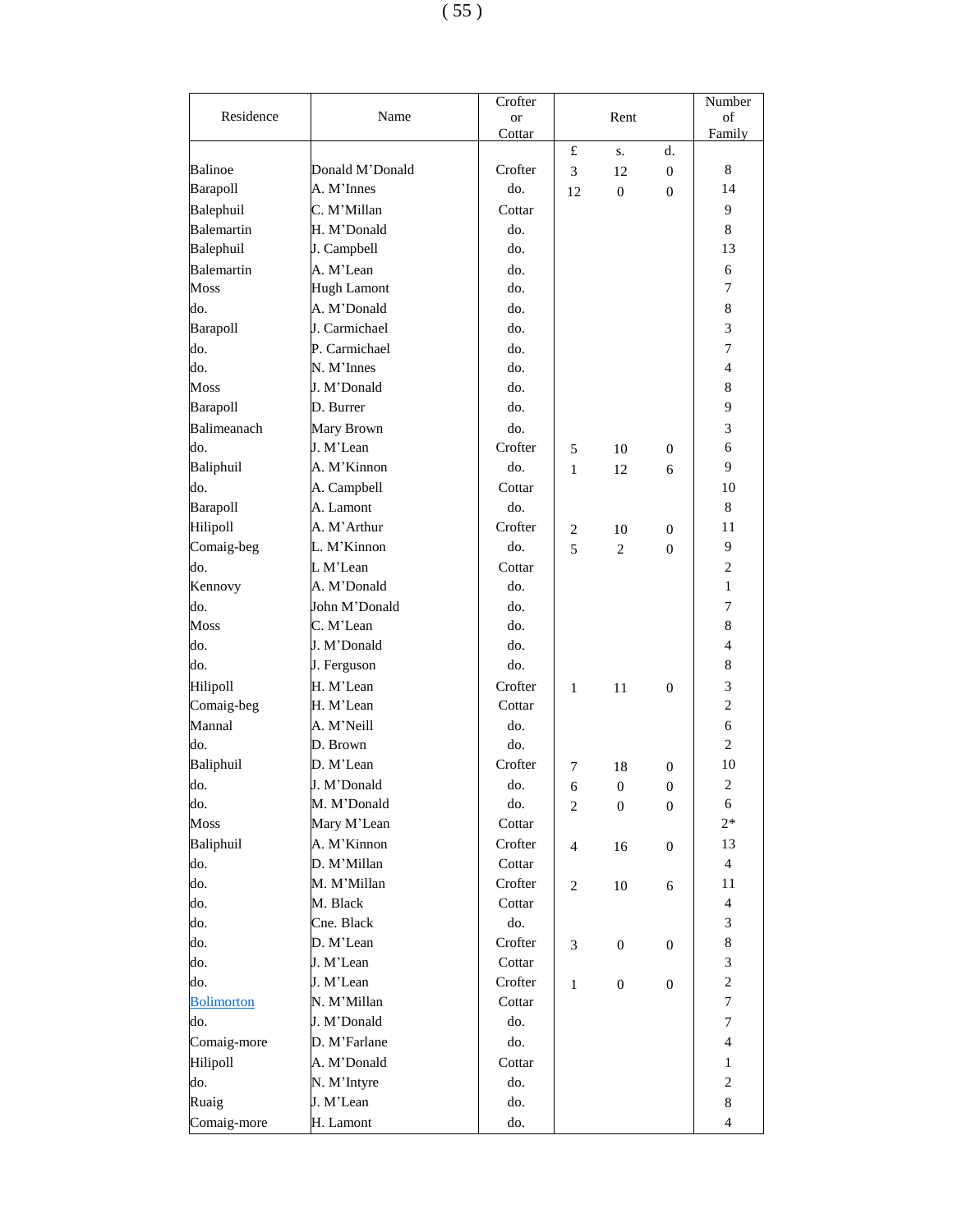|                   |                             | Crofter   | Rent           |                          |                  | Number           |
|-------------------|-----------------------------|-----------|----------------|--------------------------|------------------|------------------|
| Residence         | Name                        | <b>or</b> |                |                          |                  | of               |
|                   |                             | Cottar    |                |                          |                  | Family           |
|                   |                             |           | £              | S.                       | d.               |                  |
| Moss              | D. Cameron                  | Cottar    |                |                          |                  | 8                |
| Kilmoluaig        | L. Cameron                  | do.       |                |                          |                  | 6                |
| do.               | J. M'Lean                   | do.       |                |                          |                  | 5                |
| Balivullin        | A. Kennedy                  | do.       |                |                          |                  | $\overline{4}$   |
| do.               | L. Black                    | do.       |                |                          |                  | 3                |
| do.               | Christ <sup>n.</sup> M'Lean | do.       |                |                          |                  | $\overline{c}$   |
| Baliphuil         | D. Brown                    | Crofter   | 3              | $\overline{0}$           | $\theta$         | $\overline{4}$   |
| Salem             | F. M'Kinnon                 | Cottar    |                |                          |                  | 9                |
| Vaul              | S. M'Phaden                 | Crofter   | 3              | 15                       | $\theta$         | 6                |
| Baliphuil         | A. Kay                      | Cottar    |                |                          |                  | 10               |
| Gott              | D. M'Kinnon                 | do.       |                |                          |                  | 6                |
| do.               | H. M'Lean                   | do.       |                |                          |                  | 12               |
| do.               | A. Brotton                  | do.       |                |                          |                  | 5                |
| Mannal            | N. M'Lean                   | Crofter   | 1              | 7                        | 6                | $\overline{7}$   |
| Comaig-more       | N. M'Phail                  | do.       | 6              | $\overline{0}$           | $\theta$         | 6                |
| do.               | J. M'Phail                  | do.       | $\overline{4}$ | 14                       | $\overline{0}$   | 9                |
| Cornaig-more      | A. M'Phail                  | Crofter   | 6              | $\mathbf{0}$             | $\theta$         | $4*$             |
| <b>Balimartin</b> | J. M'Arthur                 | Cottar    |                |                          |                  | 8                |
| do.               | A. M'Donald                 | do.       |                |                          |                  | 3                |
| Kilmoluaig        | M. M'Donald                 | Crofter   | $\overline{4}$ | $\boldsymbol{0}$         | $\boldsymbol{0}$ | 9                |
| do.               | C. M'Intyre                 | Cottar    |                |                          |                  | $8*$             |
| do.               | C. Cameron                  | do.       |                |                          |                  | 5                |
| do.               | N. M'Lean                   | do.       |                |                          |                  | 6                |
| do                | D. Cameron                  | Crofter   | $\overline{4}$ | $\boldsymbol{0}$         | $\boldsymbol{0}$ | $\,$ 8 $\,$      |
| Gott              | N. M'Lean                   | Cottar    |                |                          |                  | $\,$ 8 $\,$      |
| Baliphuil         | H. M'Phaden                 | do.       |                |                          |                  | 11               |
| Vaul              | D. M'Kinnon                 | Crofter   | 9              | $\boldsymbol{0}$         | $\boldsymbol{0}$ | 6                |
| Gott              | H. M'Kinnon                 | do.       | $\overline{2}$ | $\mathbf{0}$             | $\overline{0}$   | 9                |
| Kirkapoll         | A. M'Lean                   | Cottar    |                |                          |                  | 7                |
| do.               | Christian M'Lean            | do.       |                |                          |                  | 3                |
| Coales            | N. Clark                    | Crofter   | 13             | $\boldsymbol{0}$         | 0                | 9                |
| Ruaig             | D. Clark                    | do.       | 12             | $\overline{0}$           | $\boldsymbol{0}$ | $\,$ 8 $\,$      |
| Caoles            | D. M'Phaden                 | Cottar    |                |                          |                  | 8                |
| Balivullin        | M. M'Kinnon                 | do.       |                |                          |                  | $\sqrt{6}$       |
| Caoles            | H. M'Arthur                 | do.       |                |                          |                  | 5                |
| do.               | L. M'Donald                 | do.       |                |                          |                  | 3                |
| Vaul              | N. M'Donald                 | do.       |                |                          |                  | $\overline{4}$   |
| Caoles            | J. M'Donald                 | do.       |                |                          |                  | 6                |
| do.               | N. M'Phaden                 | do.       |                |                          |                  | $\mathfrak{Z}$   |
| do.               | A. M'Donald                 | Crofter   |                |                          |                  | $\,$ 8 $\,$      |
| do.               | D. Brown                    | Cottar    | 12             | 13                       | $\boldsymbol{0}$ | $\boldsymbol{7}$ |
| do.               | H. M'Donald                 | do.       |                |                          |                  | 5                |
|                   | N. M'Dougail                | Crofter   |                |                          |                  | $8\,$            |
| do.               |                             |           | 10             | $\boldsymbol{0}$         | 0                |                  |
| Gott              | H. M'Millan                 | do.       | $\overline{4}$ | $\overline{\mathcal{A}}$ | $\boldsymbol{0}$ | 11               |
| <b>Bough</b>      | Christian M'Kinnon          | Cottar    |                |                          |                  | 6                |